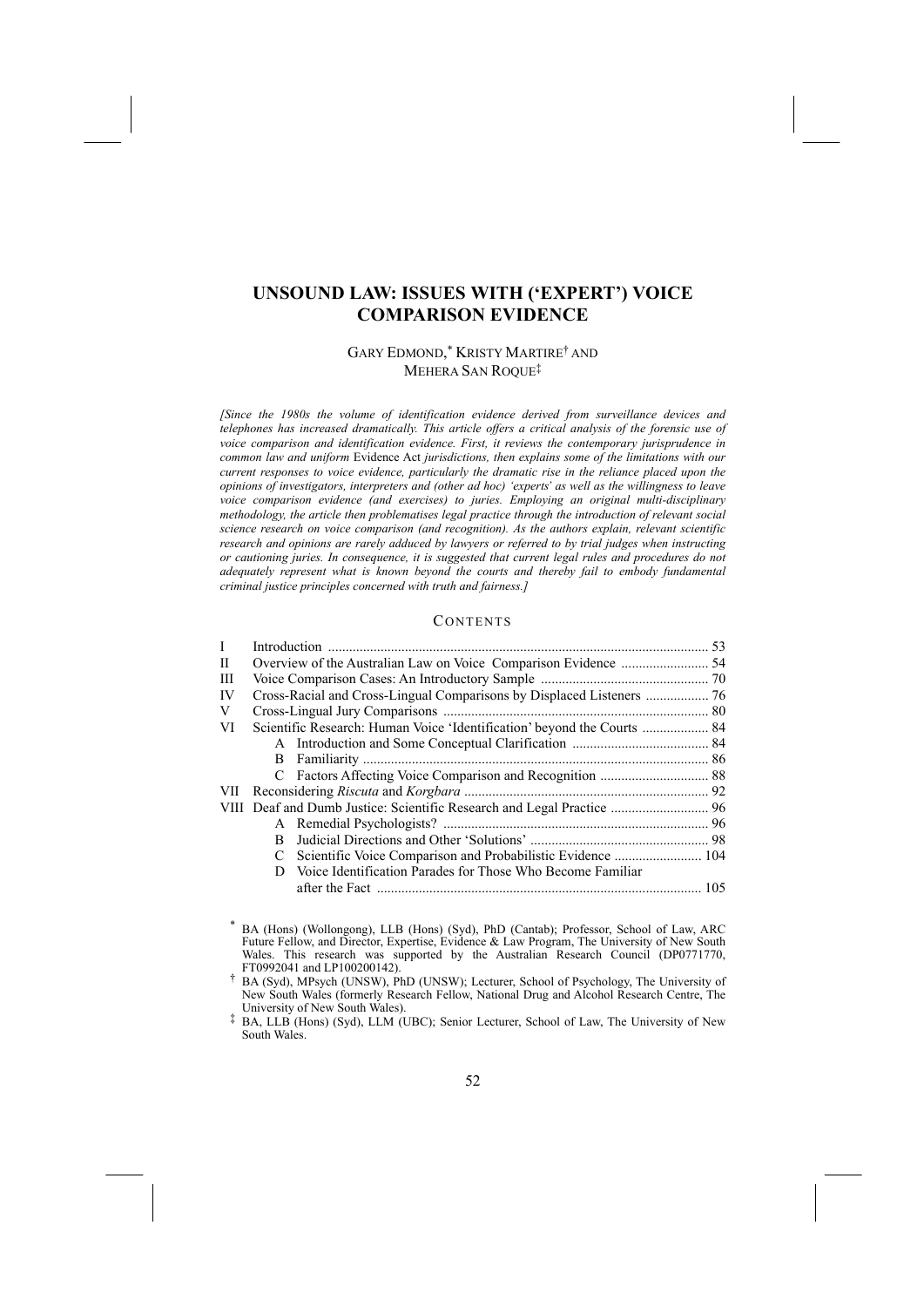## I INTRODUCTION

In recent years most Australian courts have become remarkably receptive to comparison evidence derived from audio surveillance technologies. In most cases the courts are considering whether to allow witnesses to give evidence of their opinion as to whether a voice captured on a surveillance tape is the same as the voice of the accused. These witnesses are often, though not always, characterised as 'experts',<sup>1</sup> sometimes by virtue of formal training, but mostly by virtue of 'displaced' exposure  $\frac{d}{dx}$  ie remote listening, usually repeatedly  $\frac{d}{dx}$  to the tapes in question. Often characterised as 'identification' evidence, displaced comparison evidence is situated awkwardly at common law and does not come within the definition of 'identification evidence' under the uniform *Evidence Acts* ('UEAs').<sup>2</sup> Australian courts have become reluctant to impose specific conditions on the admission of voice comparison evidence. Indeed, they have demonstrated a willingness to allow juries to make their own assessments of direct and displaced witness testimony and, where tape recordings (or voices) are available, to undertake their own voice comparisons.

This article aims to examine recent trends in voice comparison and identification evidence, focusing primarily upon the evidence of 'displaced non-familiars' and the use of voice recordings. $3$  It is our contention that decisions on the admissibility of voice comparison evidence display a troubling readiness to admit incriminating opinion evidence of unknown probative value, an overreliance on the capacity of traditional features of the adversarial trial  $-$  such as  $\frac{1}{2}$  cross-examination and warnings to juries  $\frac{1}{2}$  to expose and convey weaknesses, and a hostility towards attempts to require some assessment of the methods used by displaced non-familiars to provide opinions about identity.

Judicial confidence in traditional adversarial mechanisms appears misplaced when set against empirical research concerned with the validity and reliability of

(a) an assertion by a person to the effect that a defendant was, or resembles (visually, aurally or otherwise) a person who was, present at or near a place where:

- (i) the offence for which the defendant is being prosecuted was committed; or
- (ii) an act connected to that offence was done;
- at or about the time at which the offence was committed or the act was done, being an assertion that is based wholly or partly on what the person making the assertion saw, heard or otherwise perceived at that place and time; or
- 
- (b) a report (whether oral or in writing) of such an assertion.<br> $3$  'Displaced non-familiars' are those who are not conversant with the suspect (or person of interest) and were not present at the crime scene or its aftermath so as to directly perceive a voice (or sound). On the special dangers arising with respect to strangers and identifications, see, eg, *Kelleher v The Queen* (1974) 131 CLR 534, 550-1 (Gibbs J).

<sup>&</sup>lt;sup>1</sup> We use scare quotes because the ability of many witnesses, including those qualified legally as experts, to provide reliable opinions about identity is in genuine doubt. Many of these 'experts' have no experience or, more importantly, expertise in voice comparisons.

<sup>&</sup>lt;sup>2</sup> The UEAs are *Evidence Act 1995* (Cth); *Evidence Act 2011* (ACT); *Evidence Act 1995* (NSW); *Evidence Act 2001* (Tas); *Evidence Act 2008* (Vic). According to the Acts' Dictionaries, 'identification evidence' is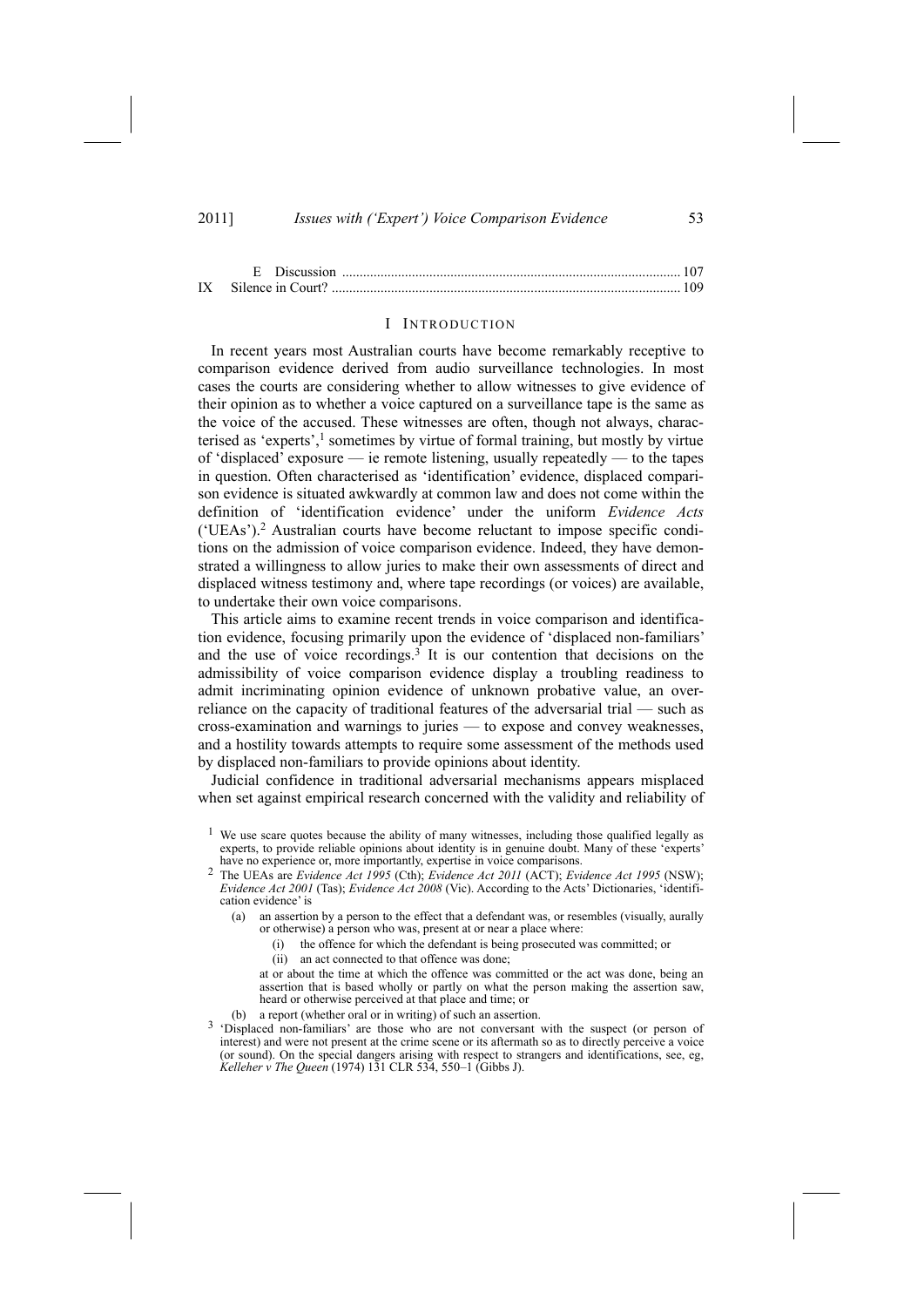voice comparison, and the efficacy of rules of evidence, procedural safeguards, and appellate review.4 Engaging with experimental studies and scientific research can help courts to make more appropriate decisions on admissibility (and weight). Remarkably, Australian courts are yet to engage with the considerable scientific literature on these subjects. Rather, judges have preferred to rely upon their own impressions and experiences, assessed against past practice and new statutory arrangements, and subject to the vagaries of prosecution and defence interest and ability.

In this article, we provide a general overview of modern jurisprudence on voice identification and comparison evidence before turning to consider the increasingly prominent role of displaced non-familiar listeners. After describing several recent cases we review some of the relevant scientific research that, we suggest, should be used by courts in their response to voice evidence in order to improve the accuracy of decisions and reduce the number of substantially unfair trials and appeals. Courts, to the extent that they claim to operate in a rational tradition (or capacity),<sup>5</sup> cannot afford to ignore — or have procedures and rules that do not require reference to  $-$  relevant scientific studies that bear directly on incriminating evidence.

# II OVERVIEW OF THE AUSTRALIAN LAW ON VOICE COMPARISON EVIDENCE

The admissibility and treatment of voice identification evidence can be contrasted with the legal approach to *visual* identification evidence (and images). It is accepted, both at common law and under the UEA, that because of notorious dangers, visual identification evidence is a type of evidence requiring special attention and caution in terms of both admissibility and warnings to the jury.6 There are extensive statutory arrangements governing the use of eyewitness testimony, identification parades, photo arrays, and visual and image comparison evidence.<sup>7</sup> In addition, where 'expert' witnesses are called to testify based on their interpretations of (often low quality) CCTV images, they are prohibited, both at common law and under the UEA, from expressing opinions about identity (ie positive identification or 'individualisation').<sup>8</sup> Their interpretations are usually restricted to descriptions of similarities (and differences).<sup>9</sup> It is not

8 On individualisation, see Michael J Saks and Jonathan J Koehler, 'The Individualization Fallacy in Forensic Science Evidence' (2008) 61 *Vanderbilt Law Review* 199; Simon A Cole, 'Forensics without Uniqueness, Conclusions without Individualization: The New Epistemology of Forensic Identification[ (2009) 8 *Law, Probability & Risk* 233.

<sup>&</sup>lt;sup>4</sup> See Gary Edmond and Kent Roach, 'A Contextual Approach to the Admissibility of the State's Forensic Science and Medical Evidence' (2011) 61 *University of Toronto Law Journal* 343

<sup>5</sup> On the rationalist tradition, see William Twining, *Rethinking Evidence: Exploratory Essays*

<sup>(</sup>Cambridge University Press, 2nd ed, 2006) ch 3. 6 These concerns are longstanding: see, eg, *Davies <sup>v</sup> The King* (1937) 57 CLR 170; *Alexander <sup>v</sup> The Queen* (1981) 145 CLR 395; *Domican v The Queen* (1992) 173 CLR 555.

 $7 \text{ See, eg, UEA}$  ss 114-16, 165.

<sup>9</sup> *R v Tang* (2006) 65 NSWLR 681, 709 [120] (Spigelman CJ, Simpson J and Adams J agreeing); *Murdoch v The Queen* [2007] NTCCA 1 (10 January 2007) [300] (Angel ACJ, Riley J and Olsson AJ). However, because of a caveat in *Smith v The Queen* (2001) 206 CLR 650, 656-7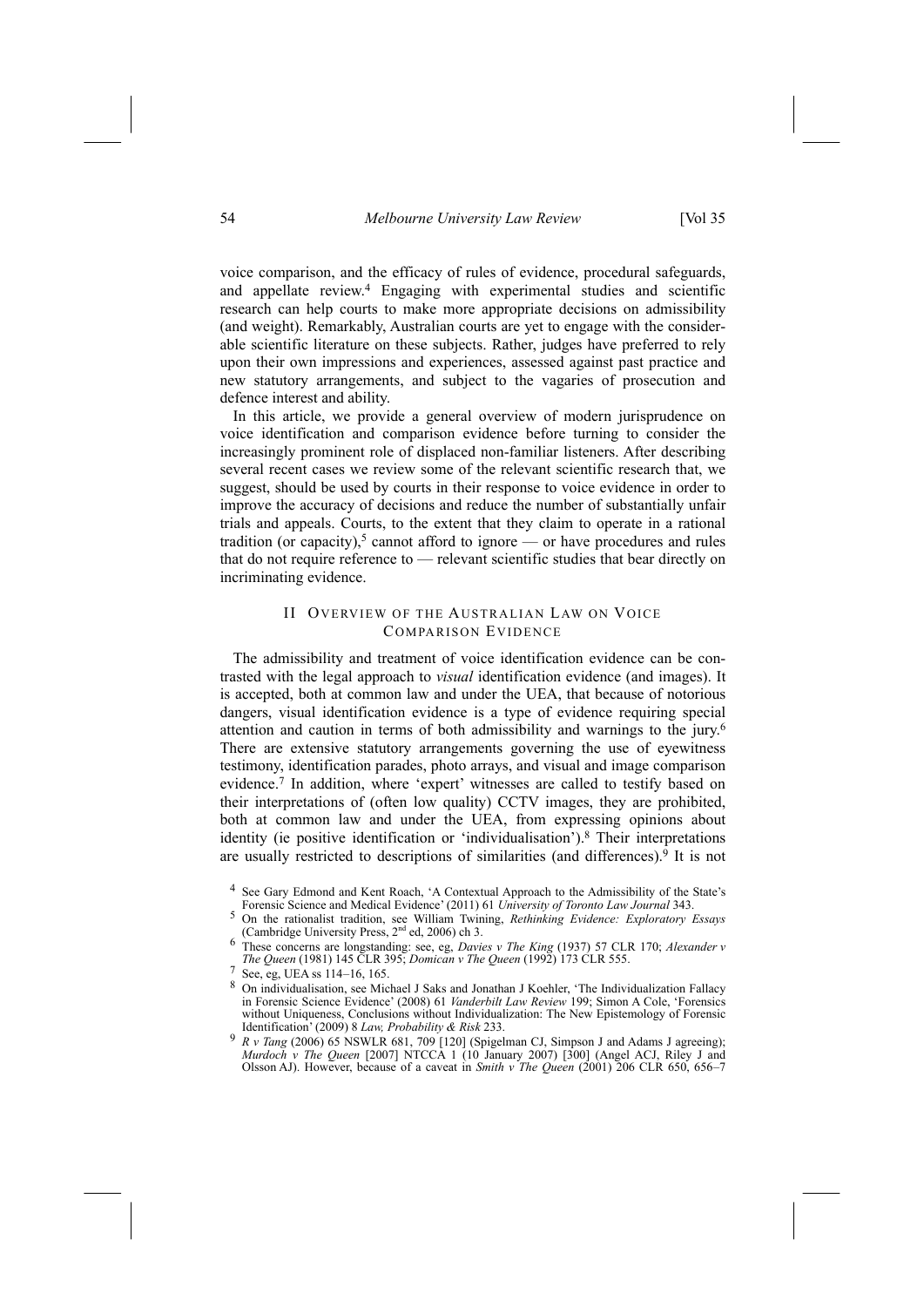our intention to defend the current approach to visual identification evidence, especially the use of incriminating images for purposes of identification.10 Our point is that, by contrast, the admission of voice evidence in Australia is hardly subjected to any regulation at all.

Turning to the discussion of voice evidence, we begin with a review of the dominant approaches to voice comparison (and identification), often derived from cases where lay strangers (ie those not familiar with a particular voice) positively identified an offender, usually on the basis of some kind of voice comparison exercise.<sup>11</sup> This review provides a useful background to our more detailed examination of the increasingly prominent role of the opinions of investigators, interpreters and other 'experts'. Most of the early cases are from New South Wales, though our analysis incorporates the common law and has implications for practice in both common law and UEA jurisdictions.

Judicial consideration of voice identification and comparison evidence, and particularly the use of voice recordings, is relatively recent.12 Prior to the introduction of the UEA, courts in New South Wales began to consider voice identification evidence — usually where a sensory (or direct) witness positively identified a voice associated with a criminal act — by noting that risks associated with visual identification might apply to voice identification, but in a manner that highlighted some of their occasionally archaic and sometimes superficial concerns. While purporting to develop an admissibility jurisprudence, most courts stopped short of strictly imposing mandatory conditions for the admissibility of voice identification by sensory witnesses. The judges hearing the common law appeals in  $R \vee S$  *mith* ( $E \cup S$  *Mith*),<sup>13</sup>  $R \vee B$  *rownlowe* ('Brownlowe'),<sup>14</sup> *R v Corke*<sup>15</sup> and *R v Brotherton* ('*Brotherton*')<sup>16</sup> — and even

[13]-[15] (Gleeson CJ, Gaudron, Gummow and Hayne JJ), Australian investigators are able to proffer positive identification evidence in circumstances where the reliability of such evidence is highly questionable. In the United Kingdom, the approach to images is largely unregulated and, in consequence, is similar to modern Australian approaches to voices: see *A-G's Reference* (No 2 *of 2002)* [2003] 1 Cr App R 21. In terms of warnings, there appears to be no substantial difference between visual, voice and other kinds of identification: *R v Lowe* (1997) 98 A Crim R

- $\frac{10}{10}$  For a critical discussion of the forensic use of images, see Gary Edmond et al, 'Law's Looking Glass: Expert Identification Evidence Derived from Photographic and Video Images' (2009)  $20$ *Current Issues in Criminal Justice* 337; Gary Edmond et al, *Atkins v The Emperor*: The "Cautious" Use of Unreliable "Expert" Evidence' (2010) 14 *International Journal of Evidence & Proof* 146; Glenn Porter, 'A New Theoretical Framework Regarding the Application and Reliability of Photographic Evidence[ (2011) 15 *International Journal of Evidence & Proof* 26.
- <sup>11</sup> See generally Craig Carracher, 'Voice Identification Evidence' [1993] *Australian Bar Review* 75; David C Ormerod, 'Sounds Familiar? Voice Identification Evidence' [2001] *Criminal Law Review* 595; David Ormerod, 'Sounding Out Expert Voice Identification Evidence' [2002] *Criminal Law Review* 771.
- 12 Expansion in the use of voice recordings is a response to rapid advances in technological developments, the proliferation of communication technologies, and ever greater state-sponsored surveillance following terrorist attacks. See generally Kevin D Haggerty and Richard V Ericson (eds), The New Politics of Surveillance and Visibility (University of Toronto Press, 2006).<br>
<sup>13</sup> (1986) 7 NSWLR 444, on appeal from *R v Smith* [1984] 1 NSWLR 462.
- 
- 
- <sup>14</sup> (1986) 7 NSWLR 461.<br><sup>15</sup> (1989) 41 A Crim R 292.<br><sup>16</sup> (1992) 29 NSWLR 95.
-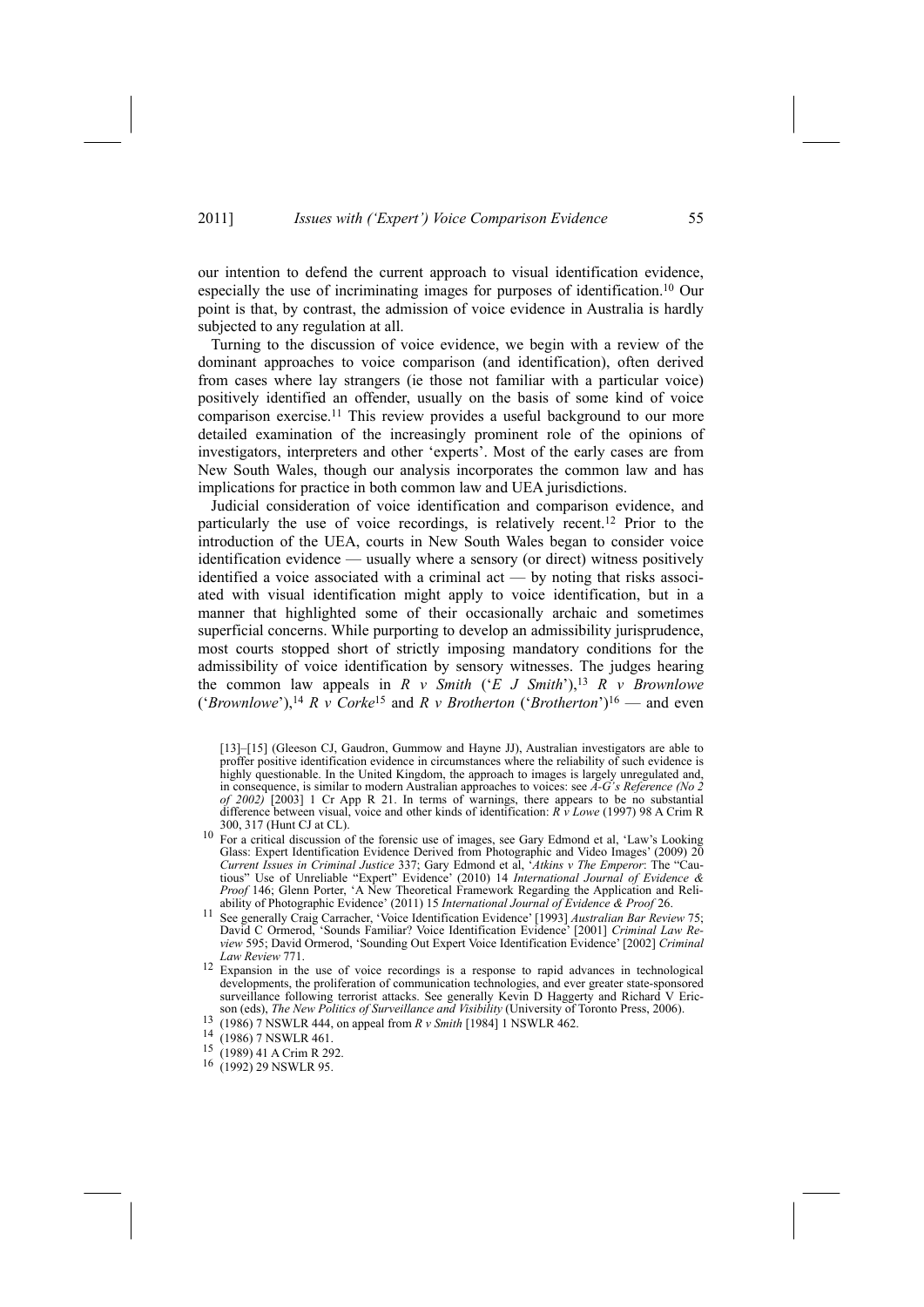appeals under the nascent UEA in  $R$  *v Colebrook*<sup>17</sup> and  $R$  *v Watson*<sup>18</sup> — focused attention on the quantity and quality of material available to the witness, the distinctiveness of the voice in question, the level of the listener's familiarity, and whether voices were compared under similar conditions (eg yelling in anger).<sup>19</sup> In practice, however, such considerations infrequently led to the exclusion of positive identifications by strangers. Rather, appellate judges required that limitations and problems with voice identification evidence should be brought to the attention of the jury through specific directions and warnings from the trial judge.20 We can observe these tendencies in *E J Smith*, *Brownlowe* and *Brotherton*.

In *E J Smith*, the case that comes closest to imposing admissibility conditions on voice identification evidence, the trial judge  $(O^{\prime}B$ rien CJ Cr D) insisted that a person purporting to identify the voice of the accused must either have recognised it because of previous familiarity or on some subsequent occasion because of its distinctiveness:

Basically then for identification to be reliable of a voice with which one is not previously familiar, the law requires that the voice unlike the appearance of a  $person$  must be found to have very distinctive characteristics,  $\dots$  firstly because of the intrinsic qualities of the voice and secondly because of the circumstances in which it was used so that the totality of the qualities of the voice, both its intrinsic qualities and those brought out by its use in those circumstances, make it readily *recognisable* to a witness who is not previously familiar with that voice.<sup>21</sup>

For an unfamiliar voice, it was for the jury to decide whether the voice in question demonstrated characteristics so distinctive and remarkable as to make it readily and reliably recognisable if heard again in similar circumstances. That is, where these conditions might be satisfied it was incumbent upon the trial judge to bring them to the jury's attention and for them to decide. According to O'Brien CJ Cr D, the jury would need to accept that there was a 'very distinc-

<sup>17 [1999]</sup> NSWCCA 262 (27 August 1999). 18 [1999] NSWCCA 417 (21 December 1999). 19 In *<sup>R</sup> <sup>v</sup> Colebrook* [1999] NSWCCA 262 (27 August 1999), a woman sexually assaulted in her house at night subsequently recognised the voice of the attacker as a former boarder. This identification evidence, of a voice with which the witness was already reasonably familiar, was deemed admissible provided there were appropriate directions which referred to her gradual recollection and the notorious unreliability of voice identification evidence: at [31] (Simpson J, Mason P and Abadee J agreeing). See also *Watson*, ibid [36]–[39] (Newman J), where the UEA seems to have been effectively ignored; *R v Cassar [No II]* [1999] NSWSC 321 (14 April 1999) [26]–[27], where Sperling J considered himself bound by the earlier appeal in *E J Smith*.

<sup>[26]</sup>n[27], where Sperling J considered himself bound by the earlier appeal in *<sup>E</sup> <sup>J</sup> Smith*. 20 In effect, this mimicked the concerns about visual and eyewitness identification (re-)emerging from cases such as *Alexander v The Queen* (1981) 145 CLR 395 and *Domican v The Queen* (1992) 173 CLR 555.<br><sup>21</sup> *E J Smith* (1986) 7 NSWLR 444, 450 (Lee J) (emphasis added), quoting with approval the

summing up of O'Brien CJ Cr D. See also the trial judgment of O'Brien CJ Cr D in  $R$  *v Smith* [1984]  $1$  NSWLR 462, 477, 482. The term 'recognisable' does not refer to instantaneous recognition.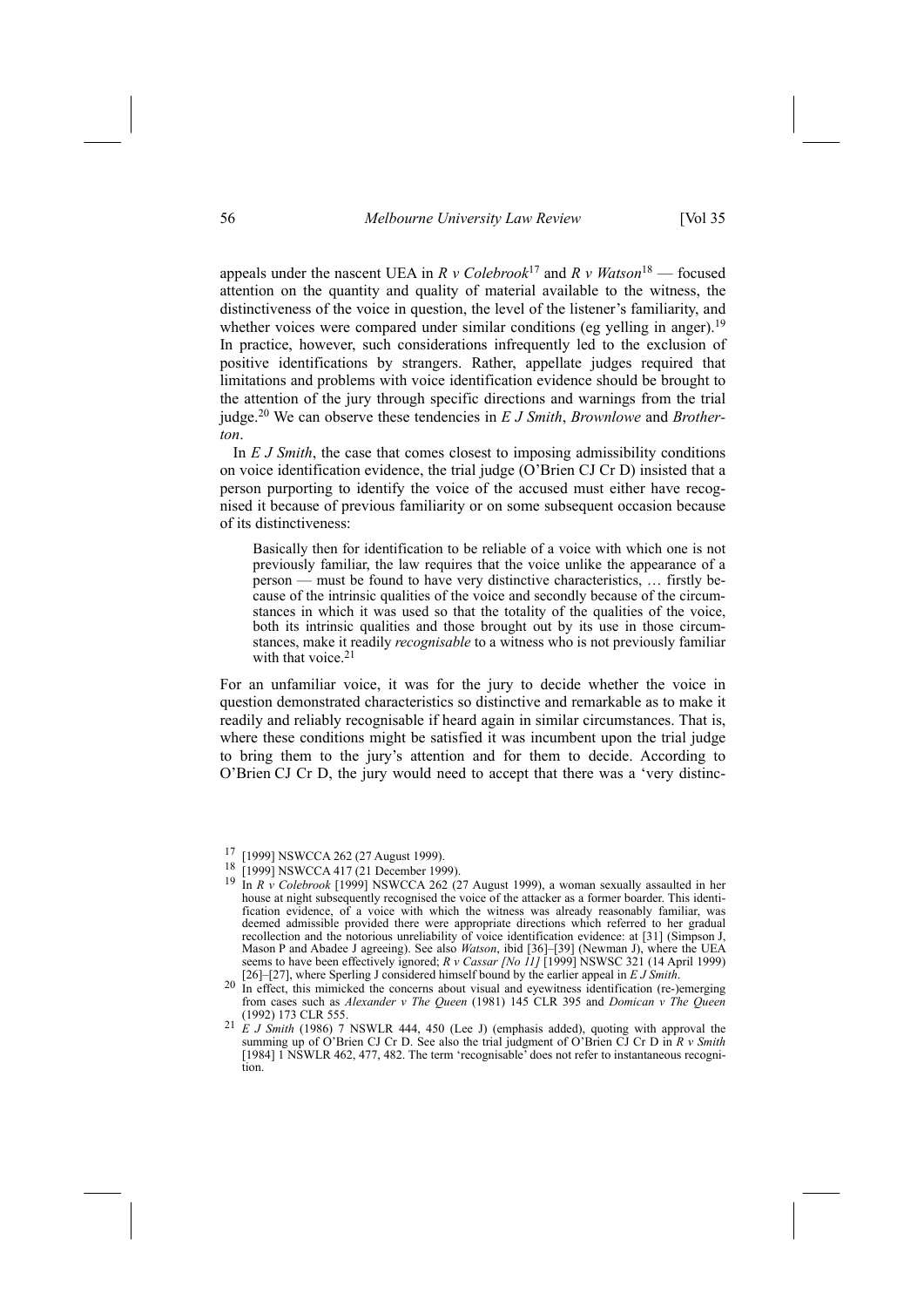tive' quality in the voice capable of leaving an 'indelible mental impression' in the witness's mind.<sup>22</sup>

In *E J Smith*, a teenager who overheard a home invasion, lasting about 10 minutes and resulting in the death of her father, gave positive voice identification testimony. She told investigating police that the intruder's voice was 'a distinctive voice  $\ldots$  being rough, whiney at times, a whingey sound about it.<sup>23</sup> Some nine months after the event, police officers took the daughter to observe proceedings in the Court of Petty Sessions — where their main suspect was representing himself in unrelated criminal proceedings — and asked her if she was able to recognise any of the voices.<sup>24</sup> In a session where only five persons — the judge, the prosecutor, two witnesses and the accused  $-$  spoke, the teenager indicated that the accused's was the voice she had overheard from her bedroom.<sup>25</sup>

On appeal, the New South Wales Court of Criminal Appeal ('NSWCCA') described the questions of whether the original voice had imprinted itself on the witness's memory, and whether the circumstances in which the voices were heard were sufficiently similar, as critical.<sup>26</sup> The NSWCCA stressed that the jury should be told that it must be satisfied with the honesty and reliability of the witness and satisfied beyond reasonable doubt that she was correct in her identification when the voice was subsequently heard in the Court of Petty Sessions.<sup>27</sup> Notwithstanding the trial judge's extensive directions, the NSWCCA was not satisfied that the daughter's description of the intruder's voice was sufficiently accurate or distinctive and concluded that the jury had not been adequately instructed in relation to the need to compare the witness's description of the voice of the offender with a recording of the earlier proceedings where she had purported to make a positive identification. The NSWCCA was concerned that the voice 'was not so singular that error might not occur [and that] [s]uch a state of affairs was never directly drawn to the jury's attention.<sup>28</sup>

The main issue in the *Brownlowe* trial was the identity of armed robbers. Part of the largely circumstantial case against Brownlowe was voice evidence, based on a few sentences spoken during a bank robbery. Witnesses described one of the robbers as calm, quietly spoken and possessing an Australian accent. These witnesses, having been told that Brownlowe was charged with the robbery, were also taken to court where they heard him represent himself for about  $10-15$ 

- 
- *State <i>I Smith* (1986) 7 NSWLR 444, 448 (Lee J). 26 Ibid 458 (Lee J, Street CJ and Maxwell J agreeing). 27 Ibid 458–9.
- 
- $28$  Ibid 457-8. The Court was concerned that it was not made sufficiently clear that the jury were not to base their decision on the obvious similarities between the self-represented defendant's voice and the recording of the defendant in earlier proceedings (upon which the daughter had based her identification). See also *Brownlowe* (1986) 7 NSWLR 461, 465 (Hunt J).

<sup>22</sup> *R v Smith* [1984] 1 NSWLR 462, 482, 485. This is paraphrased in *Brownlowe* (1986) 7 NSWLR

<sup>&</sup>lt;sup>23</sup> *E J Smith* (1986) 7 NSWLR 444, 449 (Lee J). On appeal, Lee J described a recording of the accused's voice (from an earlier proceeding) in somewhat different terms: at 454.

accused[s voice (from an earlier proceeding) in somewhat different terms: at 454. 24 Ibid 448. This kind of procedure was subject to strong censure by King CJ in *<sup>R</sup> <sup>v</sup> Hallam* (1985) 42 SASR 126, 130. See also the discussion of United States jurisprudence on 'suggestion' in State v Thibodeaux, 750 So 2d 916, 932 (Traylor J) (La, 1999).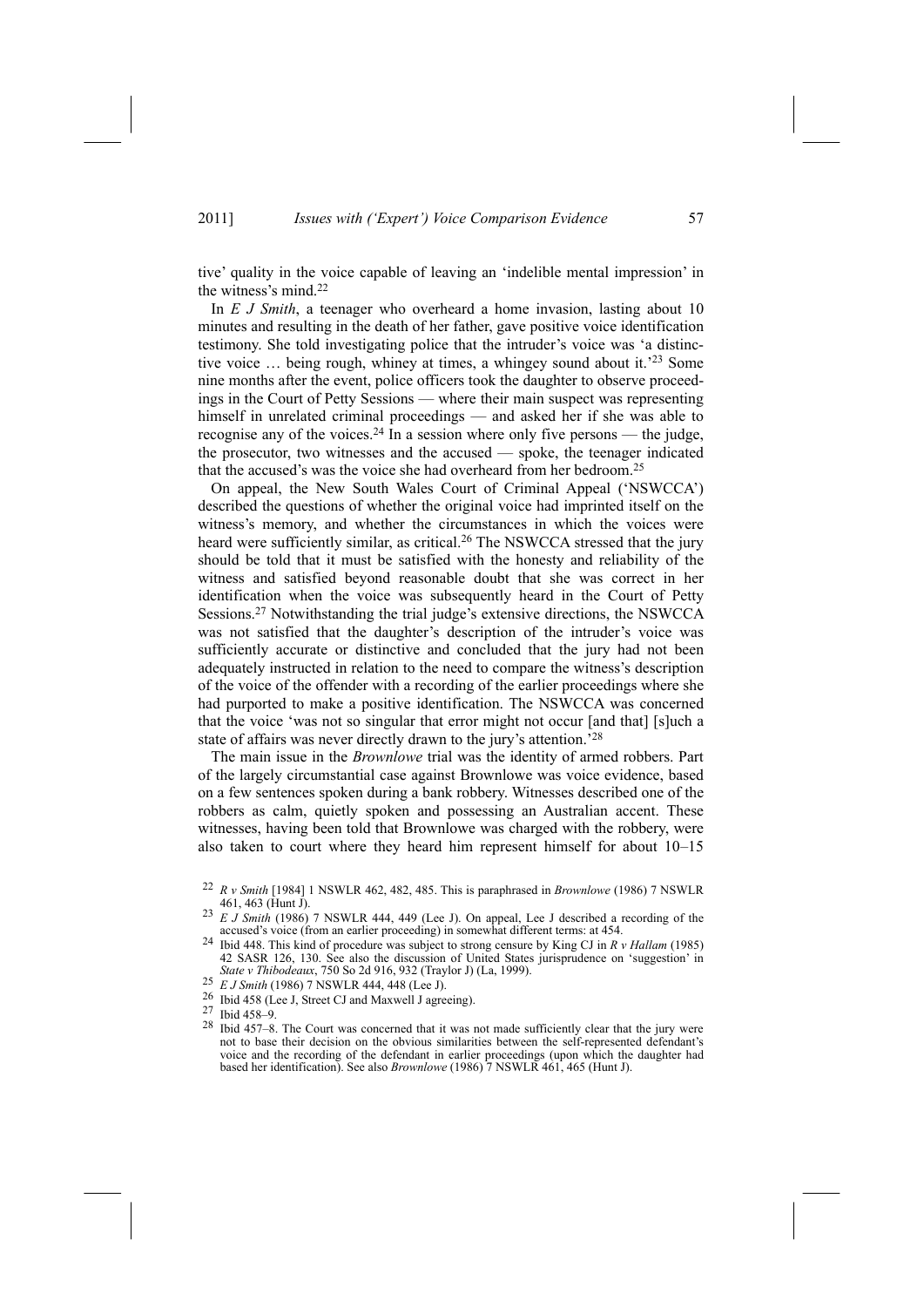minutes in relation to another matter.<sup>29</sup> At Brownlowe's trial, one witness 'said that she was fairly certain that it was the same voice because it was so similar.<sup>30</sup> On appeal, the NSWCCA concluded that the evidence of witnesses to the robbery was wrongly admitted because it was only similarity evidence but was presented to the jury as evidence of identification or evidence capable of supporting identification: yet there was 'no way in which the jury could draw the necessary conclusion that the two voices were identical'.<sup>31</sup> Following *E J Smith*, the NSWCCA required that the witness identifying the voice must have prior familiarity or have recognised it subsequently because of distinctive features.32 *Brownlowe* appears to have been amongst the most onerous responses to the reception of voice identification evidence given by direct, though non-familiar, witnesses.

In *Brotherton*, the NSWCCA reiterated the stipulation from *E J Smith* that an unfamiliar voice must be 'sufficiently distinctive as to have left an indelible mental impression in the witness's mind, thus permitting the conclusion safely to be drawn that the two voices were the same.<sup> $33$ </sup> However, in this case the victim of a sexual assault claimed that she 'recognised' the assailant's voice and hairstyle based on a brief (about 10 minute) exchange two days before the assault.<sup>34</sup> She described his voice as 'a really low husky voice' and told the police that 'it was "the *same* voice" that she had heard' previously.<sup>35</sup> Writing for the Court, Hunt CJ at CL rejected the need, in such circumstances, for the voice to be 'sufficiently distinctive as to make its characteristics memorable.<sup>36</sup> He concluded that the complainant was sufficiently familiar with the accused and that any dangers would be addressed by the jury being 'warned (as in visual identification cases) that mistakes are sometimes made in the recognition of even close friends and relatives'.<sup>37</sup>

Overall, at common law, the courts in New South Wales were not particularly exclusionary in their orientation. In *E J Smith*, despite what might seem to have

- 373 [45] (McKechnie J).<br><sup>30</sup> *Brownlowe* (1986) 7 NSWLR 461, 463 (Hunt J). The trial commenced two days after the first *E J Smith* decision was handed down and was conducted in ignorance of that decision.
- <sup>31</sup> Ibid 466. See also discussion of similarity in *Craig v The King* (1933) 49 CLR 429, 446 (Evatt
- 
- 
- and McTiernan JJ).<br><sup>32</sup> *Brownlowe* (1986) 7 NSWLR 461, 466 (Hunt J).<br><sup>33</sup> *Brotherton* (1992) 29 NSWLR 95, 106 (Hunt CJ at CL).<br><sup>34</sup> Ibid 97, 105 (Hunt CJ at CL). The evidence was that during the assault the complainant recognised the attacker, based on their brief discussion, and indicated as much. Whether this should be understood as 'recognition' or 'opinion' evidence is an issue to which we will return.<br>
<sup>35</sup> Ibid 105 (emphasis in original).<br>
<sup>36</sup> Ibid 106.<br>
<sup>37</sup> Ibid eiting *P* y Tumbyll [1077] 1 OP 224-228 (Lord Widsory CL f
- 
- 
- 37 Ibid, citing *R v Turnbull* [1977] 1 QB 224, 228 (Lord Widgery CJ for Lord Widgery CJ, Roskill and Lawton LJJ, Cusack and May JJ). The complainant's description of a tattoo on her attacker's thigh, 'not markedly different' from a tattoo on the accused, was used to support her voice identification evidence, in combination with other incriminating circumstantial evidence, such as the attacker's apparent familiarity with the residential complex where the attack took place and Brotherton had previously lived.

<sup>&</sup>lt;sup>29</sup> *Brownlowe* (1986) 7 NSWLR 461, 462-3 (Hunt J). As in *E J Smith*, this resembles the manner in which investigators exposed an eyewitness to the accused in the court precinct in *Festa v The Queen* (2001) 208 CLR 593. See also *Kelly v The Queen* (2002) 129 A Crim R 363, 371 [33],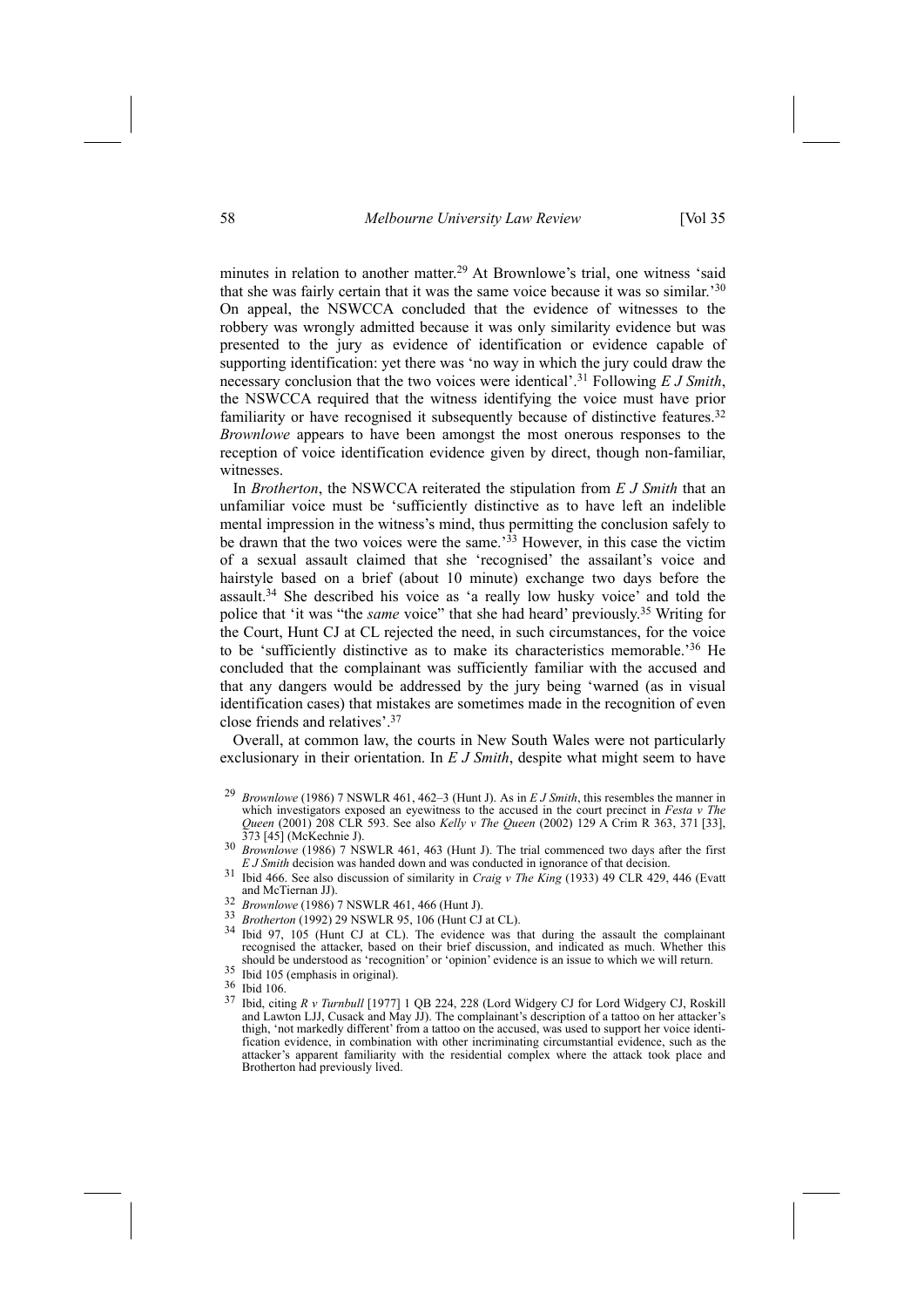been a more restrictive approach, neither the trial judge nor the NSWCCA questioned the admissibility of the opinion (treated as 'recognition' or direct evidence) of a stranger obtained in highly suggestive circumstances. If voice 'distinctiveness' and the need for 'an indelible mental impression' were admissibility requirements for the impressions of non-familiars, then typically they were interpreted in a very accommodating fashion. With the exception of *Brownlowe*, positive voice identification evidence was either admitted or treated as admissible in all of the major appeals.38 Even in *Brownlowe*, it seems that the characterisation of the testimony as identification (as opposed to similarity) evidence, rather than admissibility per se, was the main obstacle. In most of the early cases it was the adequacy of the directions to the jury that grounded the issue on appeal.

Nevertheless, courts of appeal in other Australian jurisdictions declined to follow the *E J Smith* line of authority, instead holding that familiarity and any 'distinctiveness as will have left an indelible mental impression goes to weight rather than admissibility'.<sup>39</sup> In *R v Hentschel*,<sup>40</sup> the Full Court of the Supreme Court of Victoria held that voice identification evidence was admissible even though the stipulations from *E J Smith*, reiterated in *Brownlowe* (and *R v Colebrook*), had not been satisfied.41 Murphy J explained:

The difficulty which I have with the decision in  $R \vee \text{Smith} (E \cup \text{In})$  is that it purports to lay down as a rule of law apropos aural identification evidence, propositions which cannot, I believe, be supported as a matter of principle. Moreover, it lays down these propositions as conditions of the admissibility of such evidence, when I believe that at most they can only go to the weight of the evidence to be led.42

Notwithstanding these less onerous requirements, Murphy J recognised that it might be unsafe to convict on voice identification evidence standing alone.<sup>43</sup> Brooking J also referred to the earlier decision of  $R$  *v Harris* [No 3] ('Harris'), where Ormiston J considered the judicial discretion to exclude evidence of voice identification where it was insufficiently probative.<sup>44</sup>

The Victorian common law position was authoritatively summarised by Winneke P in *R v Callaghan*:

there is no rule of law which obliges the trial judge to exclude such [lay voice comparison] evidence in the absence of evidence of prior familiarity or distinct-

<sup>38</sup> See also *R v Hampson* (Unreported, New South Wales Court of Criminal Appeal, Yeldham, Finlay and Brownie JJ, 23 July 1987). 39 Noted in *Bulejcik <sup>v</sup> The Queen* (1996) 185 CLR 375, 394 (Toohey and Gaudron JJ) and endorsed

in *Nguyen v* The Queen (2002) 26 WAR 59, 75 [62] (Malcolm CJ), 87 [124]-[125] (Anderson J, Steytler J agreeing) ('*Nguyen*').<br><sup>40</sup> [1988] VR 362.<br><sup>41</sup> We accent that in many asses

We accept that in many cases, exemplified by the facts in *Brotherton* and *Callaghan*, the case against the particular accused may be compelling.

<sup>&</sup>lt;sup>42</sup> *R v Hentschel* [1988] VR 362, 364. See also at 367-70 (Brooking J), explaining his reasons for rejecting *<sup>E</sup> <sup>J</sup> Smith*. 43 Ibid 364.

<sup>44</sup> Ibid 369, citing *Harris* [1990] VR 310, 318-23.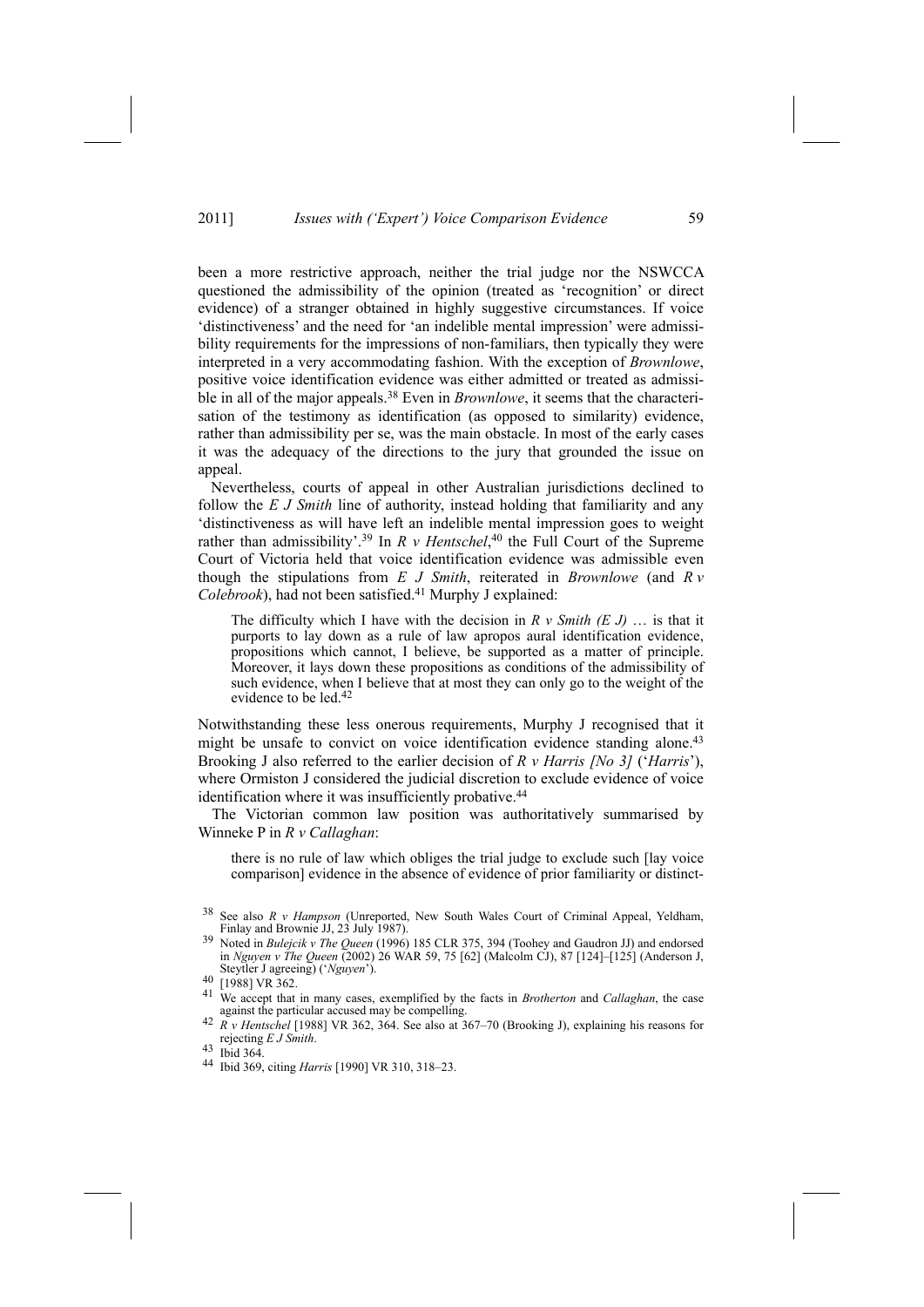iveness, although he may, in the exercise of his discretion, exclude it on grounds of prejudice or unfairness.45

This approach, perhaps in the absence of authoritative support for the line of cases following *E J Smith*, has been influential in other Australian jurisdictions. The Victorian response has been endorsed by the Supreme Court of Tasmania, and has found favour in South Australia and Queensland.46 Courts in the Australian Capital Territory have ruled that 'voice identification will be admitted if it is relevant', subject to the court's discretion to exclude evidence.<sup>47</sup> Western Australia has an extensive jurisprudence that effectively mirrors the Victorian rejection of any special rules for voice identification evidence.<sup>48</sup> Consequently, the Victorian approach represents the orthodox position at common law (and, as we shall see, under the UEA).

Perhaps unexpectedly, notwithstanding a purportedly less onerous (or perhaps less prescriptive) approach to admissibility, judges in Victoria appear to have been more willing than judges in other jurisdictions to exclude otherwise admissible voice identification evidence on the basis of their exclusionary discretion. In *Harris* and *R v Rich [No 6]* ('*Rich*'), Ormiston J and Lasry J respectively each excluded positive identification evidence because they were concerned that its probative value was outweighed by the danger of unfair prejudice to the accused.49 In *Rich*, the actual circumstances were similar to, though perhaps not quite as suggestive as, the manner in which the positive identification was obtained in *E J Smith*.

Considering voice comparison evidence in *Bulejcik v The Queen*  $('Bulejcik')<sup>50</sup>$  -specifically, whether a recording of the accused's unsworn statement and an incriminating recording could be left to the jury to compare the High Court did not express a final opinion on the status of *E J Smith* and the New South Wales approach to voice identification evidence. McHugh and Gummow JJ expressed doubts about the conditions imposed in *E J Smith*, 51 and Gaudron and Toohey JJ placed emphasis on whether the 'quality and quantity of the material is sufficient to enable a useful comparison to be made', noting that the greater the amount of material, the greater the similarity in the circumstances in which the voices were spoken or recorded and the greater the number of similar words used, the more useful the comparison.<sup>52</sup> Brennan CJ

- 45 (2001) 4 VR 79, 94 [27].<br><sup>46</sup> *Greaves v Aikman* (1994) 4 Tas R 196, 208 (Cox J); *R v Bueti* (1997) 70 SASR 370, 379-80 (Doyle CJ); *R v Andrews* [2005] SASC 15 (21 January 2005) [41]-[43] (Debelle J); *Corke v The Queen* (1989) 41 A Crim R 292, 296 (Derrington J).
- *Queen* (1989) 41 A Crim R 292, 296 (Derrington J). 47 *<sup>R</sup> <sup>v</sup> Miladinovic* (1992) 107 FLR 241, 245 (Miles CJ). See also *Tomicic <sup>v</sup> The Queen* (Unreported, Federal Court of Australia, Kelly, Jenkinson and von Doussa JJ, 23 August 1989)
- [29]–[30] (Kelly and von Doussa JJ);  $R \nu \hat{O}mar$  [1991] 58 A Crim R 139, 146–7 (Miles CJ).<br><sup>48</sup> See, eg, *Nguyen* (2002) 26 WAR 59; *Neville v The Queen* [2004] WASCA 62 (2 April 2004) See, eg, *Nguyen* (2002) 26 WAR 59; *Neville v The Queen* [2004] WASCA 62 (2 April 2004) ('*Neville'*).<br> *Harris* [1990] VR 310; *Rich* [2008] VSC 436 (23 October 2008). Cf *R v Mackay* [1985] VR 623.

 $\frac{50}{51}$  (1996) 185 CLR 375.<br>51 Ibid 406–7.<br>52 Ibid 205 In the size

<sup>52</sup> Ibid 395. In the circumstances, they considered the directions insufficient, particularly the failure to direct attention to the different contexts in which the recordings were obtained, the difficulty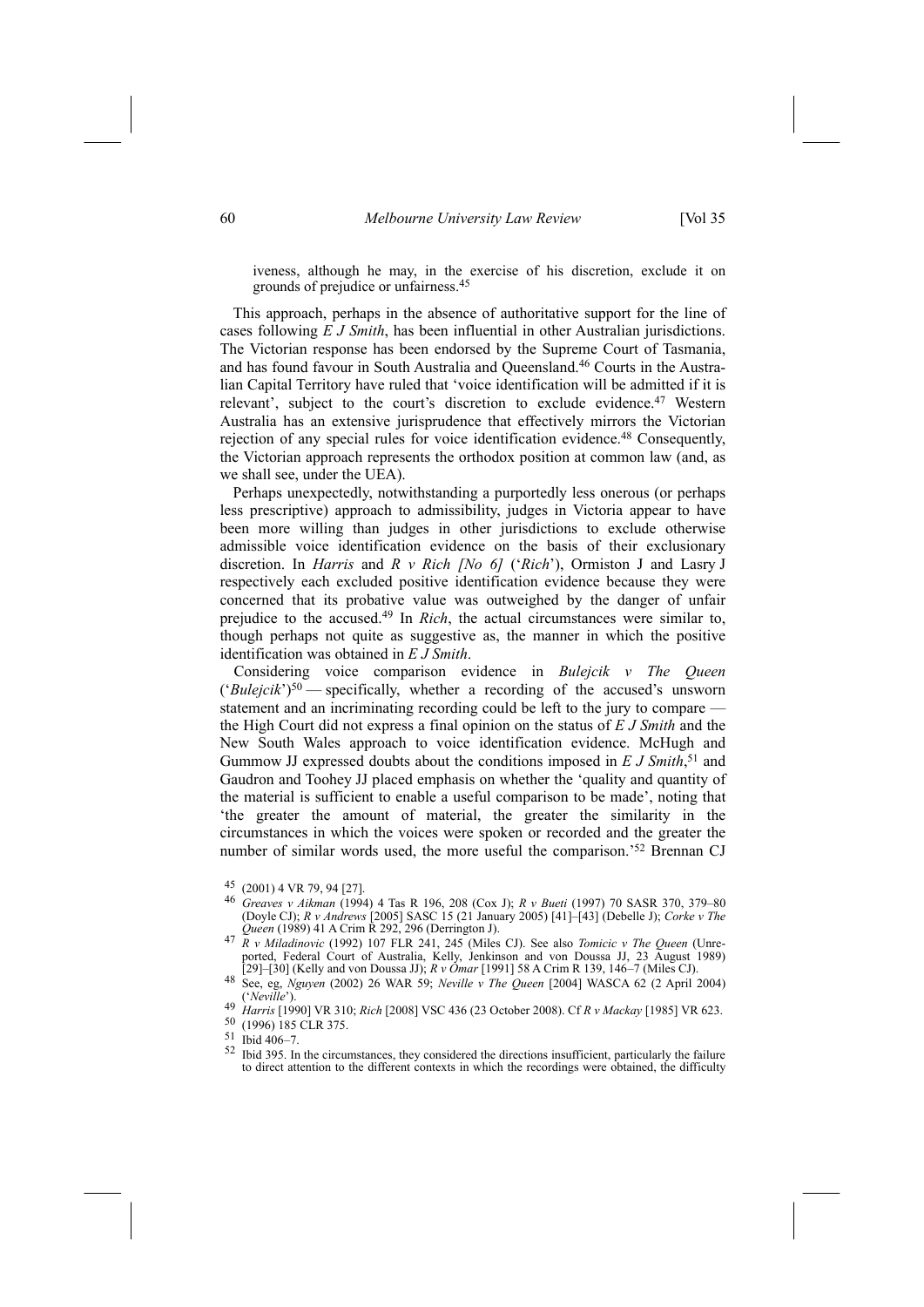doubted the existence of any particular rule (or the need for exhaustive jury instructions), and suggested it would not be relevant to comparisons by the jury anyway.53

More recently, after the introduction of the *Evidence Act 1995* (NSW), courts in New South Wales formally resiled from their increasingly idiosyncratic common law position by removing preconditions on the reception of voice identification evidence.54 With the transition to the UEA regime, the trend has been to reject the imposition of specific conditions on admissibility and to instead characterise voice identification evidence as *recognition* (ie direct or fact) evidence governed solely by relevance (ss 55 and 56), the mandatory and discretionary exclusions (ss 135 and 137), and directions and warnings (ss 116 and 165). Voice identification evidence is treated as admissible if it is relevant: that is, it will be admissible where, *if accepted*, it could rationally affect the assessment of the probability of facts in issue. Directions and warnings, and to a lesser extent mandatory and discretionary exclusions, appear to be the preferred way to manage the problematic dimensions of evidence derived from voices and comparisons of voices. Where recorded evidence is available the tribunal of fact is frequently encouraged to undertake its own comparison.<sup>55</sup> Now, voice identification and comparison evidence is routinely admitted and questions about probative value and reliability are left for weight and the tribunal of fact. In consequence, all Australian jurisdictions have either abandoned or elected not to follow the restrictive approach associated with *E J Smith* and the courts of New South Wales pre-1995 (but which operated until 2000).<sup>56</sup>

Typically, voice evidence is characterised as recognition evidence: that is, it is treated as a kind of unconscious or non-reflective process of recognition leading to identification.57 Classifying voice evidence in this way tends to confer the status of *fact* upon it, thereby avoiding any need to address interpretive issues and exclusionary rules associated with *opinion* evidence. In reality, the vast majority of voice comparison and recognition evidence from non-familiars is interpretive and therefore opinion. For practical reasons, most voice evidence including positive identification evidence and even much of the evidence of close familiars (eg family members and longstanding friends) - is best conceptualised as interpretative.<sup>58</sup> The alternative is for a messy inquiry into whether,

of comparing two unfamiliar voices, and the 'risk' that a jury 'might conclude too readily that a foreign accent on a tape is that of the accused where the accents are similar': at 397.<br>  $\frac{53}{100}$  Ibid 382.<br>  $\frac{54}{100}$   $\frac{1}{100}$   $\frac{1}{100}$   $\frac{2000}{1000}$   $\frac{2000}{1000}$   $\frac{2000}{1000}$   $\frac{2000}{1000}$   $\frac{1}{1$ 

- <sup>54</sup> *R v Adler* (2000) 52 NSWLR 451; *Li v The Queen* (2003) (2003) 139 A Crim R 281.
- The appeal in *Bulejcik* was successful not because of the actual jury comparison exercise, but because of the inadequacy of warnings (and reliance on a tape recording that was not in evidence). For a more recent example of a jury comparison case, see the discussion of *R v Korgbara* (2007) 71 NSWLR 187 below in Part V. 56 *<sup>R</sup> <sup>v</sup> Adler* (2000) 52 NSWLR 451.
- 
- 
- 57 This process need not be instantaneous, and can encompass gradual recollection. 58 The line between opinion and fact is notorious. See, eg, *<sup>R</sup> <sup>v</sup> Leung* (1999) 47 NSWLR 405, 414 [43] (Simpson J); *R v Smith* (1999) 47 NSWLR 419, 422–3 [16]-[22] (Sheller JA); *Neville*  $[2004]$  WASCA 62 (2 April 2004)  $[44]$ – $[46]$  (Miller J). See also the discussion in Paul Roberts and Adrian Zuckerman, *Criminal Evidence* (Oxford University Press, 2004) 132–46 and Déirdre Dwyer, *The Judicial Assessment of Expert Opinion* (Cambridge University Press, 2008) 76-97.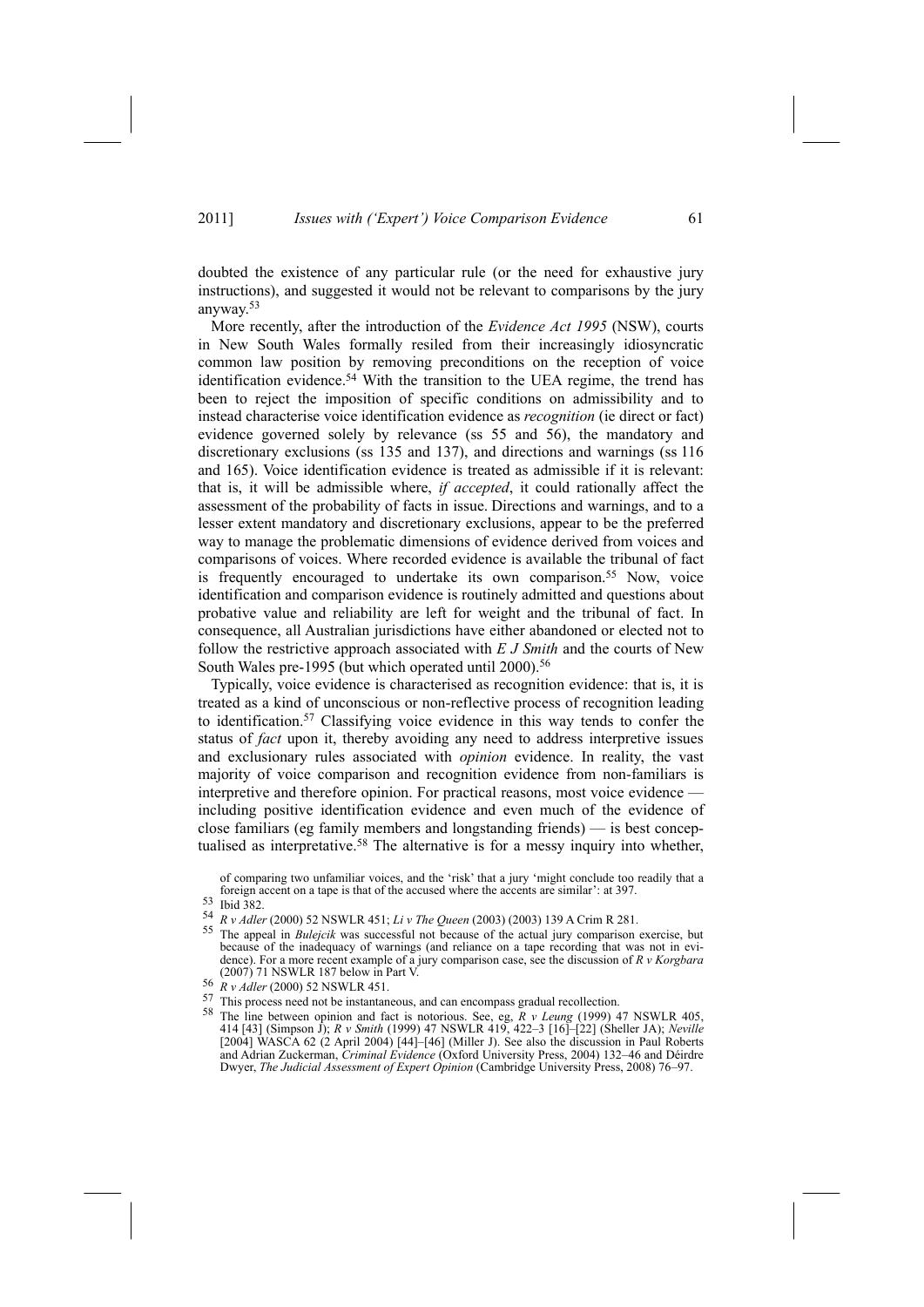when hearing a voice or comparing voices, the witness  $-$  stranger or familiar  $$ made the positive identification instantaneously and without reflection, or consciously considered the identity of the speaker, or gradually recollected similarities or identity.<sup>59</sup> With the exception of non-reflective instantaneous recognition, all of this evidence would seem to be opinion evidence, regardless of how the witness, lawyer or judge classifies it.

In consequence, in most cases there is a need for lawyers and judges to consider whether voice identification evidence satisfies the rules governing the admission of opinion evidence, or to formally develop exceptions. Exceptions might be granted to those who are very familiar with a voice, and who may well recognise a voice instantaneously and unconsciously (though often these witnesses will be giving fact evidence). The voice identification and comparison evidence of those lacking familiarity should be treated as interpretive and, therefore, as opinion evidence: that is, as an opinion about whether two (or more) voices are derived from the same or similar source. There is also, as we explain below, an additional need to consider whether the limited probative value of much, though certainly not all, voice comparison and recognition evidence outweighs the very real danger of unfair prejudice, $60$  particularly the prejudice caused by suggestion and extremely high levels of error, as in positive voice identifications subject to long delays.

Most of the cases discussed so far involved positive voice identification evidence — where a sensory witness attributes spoken words to a specific individual based on a comparison or limited familiarity - from those who had witnessed events relevant to criminal proceedings. In most of these cases, lawyers and judges simply assumed the evidence was admissible without explicitly adverting to the basis for admission. Common law receptivity is, however, mentioned in *Harris*. There, Ormiston J accepted that non-expert sensory witnesses should be allowed to express opinions derived from voice comparison, though without explaining the precise basis of admission. He stated: 'this is clearly a field in which non-expert opinion may be received, even if it were to involve opinion rather than observation in the widest sense.<sup> $61$ </sup>

In many cases, by classificatory fiat or elision, incriminating *opinions* about the identity of a speaker, based on the comparison of sounds, are treated as

This approach avoids the need to determine, in every case, whether a particular mental process is unconscious recognition as opposed to conscious interpretation. It also focuses attention on whether the opinion about identity is 'specialised knowledge' based on sufficient exposure to the accused. Treating this as evidence of opinion avoids the anomalous position of allowing some interpretations (whether conscious or not) to be treated as evidence of fact. We could accept a factual' exception for the recognition evidence of family members, colleagues and those with considerable familiarity, provided this did not routinely extend to the evidence of investigators, translators and police acquired during the course of an investigation. See, eg, *R v Robinson* [2007] QCA 99<sup>'</sup>(30 March 2007) [20]-[25] (Keane AJ); *R v Trudgett* (2007) 70 NSWLR 696, 700n1 [19]n[33] (Spigelman CJ); *Neville* [2004] WASCA 62 (2 April 2004) [83], [90] (Heenan J); *Harris* [1990] VR 310, 318 (Ormiston J); *Bulejcik* (1996) 185 CLR 375, 381 (Brennan CJ). See also as an example of variable familiarity *Mills v Western Australia* (2008) 189 A Crim R 411. See also the discussion of UEA s 78 below in the text accompanying nn 85–88.

61 [1990] VR 310, 318.

<sup>60</sup> See *R v Christie* [1914] AC 545; UEA ss 135, 137.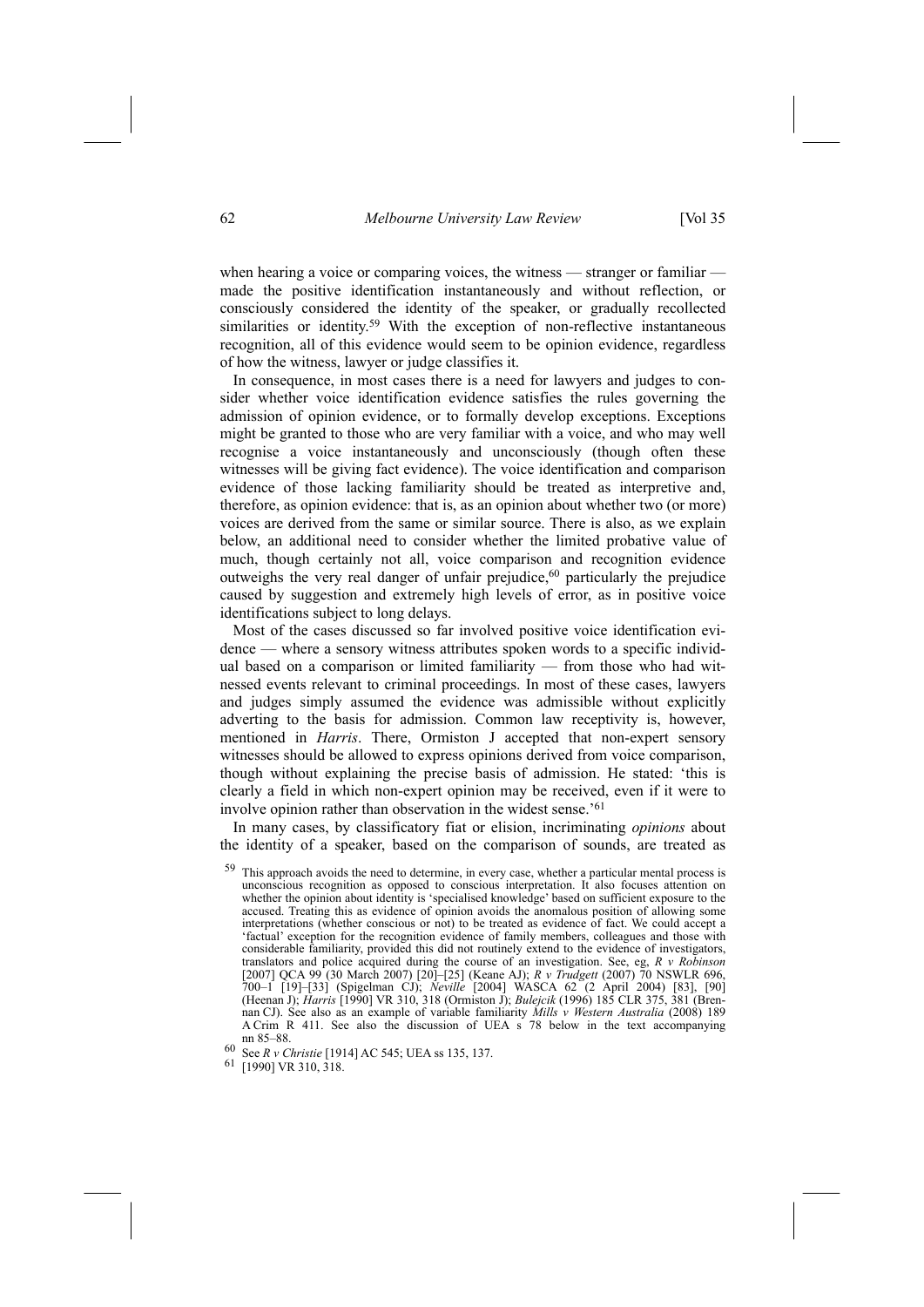evidence of recognition. Consequently, the rules applicable to opinion evidence are rarely applied. Where they are considered, they are often circumvented through classification as fact or recourse to questionable and contorted common law categories such as 'ad hoc expertise'.<sup>62</sup>

In the remainder of this article, we are primarily interested in the evidence of those who were not direct witnesses and those whose only familiarity with voices emerges during the course of an investigation.<sup>63</sup> That is, we are most concerned with the evidence of investigators, interpreters and others classified (if only by courts) as voice comparison 'experts'. Much, and perhaps all, of their evidence is interpretive and, in consequence, should be treated as opinion evidence. These witnesses — frequently police officers, interpreters and a variety of formally qualified individuals (such as linguists)  $-$  are routinely allowed to express incriminating opinions based on their exposure to voices through surveillance or translation, and/or on the basis of analysis: usually repeated listening to a set of recordings. Whatever the common law might allow for direct or sensory witnesses (those we might characterise as 'earwitnesses'), there are rules governing the ability of displaced (or indirect) witnesses - such as investigators, translators and purported experts — to proffer their incriminating opinions, whether at common law or under the UEA.64 Yet, notwithstanding these rules, many courts seem to have merely extended the common law receptivity to direct witnesses, and/or developed a superficial response to rules governing opinion, to enable displaced listeners to proffer their incriminating opinions.

At common law and under the UEA witnesses are obliged to give evidence of facts (ie description or unreflective recognition) and are prevented from expressing opinions unless those opinions are incidental or necessary to understand the testimony.65 This seems to be the basis on which sensory witnesses are entitled to express opinions — recognised implicitly by Ormiston J in *Harris*, as discussed above  $-$  about identity derived from hearing (and seeing). Things, however, are different for those who are not direct (or sensory) witnesses. At common law (and *in practice* under the UEA), most witnesses can only express opinions if

<sup>62</sup> See, eg, *R v Colebrook* [1999] NSWCCA 262 (27 August 1999) [31] (Simpson J); *R v Watson* [1999] NSWCCA 417 (21 December 1999) [39] (Newman J); *Li v The Queen* (2003) 139

<sup>&</sup>lt;sup>63</sup> We are primarily interested in those who did not perceive the relevant sounds (as direct or sensory witnesses) as part of a crime, its preparation or its aftermath, whether as conversations, exchanges or commands. Our main focus attaches to displaced (or remote) listeners, and particularly those who are not familiar with the alleged speaker. We are, in consequence, primarily interested in those who compare unfamiliar voices remotely, although the issue of familiarity and related conceptions of recognition, identification and opinion will re-emerge throughout the article. In virtually all of the cases involving non-familiars and those who were not familiar with the suspects before the investigation, the witness is expressing an opinion about the identity of

the speaker based on an interpretation (ie an incriminating opinion).<br>Earwitnesses are the sound equivalent of eyewitnesses. That is, they witness an event and have a direct sensory experience.

direct sensory experience. 65 See UEA ss 76, 78; Andrew Ligertwood and Gary Edmond, *Australian Evidence*: *<sup>A</sup> Principled Approach to the Common Law and the Uniform Acts* (LexisNexis Butterworths, 5th ed, 2010) 603n11; Jeremy Gans and Andrew Palmer, *Uniform Evidence* (Oxford University Press, 2010)  $134 - 8$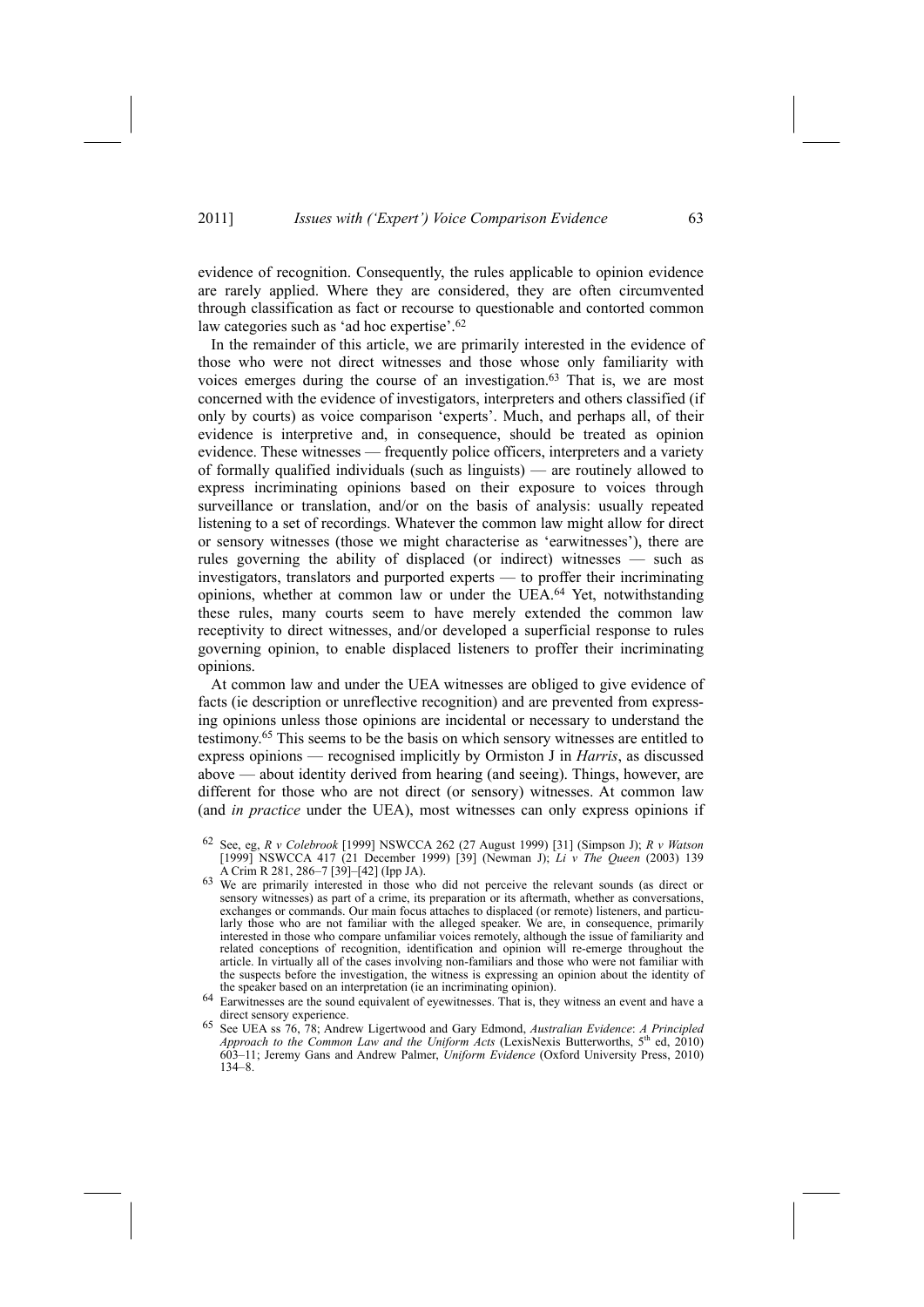64 *Melbourne University Law Review* [Vol 35

they have 'expertise' in a 'body of knowledge or experience' and the opinion will assist the tribunal of fact.66 In theory, at least, the situation is more complicated under the UEA. First, the only bases for sensory witnesses to express opinions about identity based on voice comparison are provided by ss 78 and 79.67 Of course, if the witness is giving factual (eg descriptive) evidence, then their evidence is admissible if relevant<sup>68</sup> and not caught by some exclusionary rule. The problem with most voice identification evidence and virtually all displaced listening is that where the witness is not already familiar with the voice, they will normally be expressing an opinion on the basis of some type of comparison, regardless of whether the evidence is characterised as recognition or direct evidence. Except where witnesses purport to identify features of a very familiar voice, any attempt at comparison or identification will generally be interpretive and, therefore, should be subject to the rules regulating the admission of opinion evidence<sup>69</sup>

For us, the main problem is the admissibility pathway for the opinions of investigators, interpreters and qualified individuals about identity on the basis of displaced listening (and analysis) of sound recordings. Apart from the generally unsatisfactory decisions discussed below, there are relatively few decisions that attend to the question of 'expert' voice comparison evidence in Australia. The most prominent case, which predates the UEA and most of the modern Australian authority on voice comparison evidence, is, again, from New South Wales. Unlike the vast majority of the cases discussed below, it concerns the admissibility of 'expert' opinion evidence adduced by the *defence*.

In *R v Gilmore* ('*Gilmore*'),<sup>70</sup> the appellant challenged the exclusion of the opinion of a lecturer in English who specialised in phonetics.71 Drawing on some authority from the United States,<sup>72</sup> the NSWCCA concluded that the opinion

- See also  $R$  *v McHardie* [1983] 2 NSWLR 733, 752–64 (Begg, Lee and Cantor JJ), where the admissibility of similar evidence was discussed. admissibility of similar evidence was discussed.<br><sup>72</sup> *Gilmore* [1977] 2 NSWLR 935, 939–41 (Street CJ, Lee and Ash JJ agreeing), citing *United*
- *States v Baller*, 519 F 2d 463 (4<sup>th</sup> Cir, 1975) and Henry F Greene, 'Voiceprint Identification: The Case in Favor of Admissibility[ (1975) 13 *American Criminal Law Review* 171.

<sup>66</sup> *Clark v Ryan* (1960) 103 CLR 486, 491 (Dixon CJ). See also *R v Bonython* (1984) 38 SASR 45,

 $67$  See UEA s  $76(1)$ : 'Evidence of an opinion is not admissible to prove the existence of a fact about the existence of which the opinion was expressed.' Section  $76$  would appear to cover the field and eliminate any residual common law categories. There is no exception for ad hoc expertise, because 'specialised knowledge' seems to be a prerequisite. Arguably, the common law does not allow ad hoc experts to present opinion evidence pertaining to identification since the cases are concerned primarily with the use of transcripts: see *R v Menzies* [1982] 1 NZLR 41, 49 (Cooke J for Cooke, McMullin and Somers J and Sir Clifford Richmond) and *Butera v DPP (Vic)* (1987) 164 CLR 180; cf *Murdoch v The Queen* [2007] NTCCA 1 (10 January 2007).<br>68 UEA ss 55–6.<br>69 Where the stitutes is very families with the value as in the sex of a familie

<sup>&</sup>lt;sup>69</sup> Where the witness is very familiar with the voice, as in the case of a family member or spouse, then the evidence is often characterised as 'recognition' and therefore evidence of fact. It might also satisfy an accommodating reading of the rules for expert opinion, especially under UEA s 79, which might allow an opinion about identity based on 'specialised knowledge' of a particular voice through long exposure (ie substantial experience across a wide range of situations and contexts) to be admitted. We discuss evidence supporting the general reliability, though certainly not infallibility, of voice identification by familiars in Part VI(B).<br>  $\frac{70}{1977}$  [1977] 2 NSWLR 935.<br>  $\frac{71}{197}$  See also *B*  $\frac{v}{197}$  Me*Hardia* [1083] 2 NSWLB 733, 752, 64 (Begg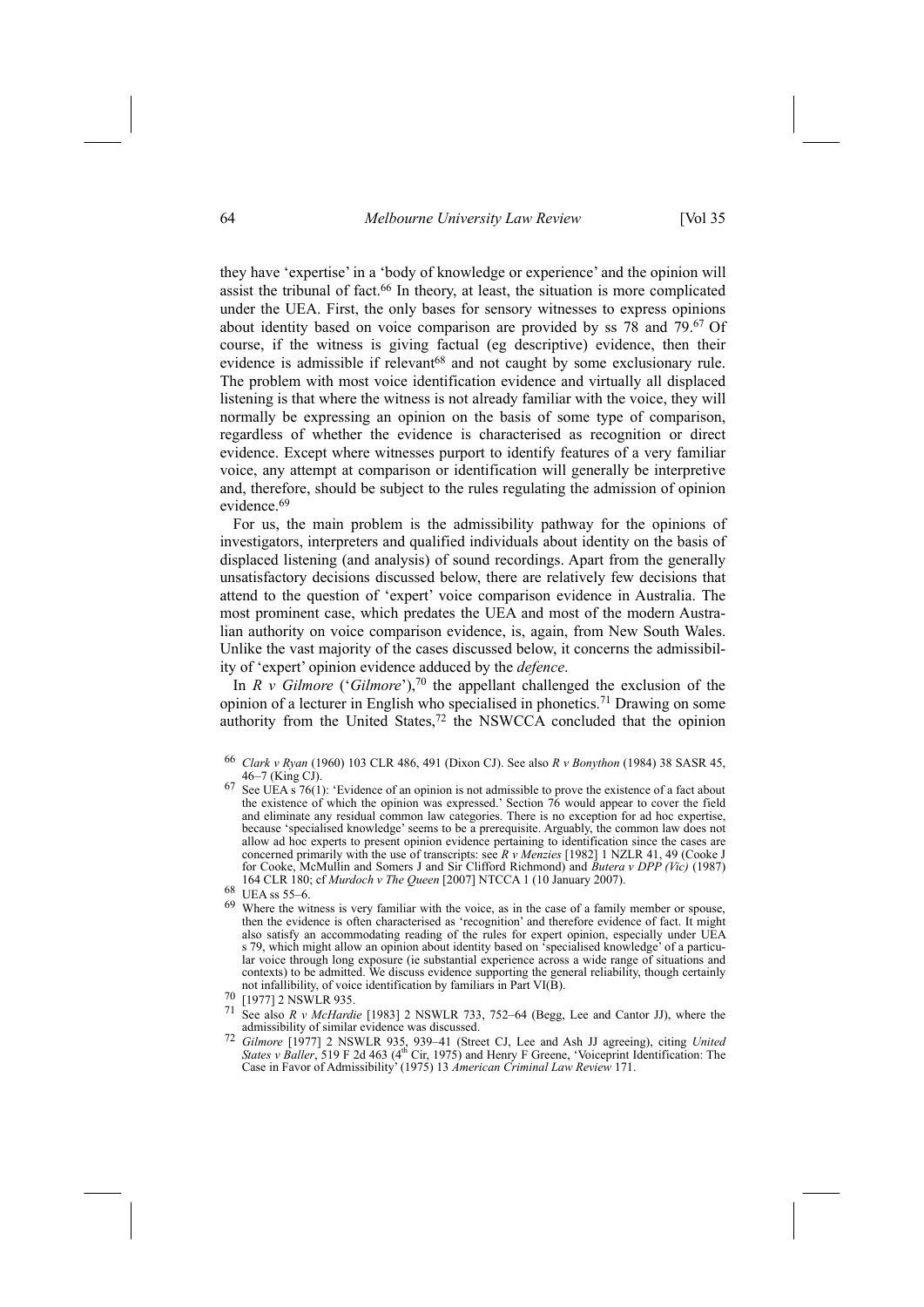evidence was admissible. Subsequently, the particular technique (the use of spectrographs or voiceprints) relied upon by the defence in *Gilmore* was shown to be unreliable.73 Since *Gilmore* there has been little sustained interest in the basis for the admissibility of opinion evidence, and most investigators, interpreters and 'experts' have been allowed to express their incriminating opinions on the basis of the rules governing ordinary earwitnesses (ie relevance) or through very accommodating readings of the rules governing opinion evidence. The latter approach finds expression in the English common law case of  $R$   $\nu$   $Robb$ <sup>-74</sup> a decision that is regularly followed and occasionally endorsed by Australian courts.75 In *R v Robb*, the Court of Appeal upheld the admission of incriminating opinion evidence based solely on 'auditory techniques' (ie listening), even though the linguist purporting to identify Robb as the speaker on a ransom tape conceded that the 'great weight of informed opinion, including the world leaders in the field, was to the effect that auditory techniques unless supplemented and verified by acoustic analysis were an unreliable basis of speaker identification.<sup>76</sup>

Perhaps because of the controversy associated with older voice comparison techniques, in conjunction with the sheer proliferation of voice recordings obtained via methods ranging from telephone intercepts to covert listening devices — Australian investigators, prosecutors and judges facilitated new ways of admitting incriminating opinions. Unfortunately, these opinions were admitted before any credible research supporting the underlying techniques and assumptions was undertaken and notwithstanding a large body of scientific research reinforcing the difficulties of voice comparison. *Gilmore* demonstrates how the orthodox approaches to the admission of expert opinion evidence, where the primary interest is focused on qualifications and 'the field', circumvent the more fundamental inquiry into whether the technique is in fact valid and reliable.<sup>77</sup>

<sup>73</sup> See Committee on Evaluation of Sound Spectograms, Assembly of Behavioral and Social Sciences, National Research Council, *On the Theory and Practice of Voice Identification* (National Academy of Sciences, 1979). Interestingly, these problems were raised in *Gilmore* and expressed in *Harris* [1990] VR 310, 314 (Ormiston J) by scholars from Monash University.<br>
<sup>74</sup> [1991] 93 Cr App R 161.<br>
<sup>75</sup> State and *R* Franck wave (2000) 26 VP 410, 421, 2, 500 (Warry GL Nettle and Radial

See, eg, *R v Farquharson* (2009) 26 VR 410, 431-2 [90] (Warren CJ, Nettle and Redlich JJA). See also, in the United Kingdom context,  $R$   $\nu$  *Chenia* [2004] 1 All ER 543, 573-4 [100]-[102] (Clarke LJ for Clarke LJ, Pitchford J and Judge Fabyan Evans); *R v Flynn* [2008] 2 Cr App R 20. *R v Robb* is analogous to the increasingly marginalised Australian tort case of *Commissioner for Government Transport v Adamcik* (1961) 106 CLR 292. Interestingly, as the influential *Makita (Australia) Pty Ltd v Sprowles* (2001) 52 NSWLR 705 decision implies, it is unlikely that this kind of evidence would be relied upon by a judge in modern Australian *civil* litigation. See also the discussion of *R v Robb* and *R v O'Doherty* [2003] 1 Cr App R 5 in *R v Korgbara* (2007) 71 NSWLR 187, 205–6 (McColl JA).

<sup>&</sup>lt;sup>76</sup> [1991] 93 Cr App R 161, 165 (Bingham LJ for Bingham LJ, Hutchison and Buckley JJ). Recent writings by forensic linguists continue to emphasise the need for both auditory and acoustic techniques: Michael Jessen, 'The Forensic Phonetician: Forensic Speaker Identification by Experts' in Malcolm Coulthard and Alison Johnson (eds), *The Routledge Handbook of Forensic*<br>*Linguistics* (Routledge, 2010) 378; John Olsson, *Forensic Linguistics* (Continuum, 2<sup>nd</sup> ed, 2008) 181; Malcolm Coulthard and Alison Johnson, *An Introduction to Forensic Linguistics: Language in Evidence* (Routledge, 2007) 149. On emerging approaches concerned with validation and reliability, see below Part VIII(C).

 $77$  In *Nguyen* (2002) 26 WAR 59, 74 [60] (Malcolm CJ), the issue of 'whether voice comparison is a recognised field of expertise' was raised too late — there had been no evidence regarding this point or the qualifications and experience of the interpreter at the trial.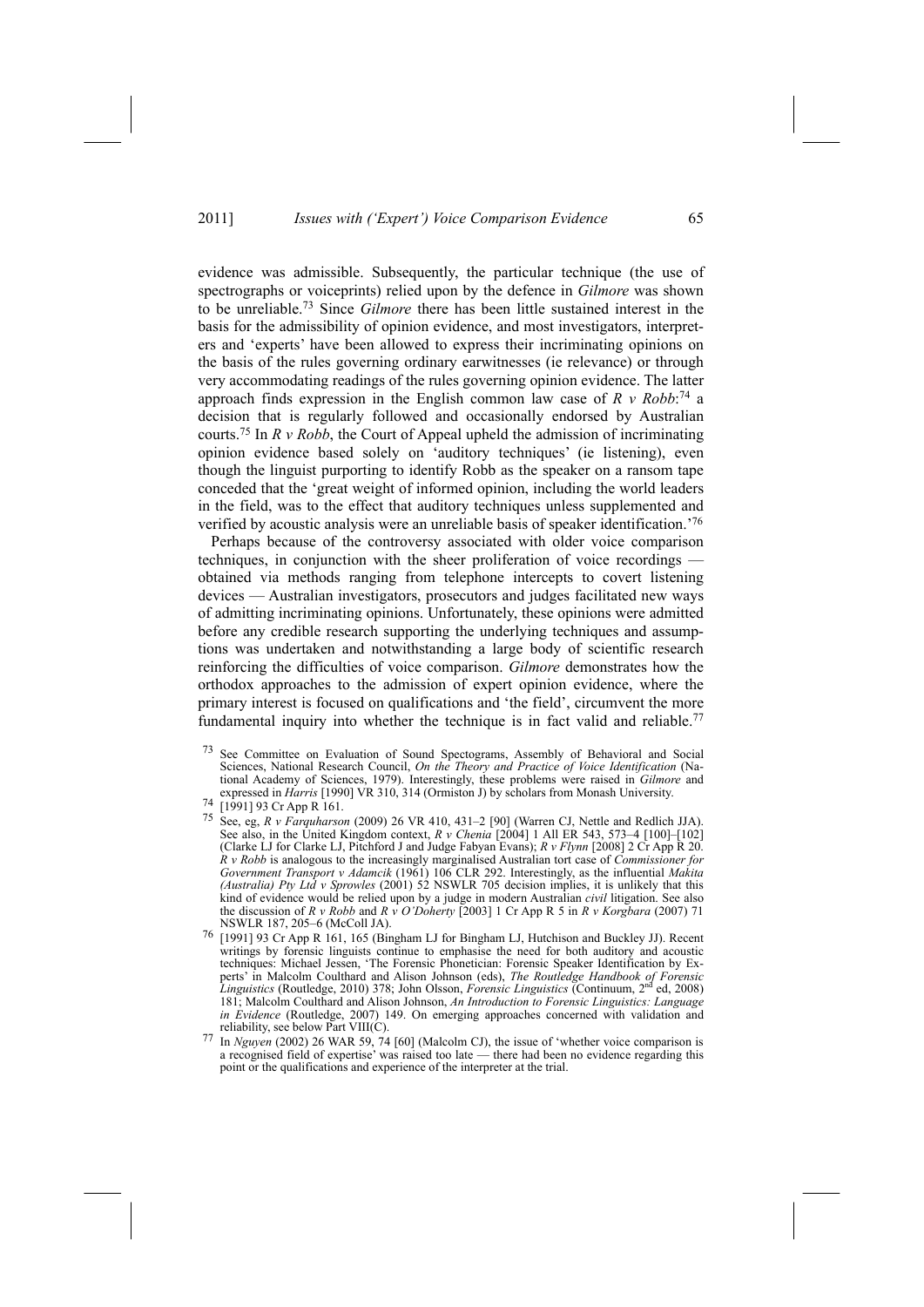*Gilmore* is also revealing because the appeal implies that prosecutors are likely to challenge, and judges more likely to scrutinise (and often exclude), 'expert' evidence adduced by defendants.78

Supplementary rules of admissibility, such as the basis rule  $-$  which requires the expert to explain the underlying technique used (and in some versions also the facts relied upon) to reach their opinion  $-$  and the ultimate issue rule which, although no longer strictly applicable, should focus attention on evidence, especially opinions, that address an essential issue, such as the identity of an offender — tend to be trivialised.<sup>79</sup> What we can say is that there is a conspicuous lack of discussion of voice comparison evidence in terms of expert opinion evidence (or 'specialised knowledge'), and little interest in applying relevant rules strictly in the interests of ensuring the fairness of criminal proceedings.

Modern voice comparison cases exemplify a disconcerting willingness to recognise and admit incriminating opinions. That is, even in those cases where the admissibility of the incriminating opinions of investigators is considered, courts often excuse the inability to satisfy the terms of the exceptions to the statutory opinion rule (or its common law equivalents) by allowing those whose expertise has been developed during the course of the investigation, mostly through repeated listening to voice recordings, to express their impressions as and hoc experts', rather than as experts whose opinions are based on genuinely 'specialised knowledge' (under the UEA) or a 'body of knowledge or experience' (at common law) related to voice comparison.<sup>80</sup>

The idea of 'ad hoc expertise' is inconsistent with the explicit terms of UEA s 79(1) and represents a massive expansion of admissible opinion.<sup>81</sup> It enables the state to rely upon the incriminating opinions of investigators and those working closely with them. Recognition of 'ad hoc expertise' is convenient for investigators, prosecutors and courts, but it treats extant, if legally unknown,

- 78 See also *R v Madigan* [2005] NSWCCA 170 (9 June 2005). This is certainly the experience in the United States: see, eg, D Michael Risinger, 'Navigating Expert Reliability: Are Criminal Standards of Certainty Being Left on the Dock?[ (2000) 64 *Albany Law Review* 99; Jennifer L Groscup et al, 'The Effects of *Daubert* on the Admissibility of Expert Testimony in State and Federal Criminal Cases[ (2002) 8 *Psychology, Public Policy and Law* 339.
- 79 Compare the detailed attention paid to the basis of the opinion in civil cases such as *Makita (Australia) Pty Ltd v Sprowles* (2001) 52 NSWLR 705, 729-30 [59], 745-50 [87]-[102] (Heydon JA) and the recent High Court case of *Dasreef Pty Ltd v Hawchar* (2011) 85 ALJR 694, 704 [31] (French CJ, Gummow, Hayne, Crennan, Kiefel and Bell JJ). See also *R v GK* (2001) 53
- NSWLR 317, 326-7 [40] (Mason P). 80 There is an implicit, though never justified, confidence in the special abilities of police, interpreters and experts from cognate fields. See, eg, *Kelly v The Queen* [2002] WASCA 134 (17 May 2002) [20] (Anderson J) in relation to visual opinion evidence; *United States v Ladd*, 527 F 2d 1341, 1343 (Jones, Wisdom and Ainsworth JJ) (5th Cir, 1976).
- 81 Gary Edmond and Mehera San Roque, 'Quasi-Justice: Ad Hoc Expertise and Identification Evidence' (2009) 33 *Criminal Law Journal* 8, 22–3. Cases where the concept of 'ad hoc expertise' was recognised include *Neville* [2004] WASCA 62 (2 April 2004) [45]-[46] (Miller J); *Li v The Queen* (2003) 139 A Crim R 281, 287 [42] (Ipp JA); *R v Drollett* [2005] NSWCCA 356 (4 November 2005) [63] (Simpson J); *R v Tang* (2006) 65 NSWLR 681, 709 [120] (Spigelman CJ); *Murdoch v The Queen* [2007] NTCCA 1 (10 January 2007) [296] (Angel ACJ, Riley J and Olsson AJ); *Irani v The Queen* (2008) 188 A Crim R 125, 128 [14] (Hoeben J). A legal fabrication, 'ad hoc expertise' is the ultimate in 'science for litigation': see Gary Edmond, 'Supersizing *Daubert: Science for Litigation* and Its Implications for Legal Practice and Scientific Research[ (2007) 52 *Villanova Law Review* 857.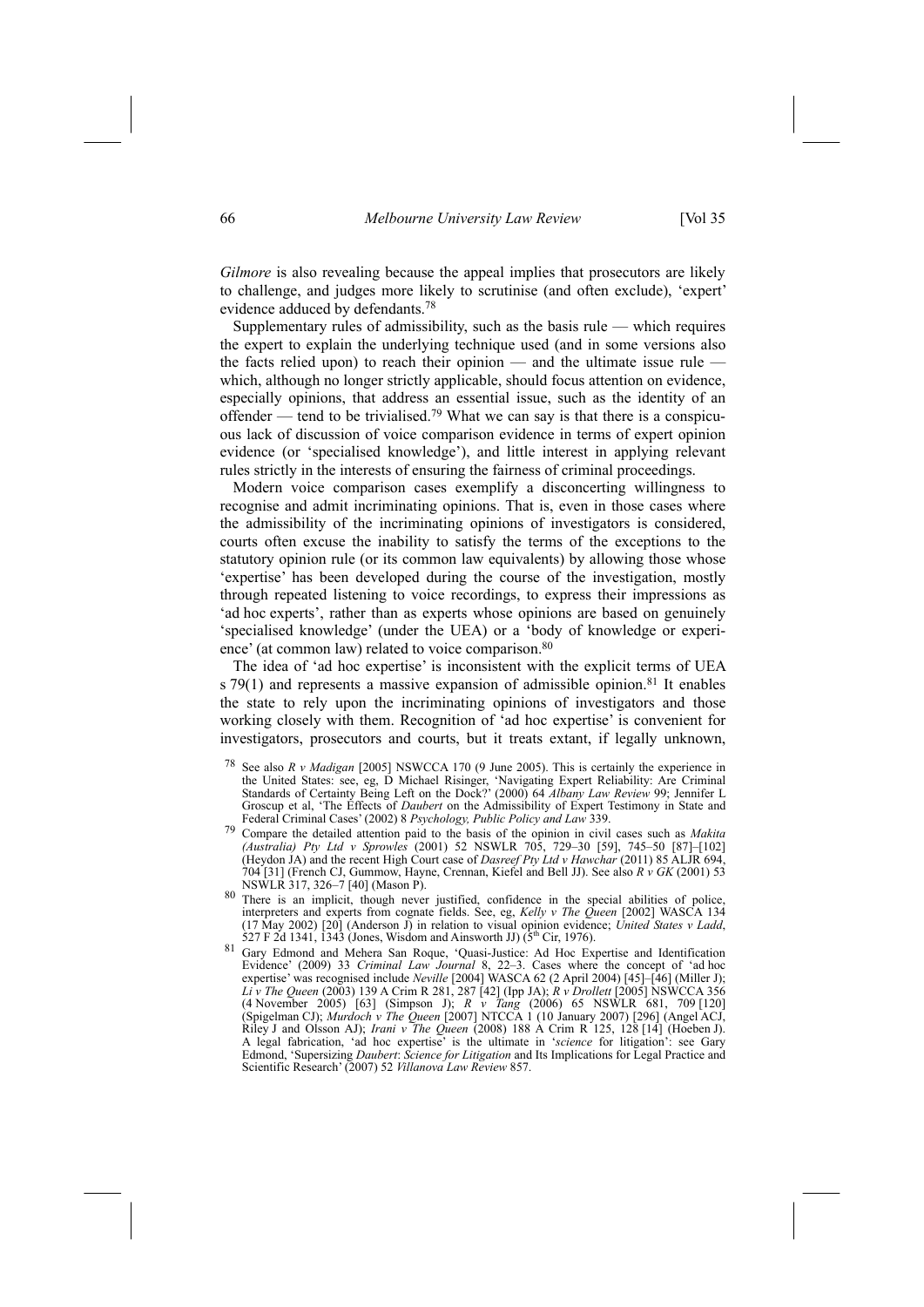scientific literature and research into voice comparison with disdain.<sup>82</sup> It allows investigators, translators and, occasionally, formally qualified individuals (such as linguists and those with an interest in phonetics) to express their incriminating opinions, on the basis of *whatever* familiarity or experience they have obtained during the course of an investigation or analysis, without having to satisfy the exception to the opinion rule for 'specialised knowledge'.

The investigators, interpreters and linguists routinely allowed to express incriminating opinions about identity frequently possess no relevant expertise. There is, as we shall see, considerable slippage and legal inattention to the considerable gap between translation (and interpretation) and identification.83 Similarly, formal qualifications and experience (in linguistics or phonetics) tell us little about a person's ability to make reliable voice comparisons or understand methodological issues associated with voice comparison, particularly problems introduced by the suggestive way opinions are elicited.84 Very few of the 'experts' featuring in the cases discussed below refer to relevant scientific research and none appear to have tested their actual ability.

As an alternative pathway for admission, several judges in UEA jurisdictions have suggested that s 78 might provide a basis to admit the opinions of displaced listeners.85 This response is interesting. First, it explicitly recognises that these witnesses are expressing an *opinion*. Second, s 78 appears designed to allow the evidence of those whose opinion 'is based on what the person saw, heard or otherwise perceived' to be admitted where that 'opinion is necessary to obtain an adequate account or understanding of the person's perception of the matter or event'.<sup>86</sup> It seems curious that judges should read a statute in a manner that is inconsistent with its own terms in order to provide investigators and other displaced listeners with scope for expressing their incriminating opinions about

<sup>82</sup> See below Part VIII.

<sup>83</sup> On general problems with interpreters and translation in refugee and asylum courts, see Anthony Good, *Anthropology and Expertise in the Asylum Courts* (Routledge-Cavendish, 2007) ch 7; Livia Holden (ed), *Cultural Expertise and Litigation: Patterns, Conflicts, Narratives* (Routledge,

<sup>&</sup>lt;sup>84</sup> It is not our intention to suggest that formal training as a linguist provides a basis for the admission of opinions based on voice comparison. In order to express an opinion that is relevant, there should be a demonstrably reliable technique. Without evidence of ability (or proficiency), the trappings of academic qualifications and university positions may be merely misleading.

For example, the opinion evidence in *R v Leung* (1999) 47 NSWLR 405 was admitted at trial on the basis of s 78. Section 78 states that the opinion rule does not apply to evidence of an opinion expressed by a person if:

<sup>(</sup>a) the opinion is based on what the person saw, heard or otherwise perceived about a matter or event; and

<sup>(</sup>b) evidence of the opinion is necessary to obtain an adequate account or understanding of the person's perception of the matter or event.

It embodies the common law 'sleight of hand', alluded to by Ormiston J in *Harris* [1990] VR 310, 314-15, that enables sensory witnesses to express opinions about identity rather than focus-<br>ing attention upon the intractable fact/opinion distinction.

<sup>&</sup>lt;sup>86</sup> This applies to all of the senses: see *AK v Western Australia* (2008) 232 CLR 438, 447 [21] (Gleeson CJ and Kiefel J), 454 [49] (Gummow and Hayne JJ),  $461-4$  [67]–[74] (Heydon J) for some discussion of taste, touch and smell.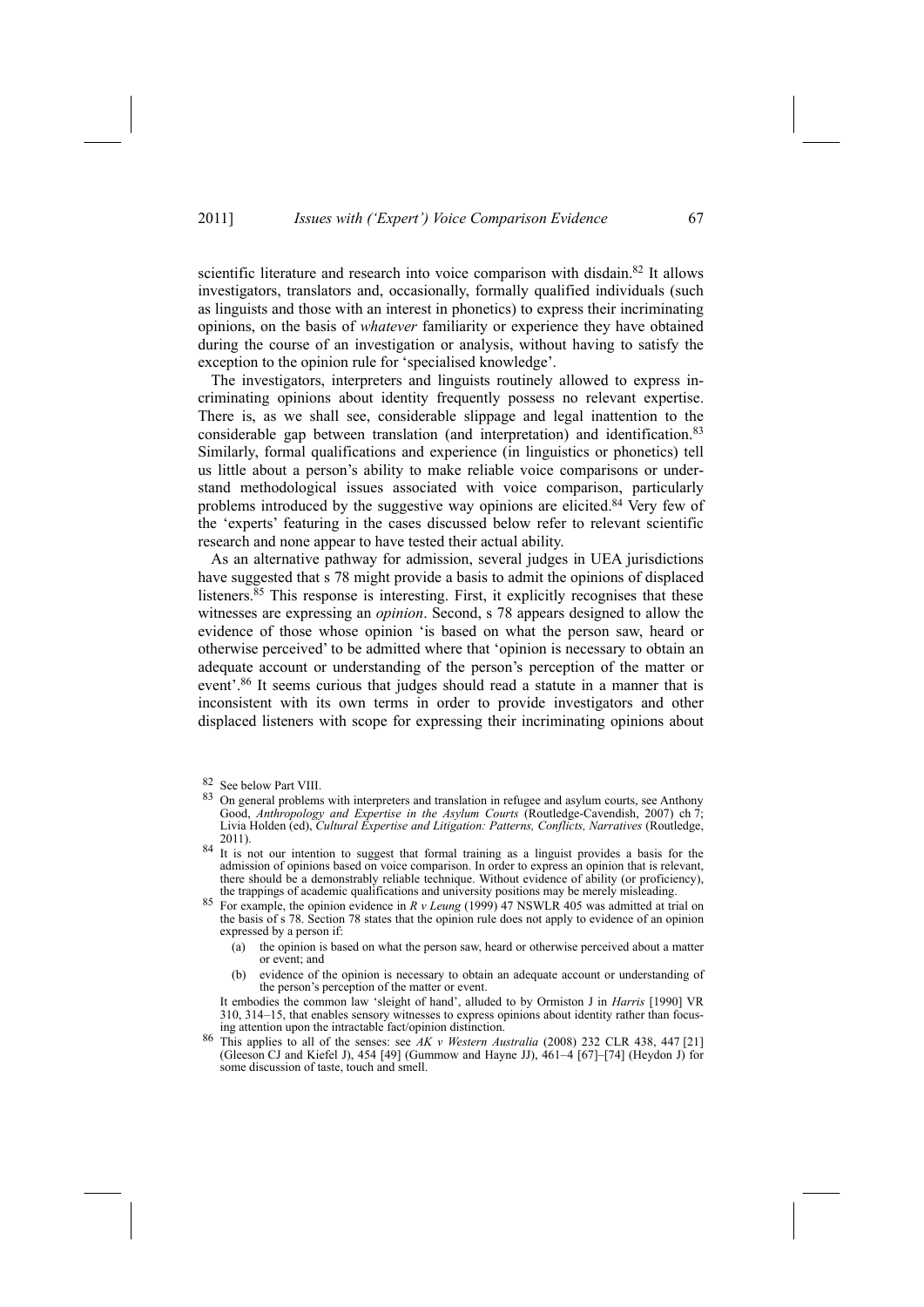the identity of speakers (and those in images). $87$  This line of reasoning was formally considered and rejected by Kirby J in *Smith v The Queen* ('*Smith*').<sup>88</sup>

*Smith* is also instructive when considering investigative bias and relevance. *Smith* was an appeal concerned with police identification evidence based on security images from a bank. Kirby J's observations seem highly pertinent to the voice comparison evidence of investigators:

The experience of the law, expressed with increasing conviction during the last two decades, is that very great risks of wrongful conviction and miscarriages of justice can attend identification (and recognition) evidence generally, and particularly where such evidence is based on photographs. In this sense, I see no difference in the dangers caused by evidence of identification from photographs of the offender in action, such as produced by bank surveillance, and identification from photographs of the accused and other suspects held by police. The risks, already large, may be enhanced by the natural desire of a person performing the act of identification to produce an affirmative outcome rather than to admit to incapacity and failure. The risks are still further increased where the person concerned has a relevant professional motivation (even if only subconsciously) to identify a person.<sup>89</sup>

The relevance of the voice identification evidence of displaced witnesses has been treated inconsistently in response to challenges to voice comparison evidence. In *Smith*, the witnesses were police officers, with limited exposure to Smith, purporting to identify him from CCTV images of a bank robbery. A majority of the High Court concluded that where the jury was in a similar position to the displaced witnesses, in respect to comparing incriminating images with the accused in the dock, then the witnesses' evidence was irrelevant. It is arguable that the majority conflate a degree of redundancy with relevance. The police officers' opinions about identity are relevant (even if they possess low probative value), but should not be admitted because they are opinions without an admissibility pathway (contra s  $76$ ).<sup>90</sup> By analogy, in voice comparison cases, the investigators do not hear or otherwise perceive 'the matter' (s 78) and generally do not possess 'specialised knowledge' relevant to voice comparisons (s 79).

<sup>90</sup> Here we agree with the analysis by Kirby J (and the overall outcome) in *Smith* (2001) 206 CLR 650. Cf, eg, *Neville* [2004] WASCA 62 (2 April 2004) [97]-[98] (Heenan J).

<sup>87</sup> Indeed, this approach was not followed in *R v Drollett* [2005] NSWCCA 356 (4 November 2005) [63] (Simpson J) and *R v Leung* (1999) 47 NSWLR 405, 410–12 [26]–[35] (Simpson J) (Spigelman CJ and Sperling J preferred not to express an opinion on the scope of s 78). In *R v* Leung the evidence was admitted as 'ad hoc expertise' via s 79. Simpson J maintained a stricter view in the non-expert case of *R v Whyte* [2006] NSWCCA 75 (24 March 2006) [56]-[57], contra Spigelman J at  $[35]$ - $[36]$ . Applying s 78 to remote and displaced audiences seems inconsistent with the text of the provision and would appear to allow us all to become voice and visual 'ad hoc experts' to the extent that we could be bothered listening to, or watching,

incriminating recordings.<br><sup>88</sup> (2001) 206 CLR 650.<br><sup>89</sup> Ibid 668 (citations omitted). See also *R v Crouch* (1850) 4 Cox CC 163, 164 (Maule J). The fact that these exposures and interpretations are obtained in conditions where the identity of the speaker was suggested, directly or indirectly, by investigators, or the speaker was identified by an unfamiliar investigator, tends to be trivialised: contra *R v Gaunt* [1964] NSWR 864, 866<sup>-7</sup>. (Herron CJ, Ferguson and Nagle JJ).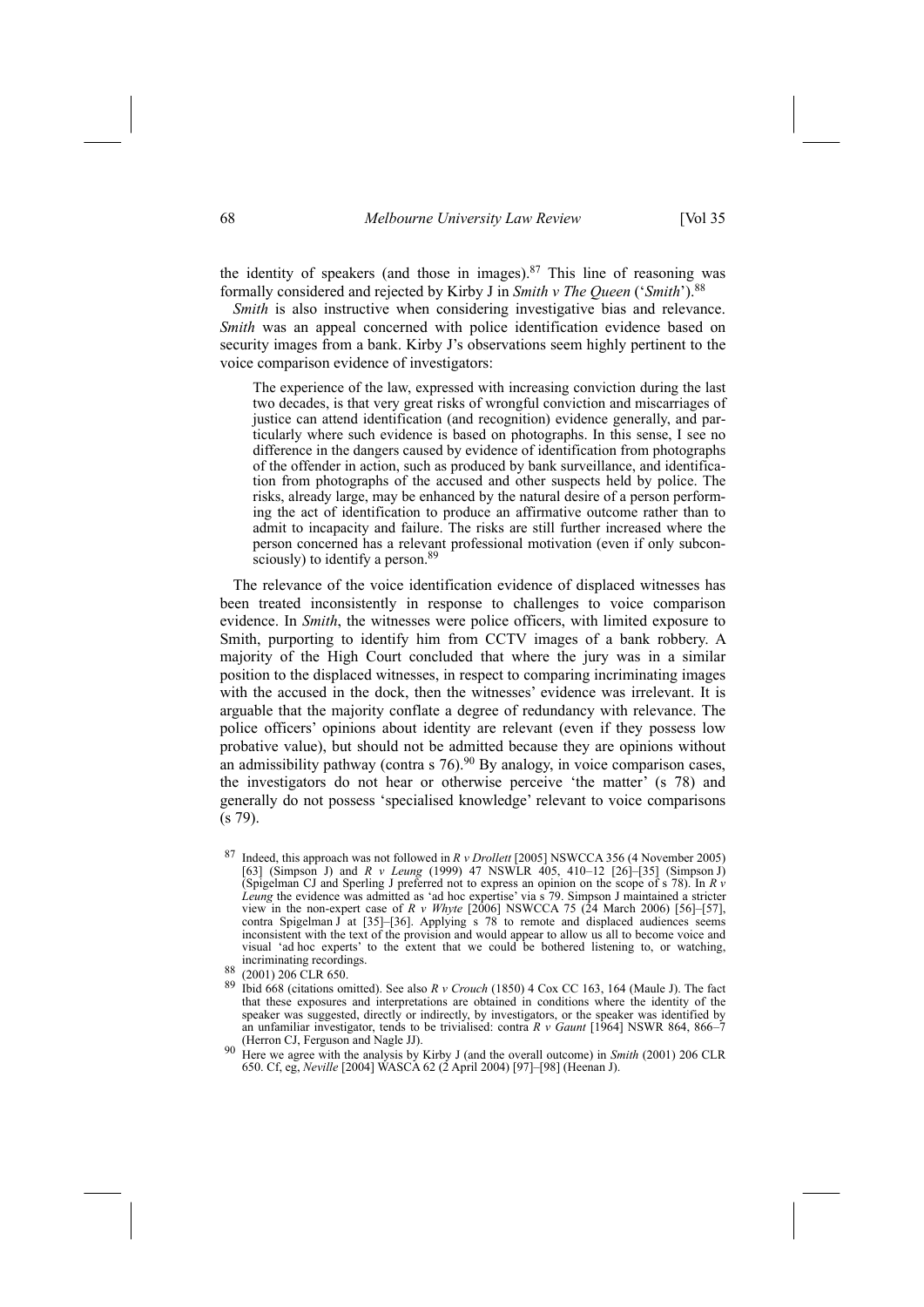Where the defence has challenged the admissibility of incriminating opinions about the voices of non-familiars (such as the police with limited familiarity of Smith), most courts have distinguished the voice identification cases, often on the pragmatic basis that not admitting the evidence would require the jury to listen to voice recordings which are often of low quality, very long, and contain much content of little, if any, significance. Sometimes, in addition, the content and whether it is actually incriminating is contentious.<sup>91</sup> Nevertheless, because most judges approach the admissibility of voice evidence primarily on the basis of whether it is relevant, the key protections are, in effect, the discretionary (and mandatory) exclusions and warnings to the jury. Notwithstanding serious problems with much voice comparison evidence, few judges have excluded this evidence or prevented the jury from considering it except where the recordings were of very low quality.<sup>92</sup> On average, lawyers and judges, in common law and UEA jurisdictions, tend to be reluctant to fulfil their gatekeeping responsibilities when confronted with the incriminating opinions of displaced listeners.<sup>93</sup>

The low level of attention focused on the admissibility of evidence about the identity of voices places considerable weight on judicial directions and warnings.94 Judges, as the cases discussed above indicate, have a tendency to admit voice comparison evidence and then attempt to address limitations, problems and dangers through directions and warnings. There is an expectation that judges will address specific issues.95 In cases involving expert witnesses, the trial judge should also explain to the jury how they might respond to such evidence. We discuss the adequacy, and the scientific foundation, of such warnings and directions below in Part VIII(B). For the moment, we merely need to advert to the lack of attention to any scientific research, particularly research on the very high levels of error, the dangers created by suggestive voice identification procedures and, perhaps most disconcertingly, given the preference for admission and the reliance placed upon them, the apparently limited efficacy of judicial instructions, directions and warnings. There is a failure to treat voice comparison evidence as evidence of opinion and a reluctance to exclude incriminating opinions, even when they are likely to be unreliable, and therefore of

See, eg, *Dodds v The Queen* (2009) 194 A Crim R 408, 414 [19]-[26] (McLellan CJ at CL); *Keller v The Queen* [2006] NSWCCA 204 (26 July 2006) [24] (Studdert J). *Keller v The Queen* [2006] NSWCCA 204 (26 July 2006) [24] (Studdert J).<br><sup>92</sup> See *Neville* [2004] WASCA 62 (2 April 2004) [88] (Heenan J) for an orthodox common law

response to the discretionary exclusion. *R v Hall* [2001] NSWSC 827 (17 September 2001) was a case where the sound quality of purported 'admissions' was low. Ironically, sometimes the poor quality of voice recordings provides a basis for the admission of an incriminating transcript and expert' voice comparison evidence. See also  $R$  *v Murrell* (2001) 123 A Crim R 54, where fresh evidence suggested that an incriminating transcript prepared by investigating police officers contained significant and unfairly prejudicial mistakes; *Butera v DPP (Vic)* (1987) 164 CLR 180; *R v Solomon* (2005) 92 SASR 331, 350–1 [74]–[75] (Doyle CJ); *R v O'Neil* [2001] VSCA 227 (14 December 2001) [43]-[50] (O'Bryan AJA). 93 See generally Gary Edmond, 'Specialised Knowledge, the Exclusionary Discretions and

Reliability: Reassessing Incriminating Opinion Evidence[ (2008) 31 *University of New South Wales Law Journal* 1; Tim Smith and Stephen Odgers, 'Determining "Probative Value" for the Purposes of Section 137 in the Uniform Evidence Law[ (2010) 34 *Criminal Law Journal* 292.

<sup>94</sup> See UEA ss 116, 165.

<sup>95</sup> See below Part VIII(B).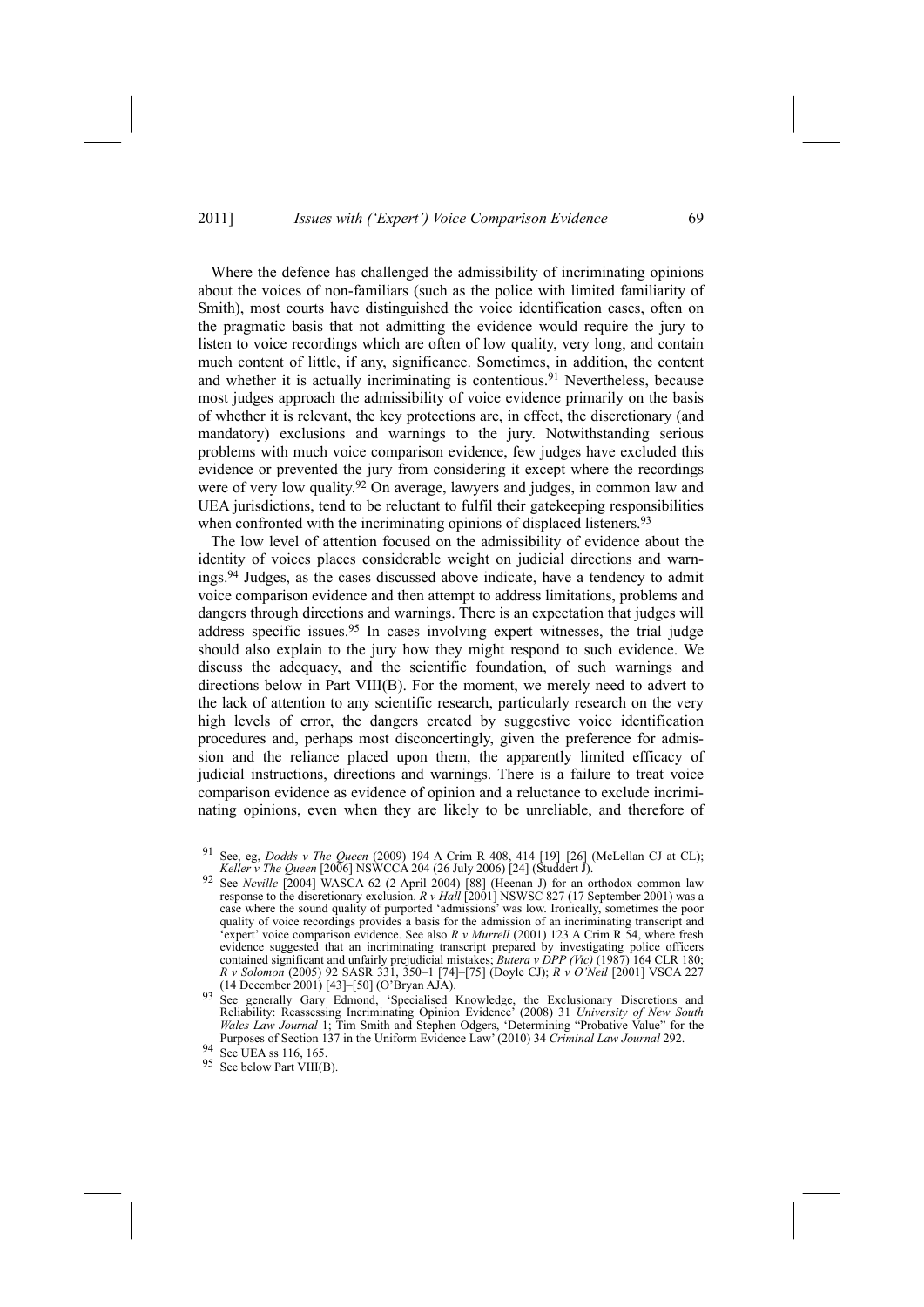limited probative value and likely to produce very real dangers of unfair prejudice to the defendant.96

Among the witnesses appearing in the cases discussed in Part III, almost none had prior familiarity with the voices of suspects, and there was little, if any, prior experience or expertise in voice comparison. None were involved in the study of voices or voice comparison, and none had attempted to validate or assess the accuracy of their methods. Most of the opinions currently relied upon by investigators and prosecutors in Australia have never been subjected to any kind of validation or reliability study. We do not even know if those allowed to express incriminating opinions, as 'experts' or 'ad hoc experts' (or lay witnesses), can actually do what they contend. None of the current methods are demonstrably reliable.<sup>97</sup>

## III VOICE COMPARISON CASES: AN INTRODUCTORY SAMPLE

The cases discussed in this Part exemplify both the lack of judicial concern about the basis for the reception of 'expert' voice comparison evidence, and a failure to take sufficiently seriously the procedural or investigative biases that are often apparent. We have selected a sample of recent cases, primarily from the NSWCCA, to illustrate these limitations along with the exaggerated confidence invested in the trial and its ability to identify and adequately convey them. Let us begin with an appeal decided shortly after the approach from *E J Smith* and *Brotherton* was formally abandoned in *R v Adler*. 98

In 2002, the NSWCCA heard the appeal in  $R \, v$  *Riscuta* ('*Riscuta*'), which concerned two co-accused, Riscuta and Niga.<sup>99</sup> This was an appeal from a conviction for the supply of heroin, with one ground focusing on the admission of incriminating voice identification evidence of an interpreter, Clarice Kandic. Kandic had initially been called as a witness in the 2001 trial, to prove some translations she had made of covert recordings from Romanian into English.100 These translations had been completed in 1994. Eighteen months earlier, in 1993, she had been requested by the New South Wales Crime Commission to attend a short interview with Mariana Niga in case her interpretation skills were required.

- 
- 98 (2000) 52 NSWLR 457.<br>
99 (2000) 52 NSWLR 457.<br>
100 Ibid [7] (Heydon JA). Thus Kandic was a displaced listener and Kandic's opinion evidence was<br>
100 Ibid [7] (Heydon JA). Thus Kandic was a displaced listener and Kandic' obtained in circumstances which bear many of the hallmarks of the 'ad hoc expert' cases, though in this case her *initial* exposure to the voice of the accused was in person. There is a suggestion that, while most of the tapes were translated days or months after they were made, at some point Kandic may also have been listening to the calls in question in 'real time'. In this respect it may be that the NSWCCA was treating her as an 'earwitness' to the events in question. Heydon JA, in pointing out that s 116 applies to voice identification evidence, and that in this case the warnings did not express the special need for caution mandated in s 116, did not engage directly with the difference between earwitnesses and displaced listeners: at [38], [61].

<sup>96</sup> See, eg, *R v Miladinovic* (1992) 109 ACTR 11, affd *Miladinovic v The Queen* (1993) 47 FCR 190. See also the reference to the need for caution in  $R$  *v Makin* (1995) 120 FLR 9, 13-14 [20]-[21] (Crockett, Southwell and Vincent JJ), even though all parties agreed that no instruc-

tions were required in this case.<br>97 See Gary Edmond and Andrew Roberts, 'Procedural Fairness, the Criminal Trial and Forensic<br>Science and Medicine' (2011) 33 Sydney Law Review (forthcoming).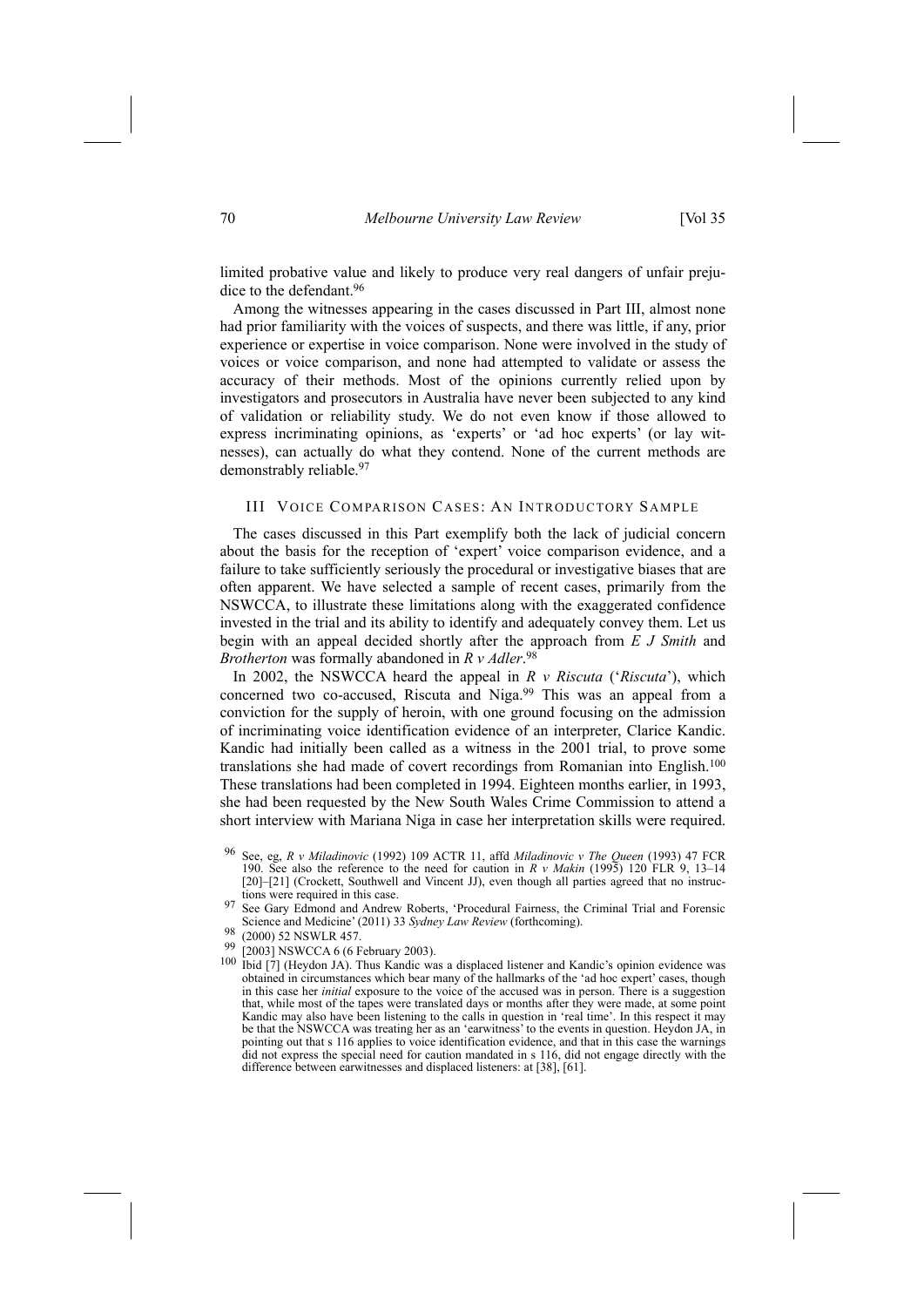That interview, lasting approximately 30 minutes, during which Niga spoke for 15 to 20 minutes, proceeded in English. During her examination-in-chief, Kandic testified that based on her presence at the 1993 interview, she had 'recognised' one of the voices on the 1994 tapes as belonging to Mariana Niga. However, as the trial progressed, the defence requested that a voir dire be held in relation to that 'identification' and during the voir dire it became apparent that it was only in 2001, while talking to the Crown prosecutor just before Niga's trial was about to commence, that Kandic had identified the voice on the tapes as that of the woman she had observed being interviewed in English at the Crime Commission in 1993.101 This was the first time Kandic disclosed to the prosecution that she believed the voice on the tape belonged to Niga. After a lengthy voir dire, in which the defence argued that her evidence ought to be excluded under s 137, the incriminating opinion evidence of Kandic, linking the voices on the tape to the person she had seen being interviewed in 1993, was admitted at trial.<sup>102</sup>

On appeal counsel for Niga advanced a range of reasons why the voice identification by Kandic ought to have been excluded. While Kandic claimed that the voice she heard both at the 1993 interview and on the tapes was 'a very specific voice', she testified that she recalled no unusual or distinctive features in the voice from the interview.103 She had, however, been told by the investigating police that they believed the voice on the surveillance tapes was the woman (Niga) she had seen interviewed in English at the Crime Commission and that the recordings she transcribed in 1994 were from Niga's phone. The implication is that she had this information at the time she was asked to transcribe the tapes in 1994, and certainly before she disclosed the identification to the Crown prosecutor in 2001. At trial, Kandic also conceded that she had relied on the presence of the Christian name 'Mariana' on the tapes in coming to her conclusion about the identity of the speaker. Despite the long delay between hearing the voice and making the identification, and the fact that she could not recall any other specific details from the 1993 interview, she testified that her memory never failed her and was unwilling to acknowledge the possibility of error.<sup>104</sup> Finally, it was not until a week before the trial in 2001, in the circumstances described above, that Kandic disclosed that she 'recognised' the voice on the tape as that of Niga. It was in this context that Kandic was permitted to positively identify Niga as the voice of 'Mariana' on the covert recordings.

Remarkably, in a prosecution and appeal where the admissibility of the positive identification of Niga's voice was robustly contested, the NSWCCA (Heydon JA, Hulme J and Carruthers AJ agreeing) does not provide a clear explanation as to the basis for the admissibility of Kandic's evidence. There is no

<sup>101</sup> Ibid [18].

<sup>102</sup> Ibid [24]. In his ruling, over the objection of the defence, the trial judge not only envisaged that Kandic would give evidence, but also that the jury would compare tapes, where the speaker identifies herself as Mariana, with the other contested recordings: at [24].<br>
<sup>103</sup> Ibid [27], [54].<br>
<sup>104</sup> Ibid [27], [21], [42], [50]. Or the printing Kandia shined that the man

Ibid [18], [21], [42], [59]. On the voir dire, Kandic claimed that the memory came to her 'like a flash of light' as she was talking to the Crown Prosecutor: at [18]. However, she conceded that she had been told the name of the accused on a number of occasions: at [21].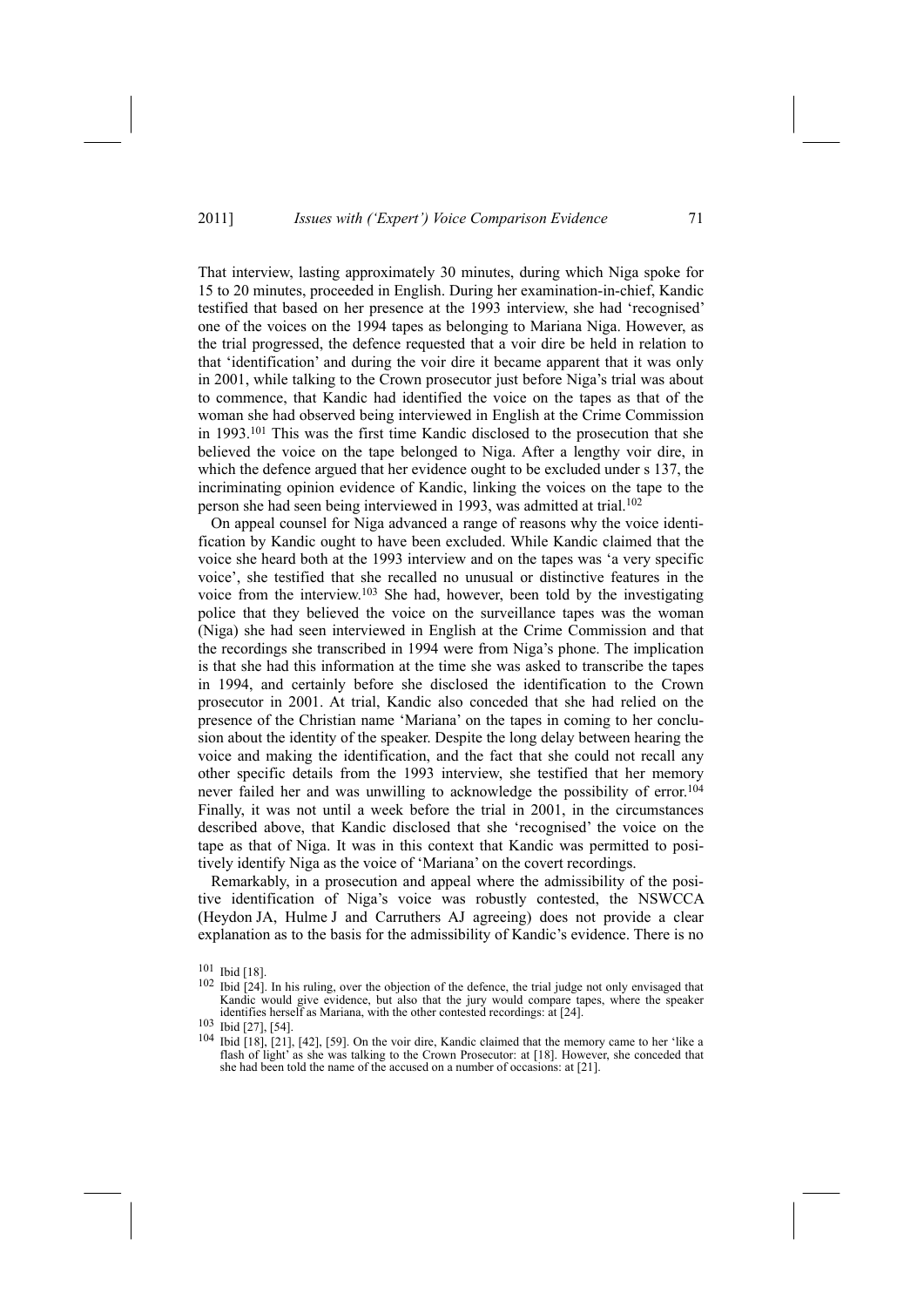discussion of the fact that Kandic was expressing opinions about identity that were not based on her 'specialised knowledge' as an interpreter. The relevance and, more problematically, the admissibility of her opinion evidence appear to have been taken for granted.

The trial judge and the NSWCCA thought that Kandic's voice identification evidence was properly admitted, the NSWCCA confirming that as long as the voice identification was relevant it was admissible unless excluded under ss 135, 137 or 138,<sup>105</sup> and rejecting the defence argument that that the significant problems in the way that the evidence was obtained triggered s 137.106 For the NSWCCA, the main problem was that the trial judge had not adequately warned the jury about the particular dangers of the voice identification evidence according to s 165 of the *Evidence Act 1995* (NSW) — specifically the cross-lingual nature of the comparison — nor had the trial judge pointed to the *special* need for caution as required by s 116.107 Despite some obvious dangers and inadequate warnings, in what was characterised as a compelling circumstantial case, the NSWCCA thought Kandic's identification evidence was properly admitted and, applying the proviso,<sup>108</sup> dismissed the appeal. The acknowledged inadequacy of the warnings was insufficient to overturn the conviction.

A similar approach was adopted in *R v El-Kheir*109 where, once again, the NSWCCA did not concern itself with the admissibility of the translator's opinion evidence about the identity of speakers in a residence subject to covert surveillance, notwithstanding that:

- the sound recording was 'very poor' (rated at 2 on a scale from 0 to 10);
- the translator's level of confidence about who spoke the allegedly incriminating words was at the level of chance;
- there was considerable background noise;
- there were 'extended breaks where nothing could be heard';
- 'words could be heard but not understood';
- 'bits and pieces [were] missing'; and
- 'at times there was insufficient detail in the quality of the soundtrack to form a definite opinion as to who was speaking to whom'. $110$

<sup>105</sup> Ibid [34] (Heydon JA, Hulme J and Carruthers AJ agreeing).<br>106 Ibid [60].<br>107 Ibid [60].

<sup>107</sup> Ibid [61]. Notwithstanding *Riscuta* and other cases such as *R v Camilleri* (2001) 127 A Crim R 290, s 116 of the UEA would not appear to apply to *displaced* (or indirect) voice identification evidence. See the definition of 'identification evidence' at above n 2.

<sup>108</sup> *Criminal Appeal Act* 1912 (NSW) s 6(1).<br>
<sup>109</sup> [2004] NSWCCA 461 (20 December 2004).<br>
<sup>110</sup> Ibid [97], [103] (Tobias JA). The clearest parts of the recording (apparently) enabled the interpreter to distinguish between the respective abilities in Arabic of the two speakers; nevertheless, 'the quality of the utterances and terms of the recording were poor and ... at times the language was such as to be either inaudible or indecipherable. At times there was corruption in the phonemic structure of the speech that made it difficult to understand': at [98].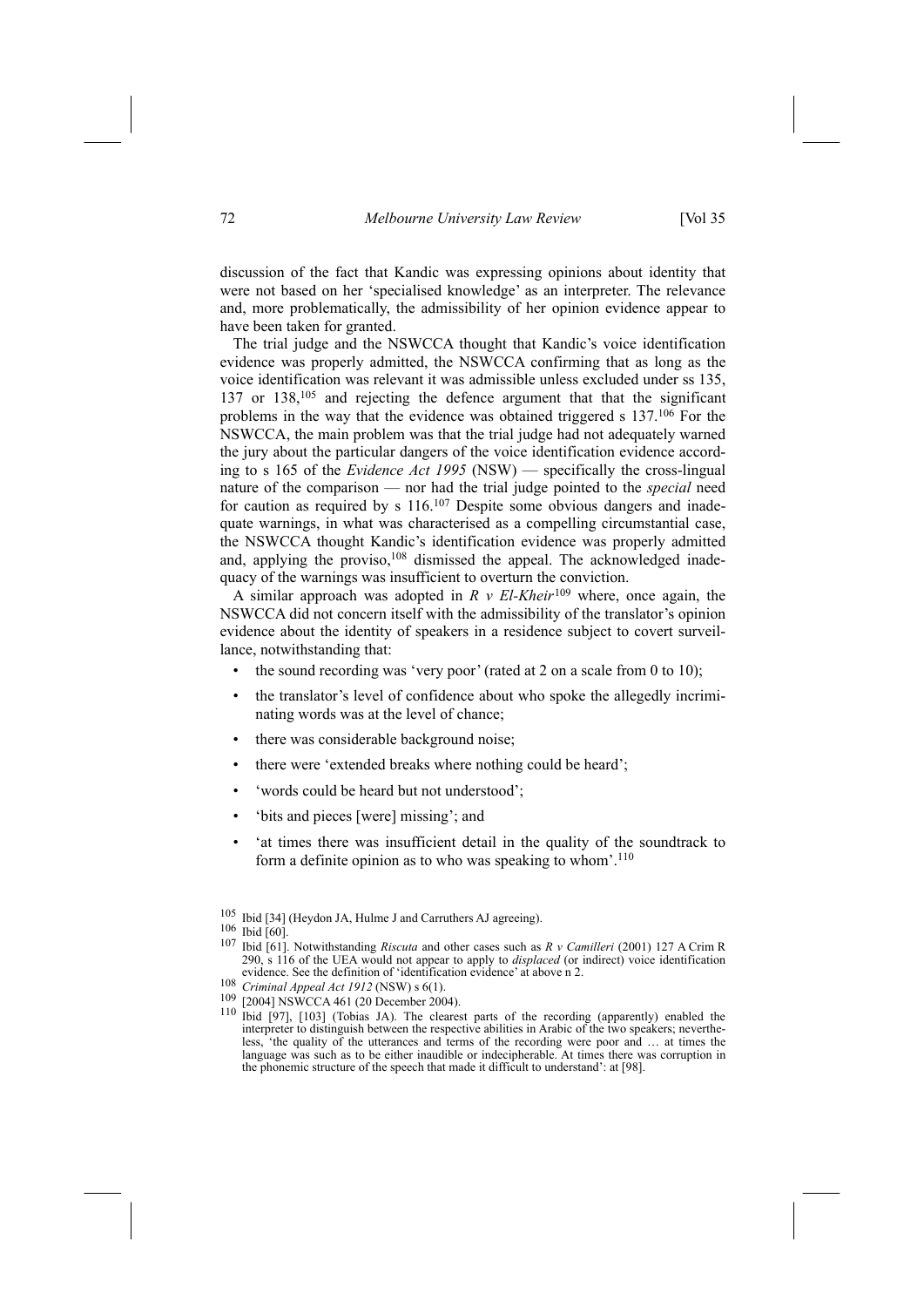In the aftermath of the surveillance operation, the translator, Dr Gamal, listened to the recordings 'again and again and again' in order to prepare a transcript and identify the speakers.<sup>111</sup> In relation to one of the allegedly incriminating statements, he testified that it could have only been one of two male voices. He 'accepted that there was a 50% chance that the statement he attributed to M2 [identified as El-Kheir] was attributable to M1', but was 'adamant that either M1 or M2 ... made the statement.'<sup>112</sup>

Referring to *Li v The Queen* ('Li') (discussed below), the NSWCCA (Tobias JA, Hoeben J and Smart AJ agreeing) decreed that 'the admission of voice identification evidence was a matter for judicial discretion'.<sup>113</sup> Without troubling itself with the exclusionary opinion rule and the exception for 'specialised knowledge', the NSWCCA upheld the admission of the positive identification evidence from Dr Gamal where there were real doubts about its independence,<sup>114</sup> probative value and  $-$  in circumstances where only one of a few persons in the house could have uttered the allegedly incriminating words k necessity.115

The case of  $R$  *v Madigan* ('*Madigan*')<sup>116</sup> affirms this general trend while throwing the emerging contrast between the latitude afforded to the ('ad hoc expert') opinions of investigators and the restrictions placed on more conventional experts — particularly experts called by the defence (after *Gilmore*)<sup>117</sup> into sharp relief. In *Madigan* the investigating police officers spent a total of 'maybe 50 hours, maybe more' listening to covert recordings and producing transcripts.<sup>118</sup> They 'replayed some tracks up to 20 times in an attempt to make out the words.<sup>'119</sup> One officer had interacted with Madigan several years earlier, and the other had had very limited exposure  $-$  some 2-3 minutes during fingerprinting and a police interview in which Madigan said very little.120 On the basis of their repeated listening to the covert voice recordings they were allowed to give positive voice identification testimony.

Wood CJ at CL (Grove J and Hoeben J agreeing) concluded, on the basis that the accused and others had identified themselves - using nicknames and Christian names  $-$  in incriminating recordings from their phones, that there was

<sup>111</sup> Ibid [100].

<sup>112</sup> Ibid [103]. It seems Dr Gamal was told by investigating police that there were only two adult men in the house at the time of the recordings: at  $[103]$ ,  $[109]$ .<br>
<sup>113</sup> Ibid [96].<br>
<sup>114</sup> See the discussion of contextual bias below in Part VI(C).

<sup>&</sup>lt;sup>115</sup> We accept that these issues might not have been raised on appeal by the lawyers, but they are undoubtedly front and centre.

<sup>116 [2005]</sup> NSWCCA 170 (9 June 2005).<br>
117 [1977] 2 NSWLR 935. See the discussion in the text accompanying above nn 70–78.<br>
117 [1977] 2 NSWLR 935. See the discussion in the text accompanying above nn 70–78.<br>
118 [2005] NS ants and a linguist), rather than the investigating police officers, who compiled the transcripts. In *Madigan*, the levels of exposure, apart from through listening to the tapes, seem to have been more limited than the interactions between the police officers and the accused in *Smith* (2001) 206 CLR 650, although we acknowledge that in *Madigan* the investigating police officers appear

<sup>120</sup> *Madigan* [2005] NSWCCA 170 (9 June 2005) [22], [25] (Wood CJ at CL).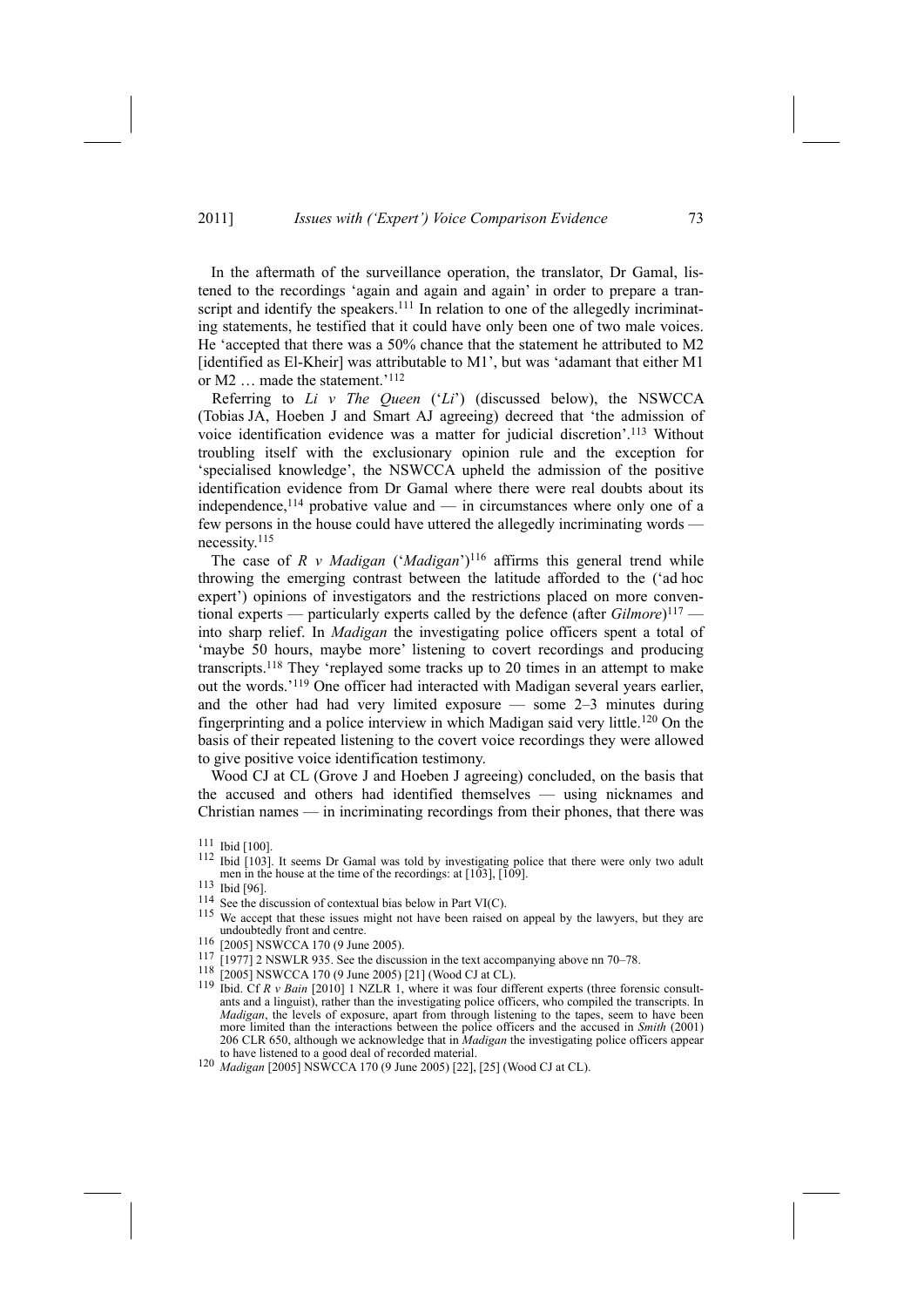little risk that the jury might misuse or improperly value the positive identification evidence of the investigating police officers.121 This merely raises the question of why these incriminating opinions were considered necessary or relevant (following the majority in *Smith*) in the first place.

Perhaps the most striking aspect of *Madigan*, however, was the exclusion of testimony from an expert witness called by the defence.<sup>122</sup> Madigan sought to adduce the testimony of a linguist (Ms Elliot) to describe alternative, and apparently more rigorous, approaches to voice comparison.123 According to the NSWCCA:

It does not however follow that the defence should have been permitted to call Ms Elliot to give her expert opinion on the 'methodology'. All that she was able to offer was to describe an approach to voice identification that differed from the method of identification by a person who had the opportunity of listening to the tapes and having some familiarity with the voices of the speakers, either as direct evidence or as ad hoc expert evidence, which has been accepted by the courts  $\ldots$ 

She had not undertaken any acoustic analysis herself and was not in a position to offer an opinion as to whether the speakers were the Appellant, Woods and Ms Walker...

The defining point for the rejection of her evidence was that it did no more than identify an alternative method of voice identification that was dependent upon acoustic analysis, without placing in issue that which was led by the Crown.<sup>124</sup>

Challenging, directly or implicitly, the approach and 'expertise' of the investigating police officers was not enough. To the extent that the defence were able to point to the existence of qualified experts who could testify about scientific methods and, most importantly, about notorious problems, this response seems difficult to reconcile with principle, particularly the aim of doing justice in the pursuit of truth.125

<sup>121</sup> Ibid [98]. In *R v Jones* (1989) 41 A Crim R 1, the voice identification evidence of a builder who had carried out repairs for the accused was offered in conjunction with circumstantial evidence of the telephone intercept on the house occupied by the accused. See also  $R$  *v Watson* [1999] NSWCCA 417 (21 December 1999);  $R$  *v Ryan* (1984) 55 ALR 408, 412–13 (Street CJ).

<sup>122</sup> A more generous approach to evidence adduced by the accused, exemplified in *Gilmore*, seems to have been eroded in recent decades.

<sup>123</sup> *Madigan* [2005] NSWCCA 170 (9 June 2005) [102]-[103] (Wood CJ at CL). Somewhat ironically, given the basis for exclusion, the proposed rebuttal evidence may actually have been evidence of fact (or the basis for an opinion): the *description* of notorious difficulties with voice identification and standardised scientific techniques might be considered as evidence of fact(s) rather than opinion. Moreover, it would certainly appear to be relevant to the facts in issue and the only grounds for discretionary exclusion would seem to be that it would cause or result in

undue waste of time: UEA s 135(c).<br><sup>124</sup> *Madigan* [2005] NSWCCA 170 (9 June 2005) [107]–[109] (Wood CJ at CL, Grove J and Hoeben J agreeing). See also *Sook v Minister for Immigration and Multicultural Affairs* (1999) 86 FCR 584, 602 [43] (Moore J). The cases that support the admission of incriminating opinions

by Zad hoc experts[ are discussed below. 125 See generally H L Ho, *<sup>A</sup> Philosophy of Evidence Law: Justice in the Search for Truth* (Oxford University Press, 2008).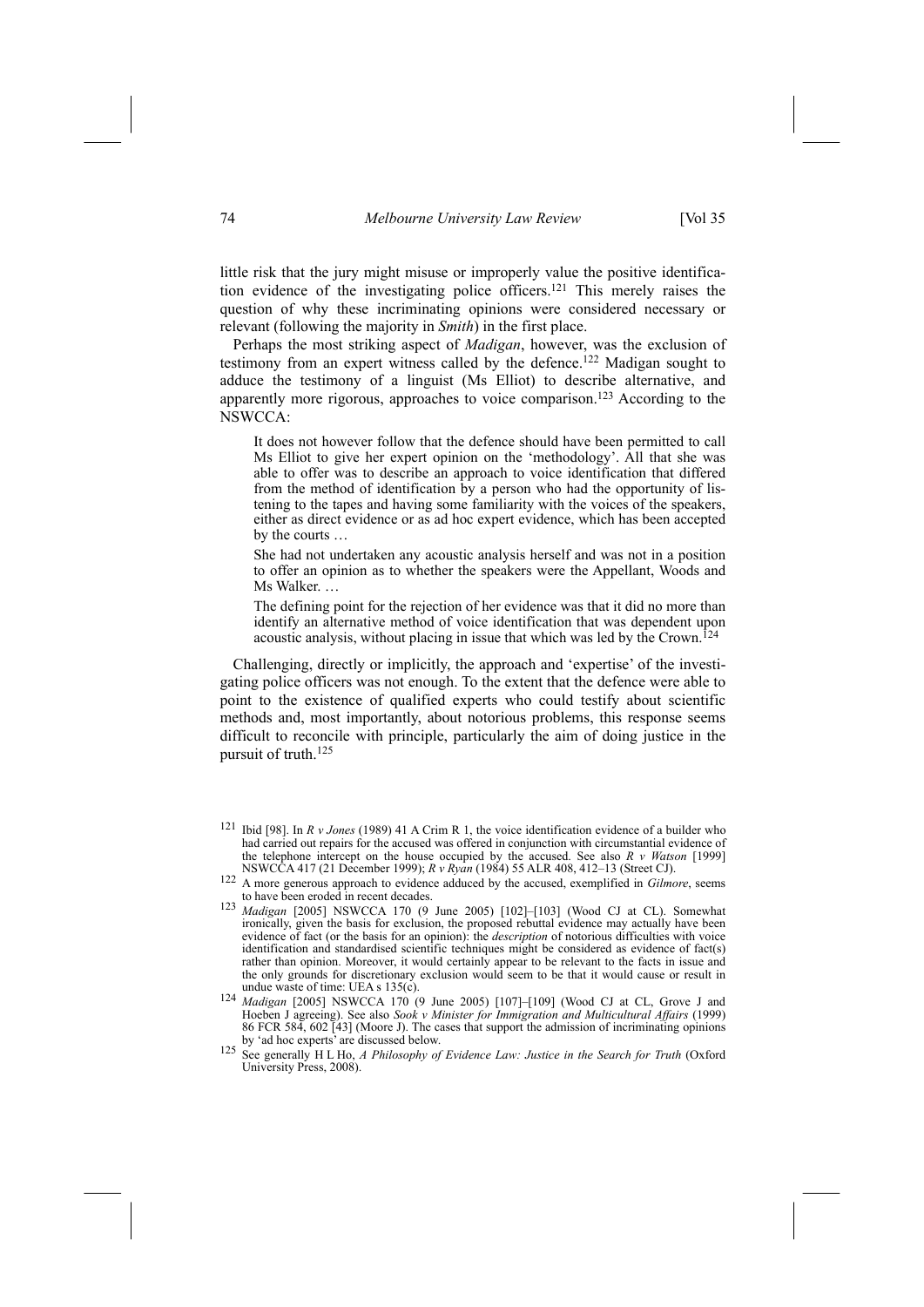Other cases reinforce these trends. In  $R$   $\nu$  *Camilleri*,<sup>126</sup> a police officer was allowed to positively identify the voice on covert recordings obtained via a listening device on the basis of a few words exchanged during the execution of a search warrant and a formal interview where the defendant refused to answer any questions. According to the NSWCCA:

The fact that the police officer had such limited familiarity with the voice and the fact that he was told in advance that it was the accused'[s] voice on the tapes which he was asked to identify, did not mean that the evidence should not have been admitted.<sup>127</sup>

The appeal focused on the adequacy of the warning without any consideration of the admissibility or probative value of the incriminating *opinion*.

In *Irani v The Queen*, 128 a decision rejecting a s 137 challenge to the admissibility of a police voice identification, Hoeben J rehearsed all of the cases discussed in this Part in light of a defence concession that the police officer making the positive identification was qualified as an 'ad hoc expert'.<sup>129</sup> Consequently, the police officer's opinion about a voice recorded by a police informant in a nightclub was admitted even though the police officer had no familiarity with the accused's voice and was told who spoke the incriminating words by the police informant (who had indemnity from prosecution). In addition, the informant was with the police officer during the preparation of the transcripts and the positive 'identification'. The NSWCCA accepted that the opinion evidence was admissible and that any prejudicial effects (such as the appearance of independent corroboration) could be cured by clear directions to the jury and were outweighed by the probative value of the evidence.<sup>130</sup>

In *Dodds v The Queen*, 131 a police officer with limited exposure to the accused's voice was allowed to express an opinion about identity even though a coaccused with considerable familiarity identified Dodds as the speaker on a number of intercepted phone calls and some of the information on those calls fitted neatly with the peculiar life circumstances of the accused, dramatically reducing the need for speculative opinion evidence. The prosecution's failure to call an appropriate expert or undertake scientific comparisons was (apparently) rejected as a ground of appeal by the NSWCCA. Without addressing the issue in detail, McClellan CJ at CL seemed satisfied that the jury had been alerted to the

<sup>&</sup>lt;sup>126</sup> (2001) 127 A Crim R 290.<br><sup>127</sup> This extract is Hoeben J's description of *Camilleri* in *Irani v The Queen* (2008) 188 A Crim R 125, 130 [21]. It is unclear, in the absence of recordings, just how the jury is to fairly assess this evidence, especially if there are pervasive beliefs that police have special sensory prowess be-<br>cause of training and experience.

cause of training and experience.<br>
<sup>128</sup> (2008) 188 A Crim R 125.<br>
<sup>129</sup> Ibid 129–130 [19]–[24]. Interestingly, Hoeben J at 132 [31] supported the trial judge's references to *R v Menzies* [1982] 1 NZLR 40, 49 (Cooke J for Cooke, McMullin and Somers JJ and Sir Clifford Richmond) and *Butera v DPP (Vic)* (1987) 164 CLR 180, even though these cases

primarily involved the preparation of transcripts rather than voice comparison and identification. 130 *Irani <sup>v</sup> The Queen* (2008) 188 A Crim R 125, 132 [32] (Hoeben J, McClellan CJ at CL and

<sup>131 (2009) 194</sup> A Crim R 408.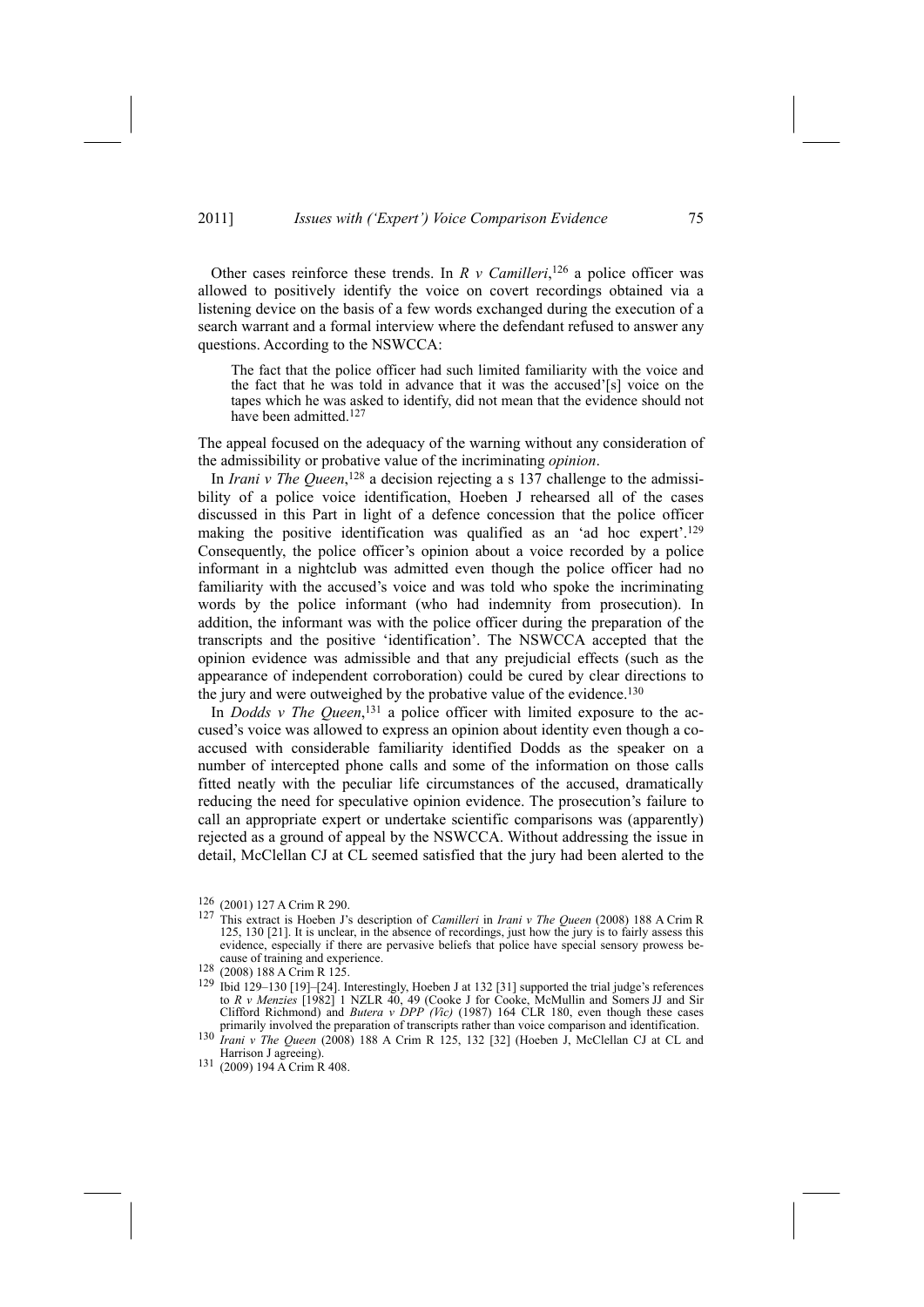fact that the police officer had 'accepted that there was always room for error in voice comparison.'<sup>132</sup>

There is, evidently, confidence in the ability of police officers and interpreters to provide probative testimony on the issue of identity derived from exposure to voice recordings. In New South Wales, at least, there is an obvious preference for admission and a tendency to underestimate the risks and dangers associated with error and contamination. Overall, the cases discussed above demonstrate that neither concerns about process, nor uncertainty as to the principled basis for admission, are sufficient to temper the enthusiasm for incriminating voice evidence.

# IV CROSS-RACIAL AND CROSS-LINGUAL COMPARISONS BY DISPLACED LISTENERS

A recurring feature in many of the voice identification cases (such as *Riscuta*) is the reliance on opinions based on cross-lingual comparisons and the reluctance of the courts to exercise any form of control, discretionary or otherwise, over the admission of this evidence.133 This runs parallel to the general reluctance to consider, in a systematic way, the different methods that might be used to make the process of cross-cultural comparisons more reliable. In Part V, we consider how the disinclination to impose restrictions on the admission of opinions about identity is mirrored where the task of cross-lingual voice comparison and identification is left to the jury. Here we focus on the use of displaced witnesses purporting to assist the tribunal of fact to ascertain the identity of incriminating voices speaking foreign languages.

The evidence challenged on appeal in *R v Leung*134 included the testimony of an accredited interpreter, Mr Fung, working with the Australian Federal Police. Fung was given a series of covert recordings of conversations in Cantonese, Mandarin and a third dialect, possibly Shanghainese.<sup>135</sup> These were described as the DAT tapes'. He translated the recorded conversations into English and in so doing isolated three different speakers, designated as 'M1', 'M2' and 'M3'. These transcripts were produced in November and December of 1997. In August of 1998, just before the trial, Fung was asked to listen to a number of brief recordings of different conversations between Leung and police officers and Wong and police officers ('the police tapes'). Fung was then asked to compare the voices recorded on the police tapes with the voices recorded on the DAT tapes and to give his opinion as to the identity of the speakers on the DAT tapes.136 The majority of the conversations on the police tapes involving Leung

<sup>132</sup> Ibid 432 [92].

<sup>&</sup>lt;sup>133</sup> A similar trend is apparent in visual identification cases, many of which allegedly involve cross-<br>racial identifications: see the discussion in Edmond et al, 'Law's Looking Glass', above n 10.

<sup>&</sup>lt;sup>134</sup> (1999) 47 NSWLR 405. **135** The difficulty in even identifying the language (or dialect) indicates some of the underlying  $135$  The difficulty in even identifying the language (or dialect) indicates some of the under problems with translation and semantics (and sound quality), let alone identification: see Good, above n 83; Holden, above n 83.

<sup>136</sup> *R v Leung* (1999) 47 NSWLR 405, 409-10 [18]-[19] (Simpson J). In other cases, trial judges have limited police investigators to characterising a voice as the same as another (usually un-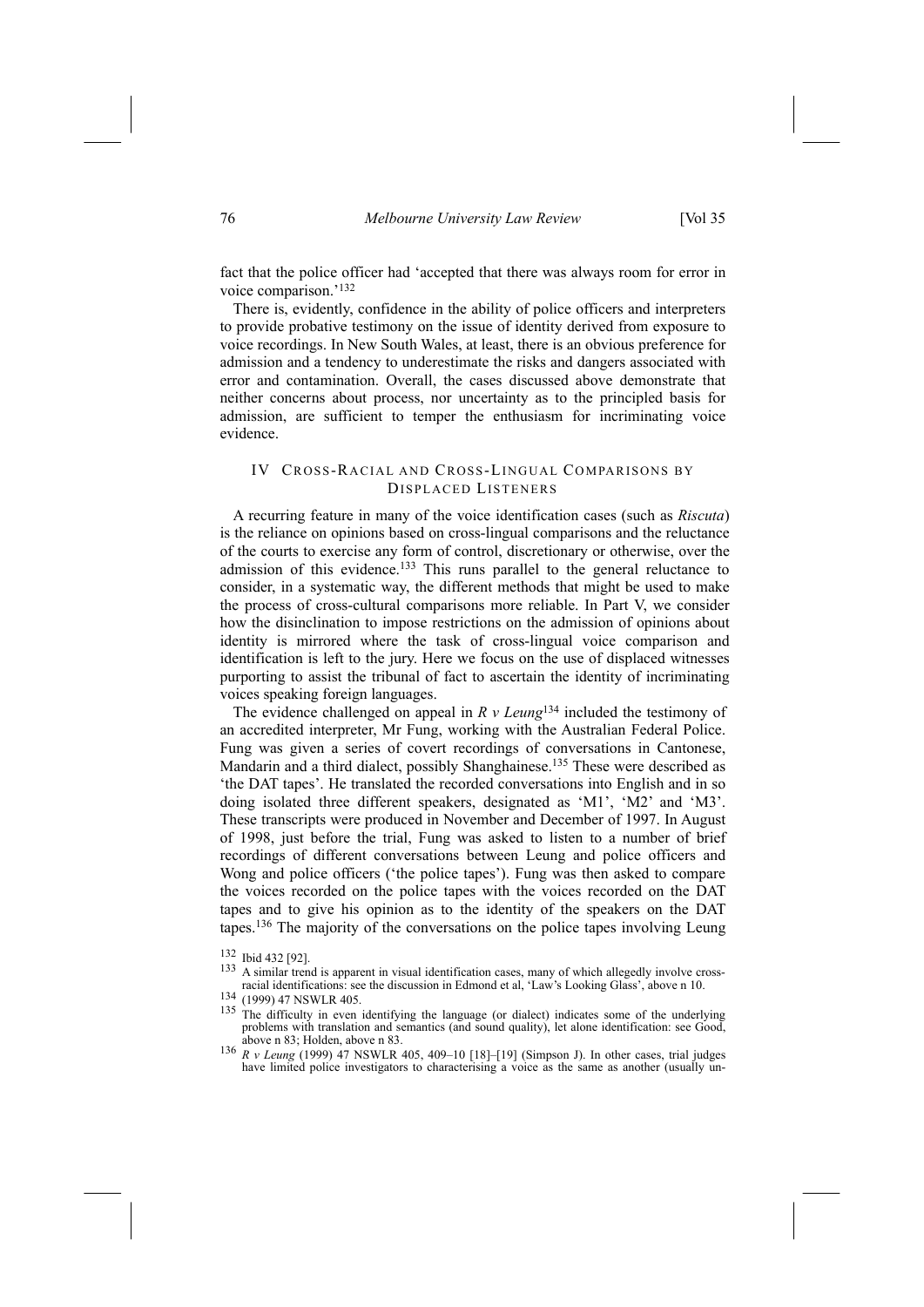were conducted in Cantonese. The conversations on the police tapes with Wong were in English. Fung expressed the opinion, later repeated in evidence, that the speakers he had identified as M1 and M3 were, respectively, Leung and Wong.<sup>137</sup>

Significantly, there was some debate at trial as to the admissibility of this opinion evidence. It was conceded that the interpreter's opinion did not derive from 'specialised knowledge based on ... training, study or experience'.<sup>138</sup> Fung 'volunteered', during cross-examination, 'that he was not a voice expert, but said that he had done his best to identify the voices.<sup> $139$ </sup> The trial judge referred to a number of common law cases concerned with voice identification, most prominently *Bulejcik*, 140 but concluded that s 78 of the UEA provided an admissibility pathway for Fung's opinion.<sup>141</sup> Notwithstanding the concession made at trial, on appeal the Crown resiled, arguing that Fung's incriminating identification evidence was admissible, despite his lack of formal qualifications and training in voice identification, because he 'fell into the category of "ad hoc expert" as recognised and developed through the common law.142

The NSWCCA, in some detail, acknowledged the constraints under which Fung performed the task of voice comparison and identification. These included the brevity of the police tapes; $143$  the very different circumstances in which the DAT and police tapes had been obtained; the fact that for all of the Wong tapes and at least one of the Leung tapes the comparison was made between different languages;<sup>144</sup> and Fung's concession that describing the characteristics of voices, as a layperson, is difficult and different to recognising a familiar voice.145 For the Court, however, these limitations went to the weight of the evidence rather than the admissibility of Fung's ('ad hoc expert') opinion.

known) voice, without actually identifying the speaker. Identification, or perhaps more accurately differentiation, of speakers is often an implicit component of transcript preparation: see, eg, *R v Solomon* (2005) 92 SASR 331, 337 (Doyle CJ); *Dodds v The Queen* (2009) 194

- 
- A Crim R 408, 417 D (McClelland C at CL).<br>
137 *R v Leung* (1999) 47 NSWLR 405, 410 [19] (Simpson J).<br>
138 UEA s 79. There was no challenge to Fung's ability, as a qualified *interpreter*, to prepare a<br>
transcript from the
- 
- 
- <sup>139</sup> R v Leung (1999) 47 NSWLR 405, 410 [21] (Simpson J).<br>
<sup>140</sup> (1995) 185 CLR 375.<br>
<sup>141</sup> R v Leung (1999) 47 NSWLR 405, 410 [23] (Simpson J). Recourse to s 78 is, in this context, somewhat anomalous, and on appeal it was decided by Simpson J (Spigelman CJ and Sperling J reserving their opinions) that s  $\overline{78}$  was not an appropriate basis for admission: at 412 [34]–[35]. 142 Ibid 412 [31].
- 
- <sup>142</sup> Ibid 412 [31].<br><sup>143</sup> See ibid 408 [8], 413 [42].
- 144 Ibid 413 [42].
- 145 Ibid 410 [21]. Simpson J also points out that when Fung was asked to make the comparison he would have 'approached his task on the assumption that the two voices on the police tapes were in fact the same as two of the voices on the DAT tapes' and that in situations where the identity of the speakers on the tapes remained open there might be 'real questions of propriety' in relation to identifications made under such circumstances: at 414 [45]. This argument is taken up in *Li* (2003) 139 A Crim R 281, where the appellant argued that the translator's identification was tainted because he knew, when handed the police interview tape, that Li was already a suspect. However, the NSWCCA Court rejected this argument, in part because of what was perceived to be the practical difficulty of setting up a voice <sup>7</sup>line-up' (or parade), but primarily because analogising between visual and voice identification was considered inapposite: at 289 [60] (Ipp JA).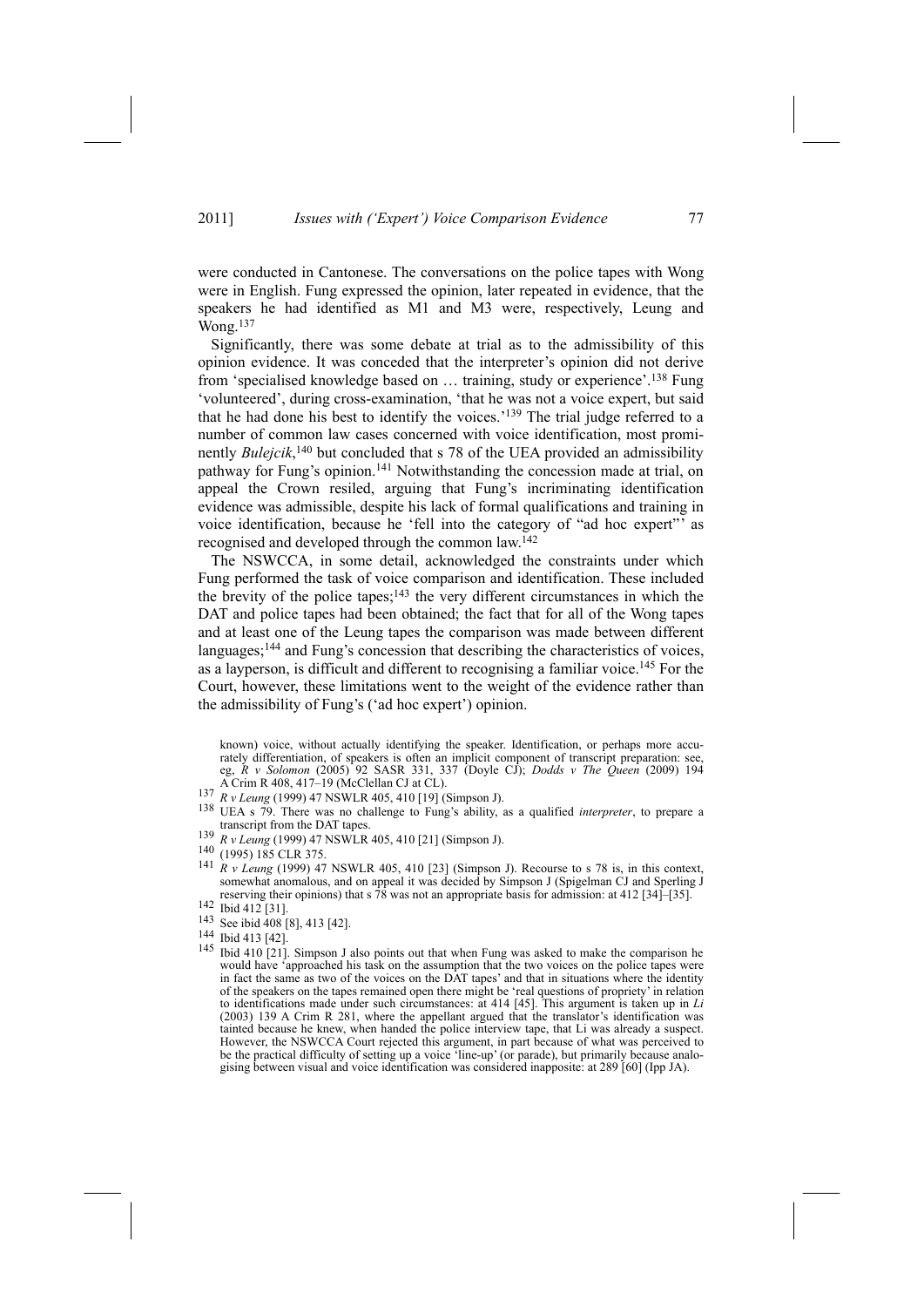# 78 *Melbourne University Law Review* [Vol 35

In *Li*,<sup>146</sup> cross-lingual voice comparison and identification evidence was proffered by an interpreter (Stephen Chan), a police officer (Sergeant Lee) and a senior lecturer in linguistics from the University of Sydney (Dr Gibbons). Each had been asked to express an opinion as to whether a person speaking Cantonese on a surveillance tape (referred to as 'tape  $6$ ) was the voice of the appellant. Tape 6 recorded one side of an incriminating telephone conversation. The defence argued that the opinions of Chan, Lee and Gibbons purporting to identify the voice on the tape as that of the appellant should not have been admitted and, further, that the trial judge had not given an adequate warning about the dangers of voice identification and voice similarity evidence.147

In 1998 Chan was provided with a number of surveillance tapes which included tape 6. He was asked to transcribe and translate the contents of these tapes, which included more than one voice and were primarily in Cantonese.<sup>148</sup> He designated one of the voices on tape  $6$  as 'M1' and gave his opinion that the voice of M1 appeared on all five of the tapes supplied to him.149 About a year later Chan was asked to listen to part of the audio recording of the appellant's police interview, apparently conducted in English, and to give his opinion as to whether the voice he had identified as M1 was that of the appellant. He listened to the original tapes but 'conceded that it might have only been once.<sup>'150</sup> Chan then identified M1 as Li. The trial judge concluded that Chan's opinion about the identity of the speakers was relevant and admissible.<sup>151</sup>

The appellant identified 10 problems with Chan's evidence. They included that Chan 'was not a voice recognition expert'<sup>152</sup> and gave 'an ordinary man's opinion' as to the similarity between the voices on the tapes.<sup>153</sup> The combined effect of these (and other) weaknesses, the defence argued, meant that the identification evidence ought to have been excluded via s 137 of the *Evidence Act 1995* (NSW) because its probative value was outweighed by the danger of unfair prejudice to the accused. The appellant also argued, following *Smith*, 154

 $146$  (2003) 139 A Crim R 281.<br>147 There is some slippage in the language used to describe the type of evidence given by these different witnesses and the judgment seems to refer to 'voice identification' and 'voice similarity evidence interchangeably. The voice evidence is initially referred to as 'voice similarity opinion evidence', though it is clear that the evidence goes beyond evidence of similarity and in fact purports to make a positive identification of the appellant's voice: see, eg, ibid 284 [18] (Ipp JA).

<sup>&</sup>lt;sup>148</sup> Chan listened to the tapes numerous times and isolated a number of different speakers. Here the issue of identification or, perhaps more accurately, differentiation raises its head. 149 *Li* (2003) 139 A Crim R 281, 285 [32] (Ipp JA). 150 Ibid 286 [36].

<sup>151</sup> Ibid 286 [37].

<sup>152</sup> Ibid 287 [45].

<sup>153</sup> Ibid 288 [45]. Other problems with Chan's evidence raised by the appellant were: that he 'would not say there were any special features of the voice'; that he agreed that 'people speaking on a telephone have a different type of speech from people speaking face to face'; and that he had 'no training, knowledge or experience in comparing voices speaking in English and those speaking in Cantonese<sup>®</sup>

<sup>154 (2001) 206</sup> CLR 650.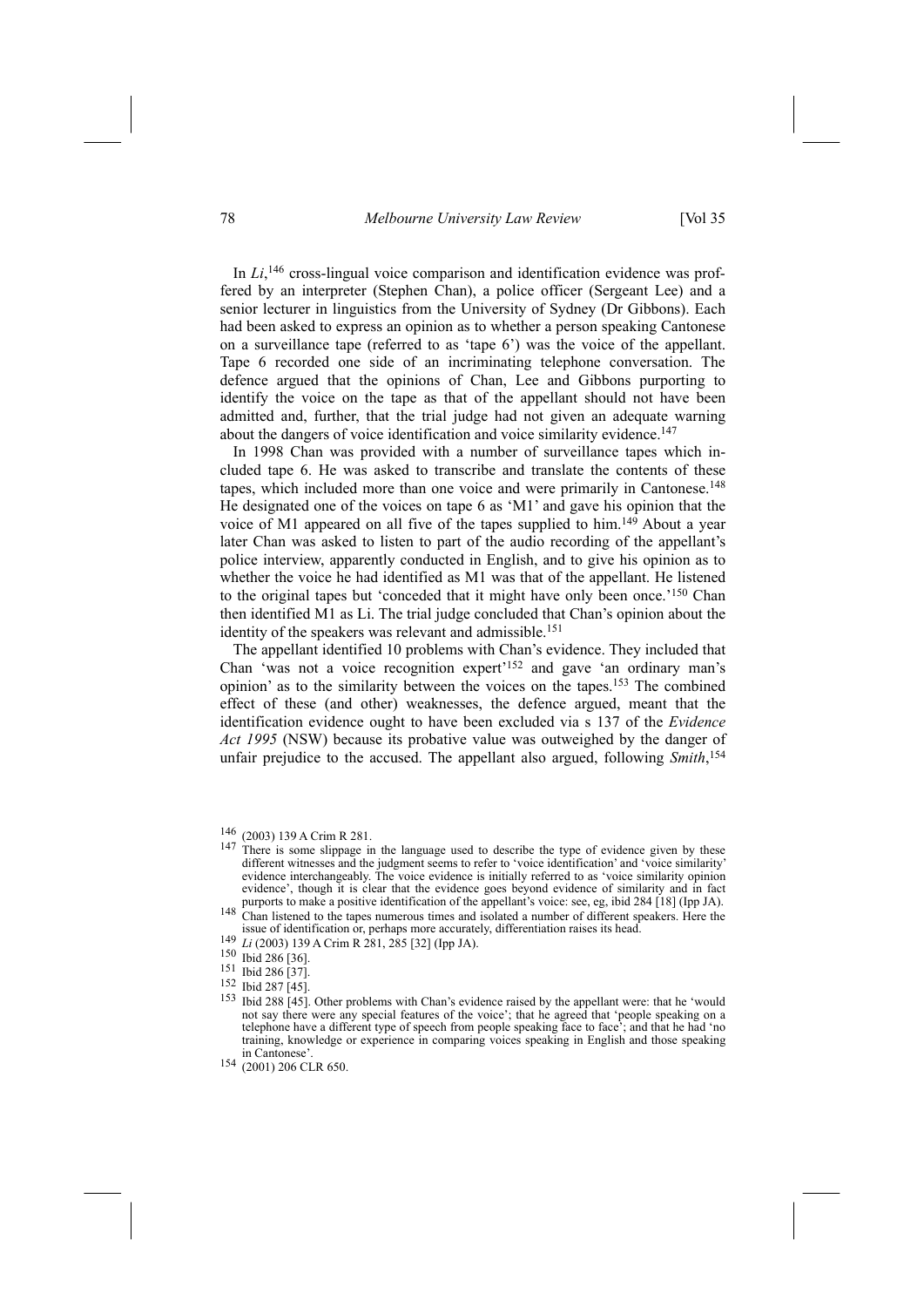that the comparison was one that could have been conducted by the jury and was thus irrelevant.155

Ipp JA (Whealy J and Howie J agreeing), however, held that the evidence was relevant. He did not accept that the combined effect of these weaknesses meant that the evidence ought to have been excluded. Weaknesses in Chan's incriminating opinion evidence were characterised as issues for the jury. In particular, Ipp JA was not persuaded that there were fundamental problems with Chan comparing voices speaking Cantonese with a voice speaking English. He saw 'no reason why the cross-lingual element in the comparison that Mr Chan was required to undertake detracted significantly from his ability to express a *reliable* opinion.'<sup>156</sup>

The arguments rehearsed in relation to Chan were extended to cover the opinions of the two other witnesses who also — though perhaps not independently identified the voice on tape 6 as that of Li. Sergeant Lee, a police officer fluent in Cantonese and English, and familiar with Mandarin, with some experience in Cantonese to English and English to Cantonese translation, first heard the incriminating speech via audio surveillance. Lee transcribed and translated a tape of what had been spoken. He subsequently listened to two other tapes which contained short passages of the appellant speaking in both Mandarin and Cantonese, had access to the incriminating conversation from tape 6, and reached the conclusion that the voice on tape 6 was that of  $Li$ <sup>157</sup> The defence raised concerns about Lee's evidence, identifying limitations with the samples, the possibility of bias, and the lack of specific training or experience in voice identification and cross-lingual comparisons.158 Once again the Court considered that these issues went to weight and as such were matters for the jury.159

The third prosecution witness, Dr Gibbons, listened to the audio recording of the police interview with the accused (this became his 'base' tape). Dr Gibbons identified a number of specific characteristics of the accused's voice on the base tape, and then compared the base tape (where the voices were speaking in English) with the surveillance tapes, including tape 6 (where the voices were speaking both Mandarin and Cantonese). He identified the voice on tape 6 as that of Li, based on 'general voice properties' as well as the presence of several apparently distinctive characteristics.160 In cross-examination, Dr Gibbons conceded that he had no specific expertise in either Cantonese or Mandarin, and

Smith is discussed above in Part II. Here, the invocation of *Smith* appears to be tactical, drawing on tensions in appellate authority rather than on principle or scientific research.

<sup>&</sup>lt;sup>156</sup> *Li* (2003) 139 A Crim R 281, 289 [56] (emphasis added).<br><sup>157</sup> Ibid 290 [65]-[69]. There is no indication of the number of times that Lee had listened to any of these tapes, nor how long he had spent transcribing an

these tapes, nor how long he had spent transcribing and translating the original conversation. 158 Ibid 290n1 [70]. See also *<sup>R</sup> <sup>v</sup> Gao* [2003] NSWCCA 390 (16 December 2003) [20]n[24] (Greg James J, Sully and Adams JJ agreeing), where the NSWCCA upheld the admissibility of an opinion from an interpreter that the voice he heard during a very brief police interview — where the accused indicated (in English) that he would not answer any questions — was the same voice

he had heard during telephone interceptions of Cantonese speakers.<br><sup>159</sup> Ibid 291 [71]. Drawing upon civil justice authority, Ipp JA explained that the 'risk of bias (unconscious or otherwise) is no reason not to admit evidence of an expert'. See also  $R$  *v Galea* (2004) 148 A Crim R 220, 241–2 [135]–[144] (Ipp JA).

<sup>160</sup> *Li* (2003) 139 A Crim R 281, 291 [74] -[75] (Ipp JA).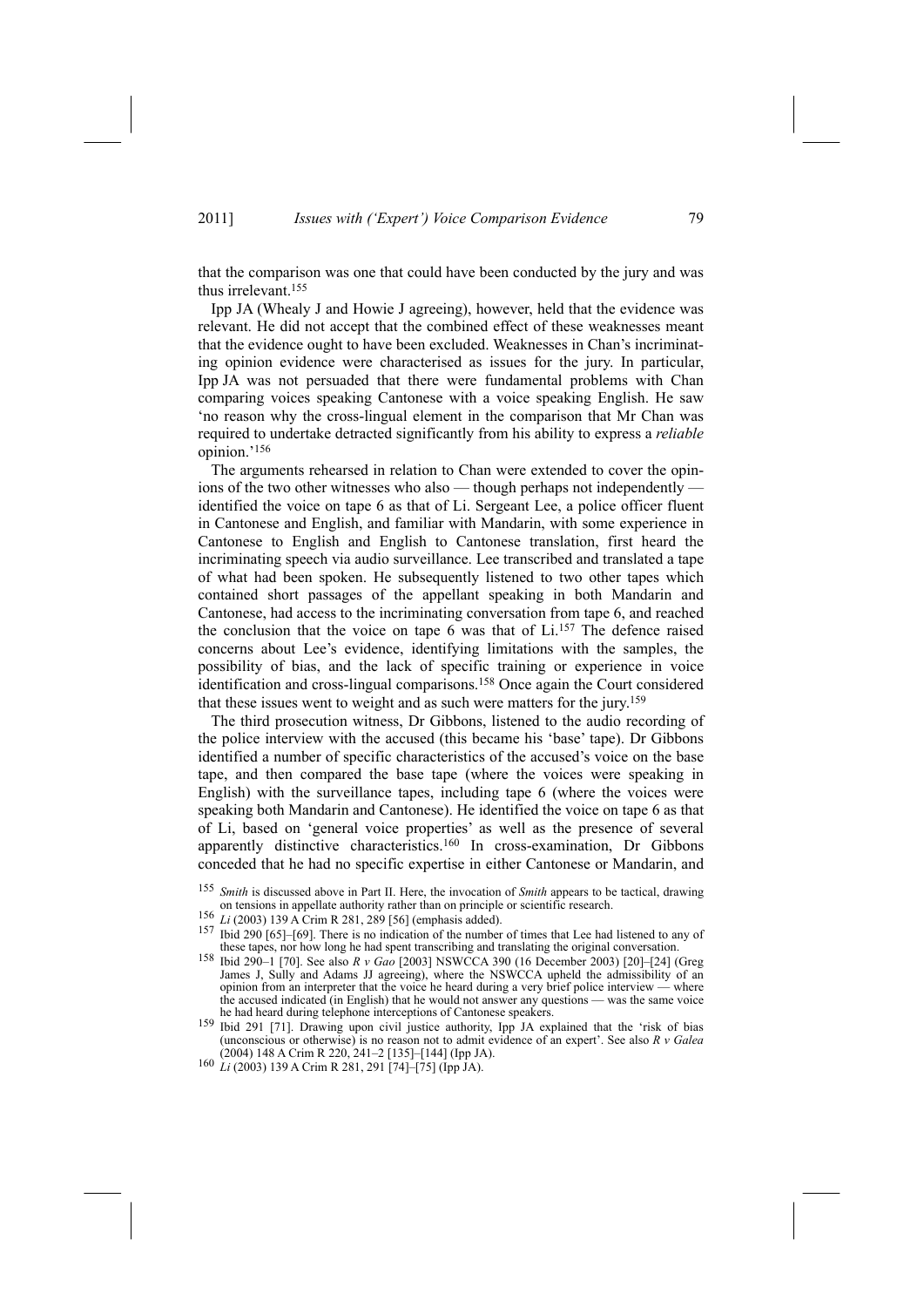that he was not an expert in cross-lingual comparisons between English and those languages. He also conceded that he had no statistical information about the frequency and distribution, amongst Cantonese speakers, of the 'distinctive' features that he had identified.161 Indicating that the opinion evidence of Dr Gibbons was properly admitted, once again Ipp JA explained that such problems went merely to the weight of the evidence and that Dr Gibbons was properly qualified to give expert opinion evidence positively identifying the voice of the accused on the relevant tapes. Overall, Ipp JA doubted that weaknesses in the voice identification evidence gave rise to any unfair prejudice to the appellant.<sup>162</sup>

#### V CROSS-LINGUAL JURY COMPARISONS

While our primary concern is with the admission of incriminating voice comparison evidence, we want to briefly consider cases where the jury is asked to make voice comparisons instead of, or in addition to, an investigator or other (ad hoc) 'expert'.<sup>163</sup> Cases where the displaced listeners are members of the jury reflect the permissive trends discussed above, and raise their own set of analogous concerns. The appeal in  $R \vee K$ orgbara ('Korgbara') offers a particularly striking example.164 This case provides a stark indication of the judicial unwillingness to consider the various methods by which voice comparison could (at least arguably) be conducted more reliably, and the refusal to impose restraints on the admissibility of voice comparison evidence for the purpose of identification.

In *Korgbara*, the Crown relied upon recordings of a number of intercepted telephone calls made to and from a mobile phone that was alleged to belong to the appellant. Apart from one call, in which it was conceded that Korgbara had called the NRMA and spoken in English, all of the recorded conversations were in a Nigerian language called Igbo. Translators were called to give evidence of the content of the intercepted conversations, and the Crown alleged that the appellant was the intended recipient and a party to most of the Igbo calls. It was the Crown's contention that as the receiver of those calls the appellant was revealed to be knowingly concerned in the importation of cocaine. The appellant gave evidence in English and denied speaking in any of the Igbo recordings. There was no verified sample of the appellant speaking Igbo, though the appellant was from Nigeria and did in fact speak Igbo.<sup>165</sup> In the end, the jury were invited to make their own comparison between the defendant's voice on the tape in the NRMA call and the other Igbo calls, and between the defendant speaking in court and the recorded voice of the receiver of the relevant Igbo

<sup>161</sup> Ibid 292 [77].

<sup>162</sup> Ibid 292 [78].

<sup>163</sup> This approach is endorsed by both John Henry Wigmore and Rupert Cross: see Twining, *Rethinking Evidence*, above n 5, ch 5. See also the earlier English authority *R v Bentum* (1989) 153 JP 538 and the implicit endorsement of the procedure, by the High Court, in *Bulejcik* (1996) 185 CLR 375.

<sup>164 (2007) 71</sup> NSWLR 187. See also Transcript of Proceedings, *Korgbara v The Queen* [2007]

<sup>165</sup> Korgbara (2007) 71 NSWLR 187, 190 [8] (McColl JA).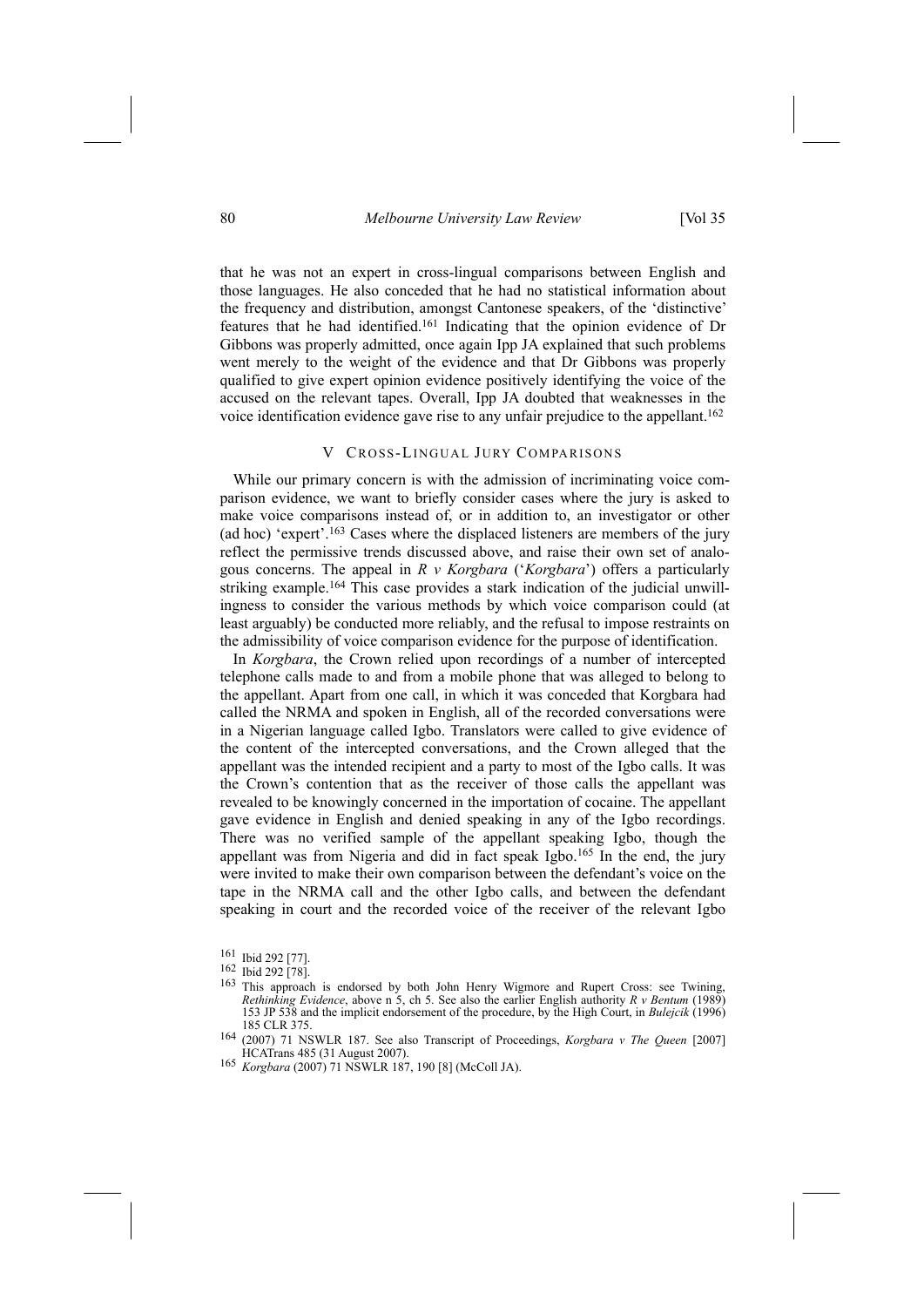calls, with a view to determining whether the recorded voice was the appel $lant.<sup>166</sup>$ 

On appeal, it was argued that in the absence of expert analysis of the recorded telephone calls, it should not have been left to the jury to make a comparison between a voice speaking English and a voice speaking a foreign language.<sup>167</sup> The appellant's counsel argued that the courts should adopt a cautionary approach and require expert analysis as a prerequisite if a jury is asked to perform this kind of voice comparison task.168

McColl JA (James J agreeing) reviewed the Australian and overseas authorities relied upon by the appellant and concluded that it was not possible for the Court to 'establish a prescriptive rule that voice comparison evidence should only be admitted where supported by expert testimony.<sup>7169</sup> For the majority, the absence of controls regulating voice identification evidence in the UEA, in contrast to those regulating the admissibility of visual identification evidence in pt 3.9, meant that there was no intention to place restrictions on voice evidence, even where that evidence involved a cross-lingual comparison.<sup>170</sup> The majority

I cannot accept the submission that the jury should have been warned not to embark upon a process of comparison themselves. I see no reason why the jury are not entitled to compare voice recordings in order to come to their own conclusions. Voice recognition is not, of itself, an expert process.

 In *Nguyen* there was also incriminating opinion evidence from an interpreter who had translated intercepts from the accused's mobile phone every day for two months. *Nguyen* was endorsed in *Neville* [2004] WASCA 62 (2 April 2004) [41], [66]-[68] (Miller J), [101]-[102] (Heenan J), where the jury's entitlement to make voice comparisons was explicitly recognised, and in *Asfoor v The Queen* [2005] WASCA 126 (15 December 2004) [88]-[90] (Templeman J), where a witness identified a familiar person speaking in a foreign language that the witness did not understand. Cf *R v Morgillo* (Unreported, New South Wales Supreme Court, Campbell J, 28 July 1992), where the judge declined to allow a jury to compare voices where there was only 36 minutes of voice recording available. The correctness of *R v Morgillo* was doubted in *R v Bulejcik* (Unreported, New South Wales Court of Criminal Appeal, Hunt CJ at CL, Carruthers and Bruce JJ, 21 July 1994), as noted by the High Court in *Bulejcik* (1996) 185 CLR 375, 396 (Toohey and Gaudron JJ). In *Evans v The Queen* (2006) 164 A Crim R 489 and *Evans v The Queen* (2007) 235 CLR 521, 530 [27] (Gummow and Hayne JJ), 568-9 [178]-[182] (Heydon J), voice 'comparison' seems to have been taken to extremes, with the accused being required to undertake an in-court re-enactment (rather than a demonstration within the meaning of s 53 of the UEA) so that the jury could compare his voice with a sensory witness's description of a voice from an armed robbery

from an armed robbery. 170 *Korgbara* (2007) 71 NSWLR 187, 203 [59] (McColl JA, James J agreeing). McColl JA thus endorsed Ipp JA's contentions in *Li* (2003) 139 A Crim R 281, 289–90 [56], [61] that 'the admission of voice identification evidence turns on judicial discretion' and that cross-lingual comparisons can be considered in the same way as comparisons between voices speaking the same lan-

 $166$  Ibid 191-4 [20]. It was the comparison between the voice recordings that had been initially anticipated by the Crown when seeking to have the calls admitted. 167 Ibid 194 [21].

<sup>168</sup> Ibid 194-5 [23], [27].

<sup>169</sup> Ibid 207 [74]. See also *R v Smith* (1990) 50 A Crim R 434, 453-4 (Young CJ, Crockett and Southwell JJ); *Nguyen* (2002) 26 WAR 59, 74 [57], 76 [67] (Malcolm CJ), 89 [134], 90 [138] (Anderson J). In *Nguyen*, Malcom CJ and Anderson J agreed that jurors should be allowed to make cross-lingual comparisons, relying on Brennan CJ's assertion in *Bulejcik* (1996) 185 CLR 375, 381 that recognition of a speaker's voice is 'a commonplace of human experience'. Discussing the jury's comparison of telephone recordings of spoken Vietnamese and the accused speaking in English in the context of jury warnings, Anderson J wrote (at 89 [134]): 'I think it would have been inappropriate for the jury to be warned of the dangers which arise from weaknesses in "human perception and recollection"", and  $(at 90 [138])$ :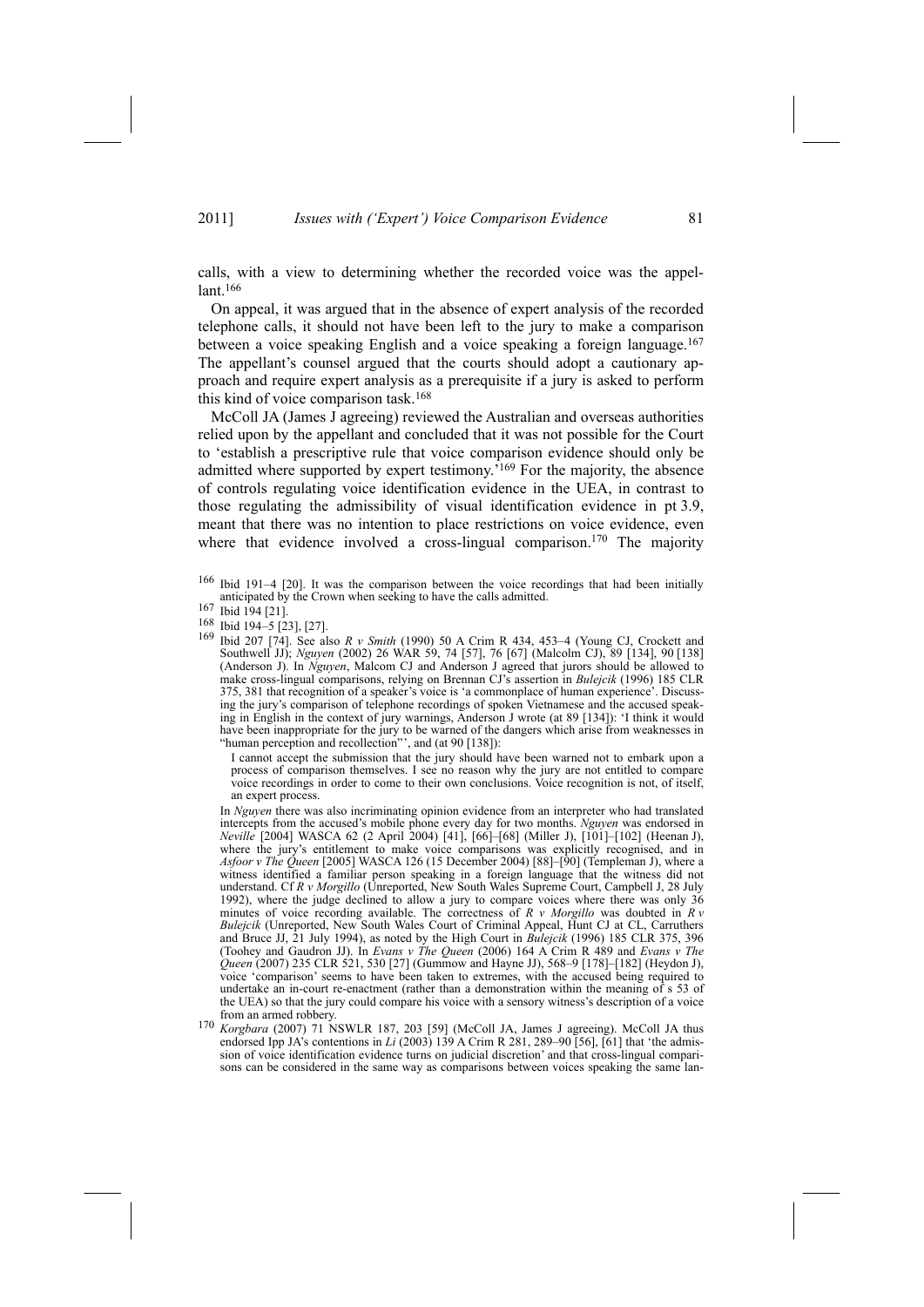emphasised the discretionary nature of the decision to admit voice comparison evidence, in a manner consistent with the Victorian common law approach to direct witnesses and the UEA cases discussed in the previous Parts. In explaining its decision, the majority used the likelihood of differences of opinions about the best method(s) for conducting voice identifications as a reason for not requiring them.171 Perversely, judicial suspicion about the absence of standardised methods among professionals is used to require the jury to undertake this formidable (and error-prone) task without assistance. McColl JA concluded that the relevant test, described in the common law decision of *Bulejcik*, is simply 'whether the quality and quantity of the material is sufficient to enable a useful comparison to be made.<sup>'172</sup> The implication is that any restrictions on allowing the jury to engage in such a comparison will, relying on *Buleicik*, be minimal.<sup>173</sup>

In dissent, Grove J accepted that where the jury is comparing voices speaking in English, the authorities do not support the imposition of a prescriptive rule (for example, a mandatory requirement that the identification must proceed by way of a specific form of acoustic analysis).<sup>174</sup> However, he did not consider imposing restrictions on cross-lingual comparisons as incompatible with the statutory framework of the UEA:

In my view, permitting the comparison of one language with a different language without suitable material which I would contemplate as evidence of someone either possessing relevant expertise or familiar with the voice of the accused in the language used where identity is challenged (an 'ad hoc' expert) is not to establish a prescriptive rule but, to the contrary, to extend the scope of what is permissible beyond recognised boundaries.

The general incantation of the admissibility of matters of relevance in s 55 of the *Evidence Act 1995* and the inclusion of 'aurally' as a species of identification evidence defined in the dictionary to that Act does not, in my opinion, establish a statutory scheme governing the admissibility of voice identification evidence without restriction. It is noteworthy that the statute expressly preserves the common law where it is itself relevantly silent: see s 9.<sup>17</sup>

While we do not want to endorse Grove J's recourse to the 'ad hoc expert' as an appropriate mechanism to regulate expert assistance with voice comparison evidence or his implicit support for leaving voice comparison to the jury, his concerns about the difficulties of cross-lingual comparisons are salutary:

It is self evidently not a commonplace human experience to recognise a speaker's voice in a language other than that which one is otherwise familiar, and familiar in the language in which the person is articulating.

guage, thereby further extending the latitude established in *R v Adler* (2000) 52 NSWLR 451,

- 
- 
- <sup>171</sup> Korgbara (2007) 71 NSWLR 187, 208 [78] (McColl JA, James J agreeing).<br><sup>172</sup> Ibid 196 [35], 208 [79], quoting *Bulejcik* (1996) 185 CLR 375, 395 (Toohey and Gaudron JJ).<br><sup>173</sup> In *Bulejcik* (1996) 185 CLR 375, 395, T wish to call expert evidence where the jury may have difficulty in drawing a distinction between two voices of a particular nationality or dialect.'<br><sup>174</sup> *Korgbara* (2007) 71 NSWLR 187, 209-10 [113].<br><sup>175</sup> Ibid 210 [113]-[114]. Here Grove J appears to be invoking the tradition associated with
- 
- *E J Smith* (1986) 7 NSWLR 444.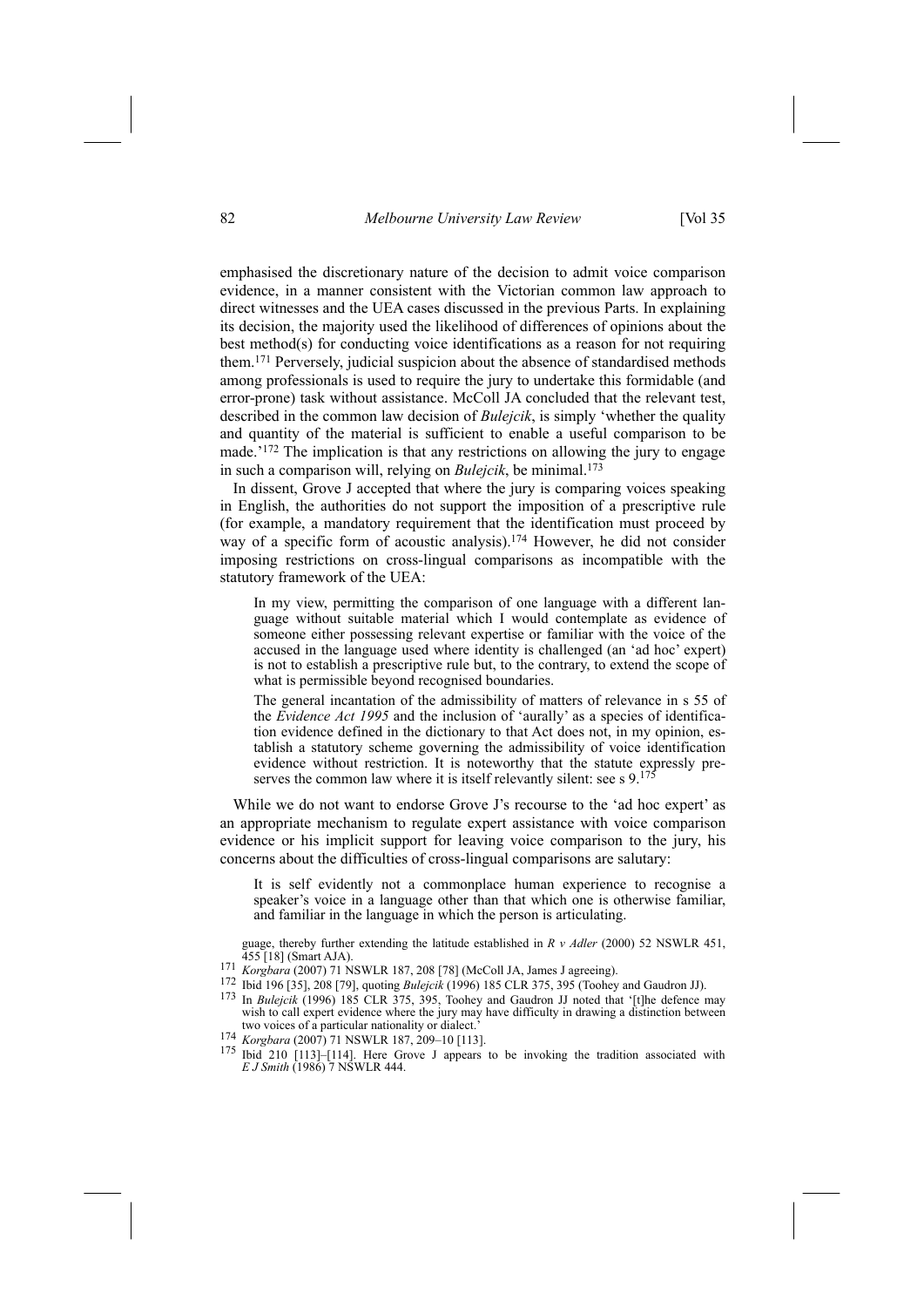In the present case, there was no evidence to describe the nature of communication which is constructed to comprise the Igbo tongue. For all that is known, the language may be constructed, for example, upon variations in tone. It may use sound production techniques which are entirely divorced from those which constitute the English language. It would be mere guesswork, unless relevantly informed, to assume that human vocal faculties are utilised so as to produce comparable sounds when articulating in English and in Igbo.<sup>176</sup>

Grove J's cautionary response is unusual. Most Australian courts deal with cross-lingual comparisons, including identifications where the witness does not speak the foreign language but claims to be familiar with the person allegedly speaking it, through admission and warnings.<sup>177</sup> Thus, Toohey and Gaudron JJ stated in *Bulejcik*:

Where the jury is itself asked to make a comparison of voices  $\ldots$  very careful directions are called for. It is not irrelevant that in the case of handwriting comparisons, it has been said to be unsafe to leave the matter to the jury without the guidance of an expert. It is unnecessary to go that far in the case of a voice comparison but, in our view, it is unsafe to leave that matter to the jury without very careful directions as to those considerations which would make a comparison difficult and without a strong warning as to the dangers involved in making a comparison.<sup>178</sup>

Cross-lingual comparisons are routinely facilitated and judges purport to recognise the dangers inherent in leaving voice comparison to the jury.

Regardless of whether comparisons are undertaken by lay witnesses, purported experts or even juries, trial and appellate judges have been resistant to the exclusion of this evidence on the basis of the mandatory and discretionary exclusions - that is, on the basis that the unknown but often questionable probative value of the evidence is outweighed by the very real danger that the jury will overvalue the evidence or make a mistake, especially where the accused speaks the impugned language.179 Judges seem to be remarkably confident in the adversarial trial, its safeguards, and the ability of lay fact-finders to appreciate the significance of the dangers even though they are rarely mentioned, and almost never explained in any detail, during the course of trials and appeals.

Cross-lingual comparisons seem to be symptomatic of an unprincipled and empirically indifferent approach to admissibility, reliability, and decision-making by investigators, prosecutors, judges and, in consequence, juries. In the following

<sup>&</sup>lt;sup>176</sup> *Korgbara* (2007) 71 NSWLR 187, 210 [118]-[119]. The phrase 'commonplace of human experience' refers to a statement by Brennan CJ in *Bulejcik* (1996) 185 CLR 375, 381, where the recorded voices were not cross-lingual but accented.<br>177 See, eg, Asfoor v The Queen [2005] WASCA 126 (15 December 2004) [84] (Templeman J).

<sup>349 [66] (</sup>Doyle CJ); *R v Mouhalos* (1998) 197 LSJS 483, 489 (Doyle CJ). It is worth noting that in early fingerprint cases, photographs of latent prints and reference fingerprints were provided to the jury, although more recent cases insist that it is latent fingerprint examiners who should undertake the comparisons: *R v Lawless* [1974] VR 398, 423 (Winneke CJ, Gowans and Kaye JJ); see also *Bennett v Police* [2005] SASC 167 (4 May 2005) [52]–[56] (Doyle CJ).

<sup>179</sup> See UEA s 137. See also s 135, which gives the court discretion to refuse to admit evidence where its probative value is substantially outweighed by the danger that the evidence might be unfairly prejudicial, misleading or confusing, or an undue waste of time.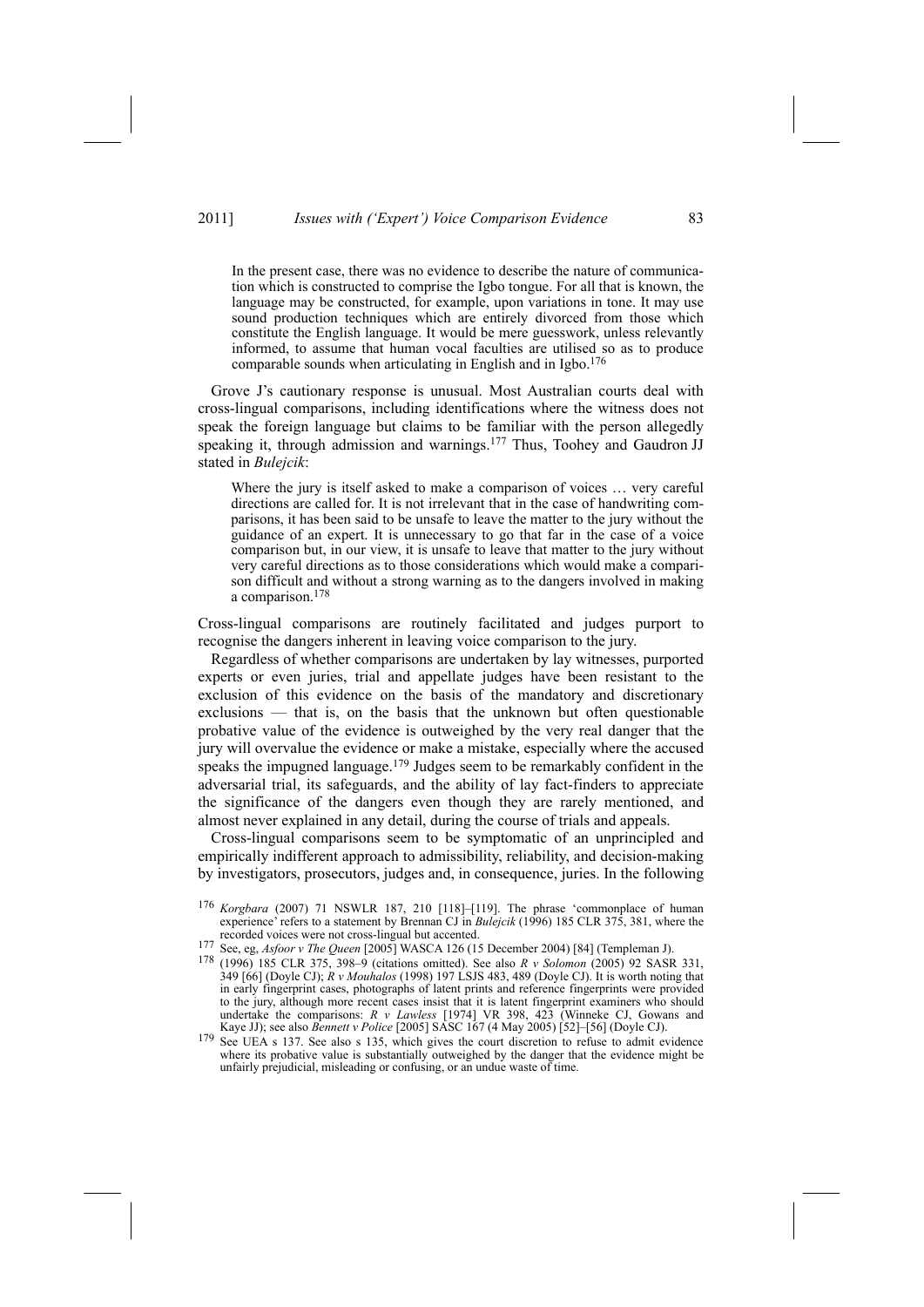Parts we consider scientific research on voice comparison as well as the effectiveness of the adversarial trial and its safeguards in dealing with identification evidence.

# VI SCIENTIFIC RESEARCH: HUMAN VOICE 'IDENTIFICATION' BEYOND THE COURTS

In this Part, we provide an overview of research relevant to the reception and assessment of voice comparison and identification evidence that, we argue, should inform the decisions made by courts and prosecutors about voice identification evidence more broadly, and the decisions about opinion evidence proffered by 'experts' more specifically. The failure to take seriously the problem of investigative bias, the courts' over-reliance on the use of directions, and the inadequacy of traditional adversarial safeguards such as the use of defence experts or cross-examination, mean that the courts should be looking to alternative mechanisms to control the admission of this evidence. One alternative is to include the use of validated forensic voice comparison methods and associated probabilistic evidence; another is to use voice identification parades combined with a more rigorous approach to assessing the reliability and thus the admissibility of voice identification evidence generally.

# A *Introduction and Some Conceptual Clarification*

Initially, we should address some of the conceptual confusion that attends the reception of this evidence in criminal trials. 'Voice comparison' and 'voice identification' may be practically and conceptually distinct tasks. Some voice identifications are based on comparisons while others are based on *recognition* or *recollection*. Comparison is a deliberative process, while recognition often refers to identifications that are instantaneous. Recollection would seem to comprise a subgroup of recognition (usually, though not invariably, at the deliberative end). Voice recognition may be distinct from voice comparison where it does not involve conscious deliberation or interpretation. Unfortunately, Australian courts have used these and other terms loosely and sometimes interchangeably.180 It is probably too late in the day, and analytically too cumbersome, to try to clearly and definitively define these terms for forensic purposes. Rather than focusing on pedantic definitions, the more important point is to appreciate how extant research illuminates the frailties of investigative and legal responses to voice evidence, *however characterised*.

It is, nevertheless, useful to distinguish 'scientific voice comparison' (or technical speaker identification) from 'naive speaker identification' (whether based on comparison *or* recognition). Scientific voice comparison, as the name implies, involves comparison and technical analysis, almost always by those unfamiliar with the voices and possible speakers. Features and characteristics of two or more voices are compared in order to determine whether there is sufficient

180 See, eg, *R v Leung* (1999) 47 NSWLR 405; *Li* (2003) 139 A Crim R 281.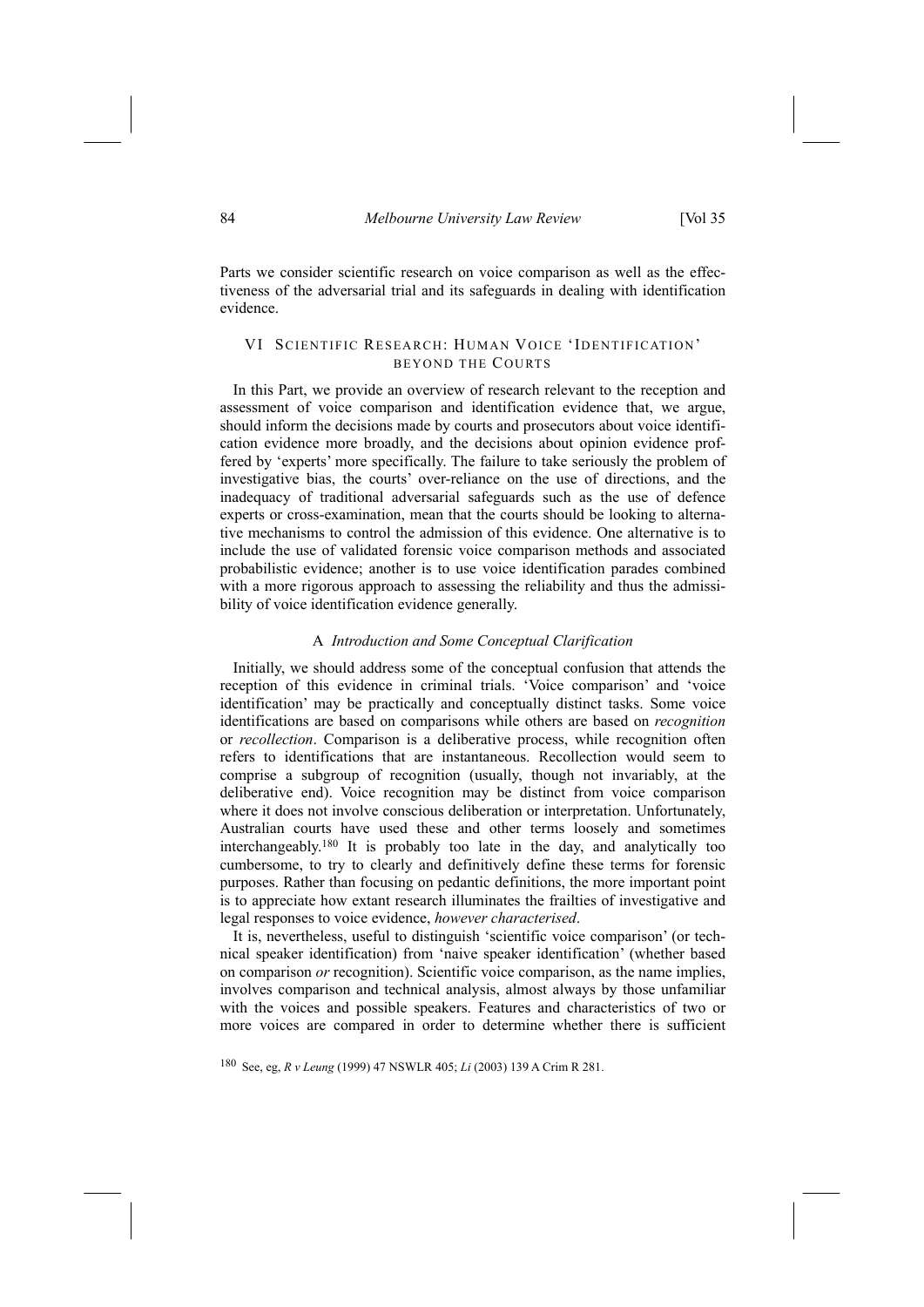similarity or dissimilarity to determine the likelihood that a source (eg perpetrator) and a target (eg suspect) utterance shared the same origin.181 The plasticity of the speech organs and language<sup>182</sup> means that no two utterances by the same person will ever be identical, or necessarily distinct from the utterances made by another individual.<sup>183</sup> Thus, any comparison between two speech samples can only be probabilistic, rather than categorical; that is, it can indicate that the source of the utterances is *likely* the same or *likely* different, but not that the source *is* the same or *is* different.<sup>184</sup> In order for a valid and reliable voice comparison of two utterances to be made, it is first necessary to identify and measure the features present in the sample that are likely to be useful for discriminating between the origins of the utterances. Secondly, it is necessary to calculate the likelihood that two voices will share a certain proportion of these characteristics, distinctive or otherwise, by chance alone. Ignorance about the frequency of features and their interrelationships among the relevant populations may result in mistaking reasonably common voice characteristics or speech habits for powerful discriminating evidence.<sup>185</sup> Conversely, information about the frequency of voice characteristics and features may produce highly probative, if necessarily probabilistic, evidence.186 The issues and challenges associated with scientific voice comparison are considered briefly below in Part VIII(C). Because most of the testimony of displaced listeners involves naive speaker identification, the remainder of this Part is oriented in that direction.

Naive speaker identification, which is simply lay voice identification that incorporates both comparison and recognition evidence, relies on no such informed decision-making or analytical process. It is based entirely on human perceptual capacities and limitations (such as encoding, storage and retrieval) and contextual factors (such as familiarity and levels of exposure).<sup>187</sup>

<sup>181</sup> This is discussed briefly below in Part VIII(D). 182 See generally Francis Nolan, *The Phonetic Bases of Speaker Recognition* (Cambridge University Press, 1983). 183 Richard Hammersley and J Don Read, 'Voice Identification by Humans and Computers' in

Siegried Ludwig Sporer, Roy S Malpass and Guenter Koehnken (eds), *Psychological Issues in Eyewitness Identification* (Lawrence Erlbaum Associates, 1996) 117; Francis Nolan, 'Speaker Identification Evidence: Its Forms, Limitations, and Roles' (Paper presented at the Conference on Law and Language: Prospect and Retrospect, University of Lapland, Finland, 12–15 December 2001).

<sup>184</sup> However, where the likelihood is high some analysts may be willing to make categorical calls. In contrast, naive speaker identification (and comparison) routinely involves categorical calls about individualisation.

<sup>185</sup> See the general comments by Commissioner Shannon in South Australia, Royal Commission of<br>Inquiry in Respect to the Case of Edward Charles Splatt, Report (1984) 39.

Such evidence will be produced to the extent that features can be stabilised to result in a DNAlike analysis and probabilistic expression. See generally Philip Rose, *Forensic Speaker Identification* (Taylor & Francis, 2002); Joaquin Gonzalez-Rodriguez et al, 'Emulating DNA: Rigorous Quantification of Evidential Weight in Transparent and Testable Forensic Speaker Recognition[ (2007) 15 *IEEE Transactions on Audio, Speech, and Language Processing* 2104.

<sup>187</sup> Nolan, 'Speaker Identification Evidence', above n 183. Consider the facts in *R v Morris* (1996) 88 A Crim R 297, where an inaccurate newspaper report had a displacement effect on the recollection of the instructing solicitor and others present of what was said during the summing up.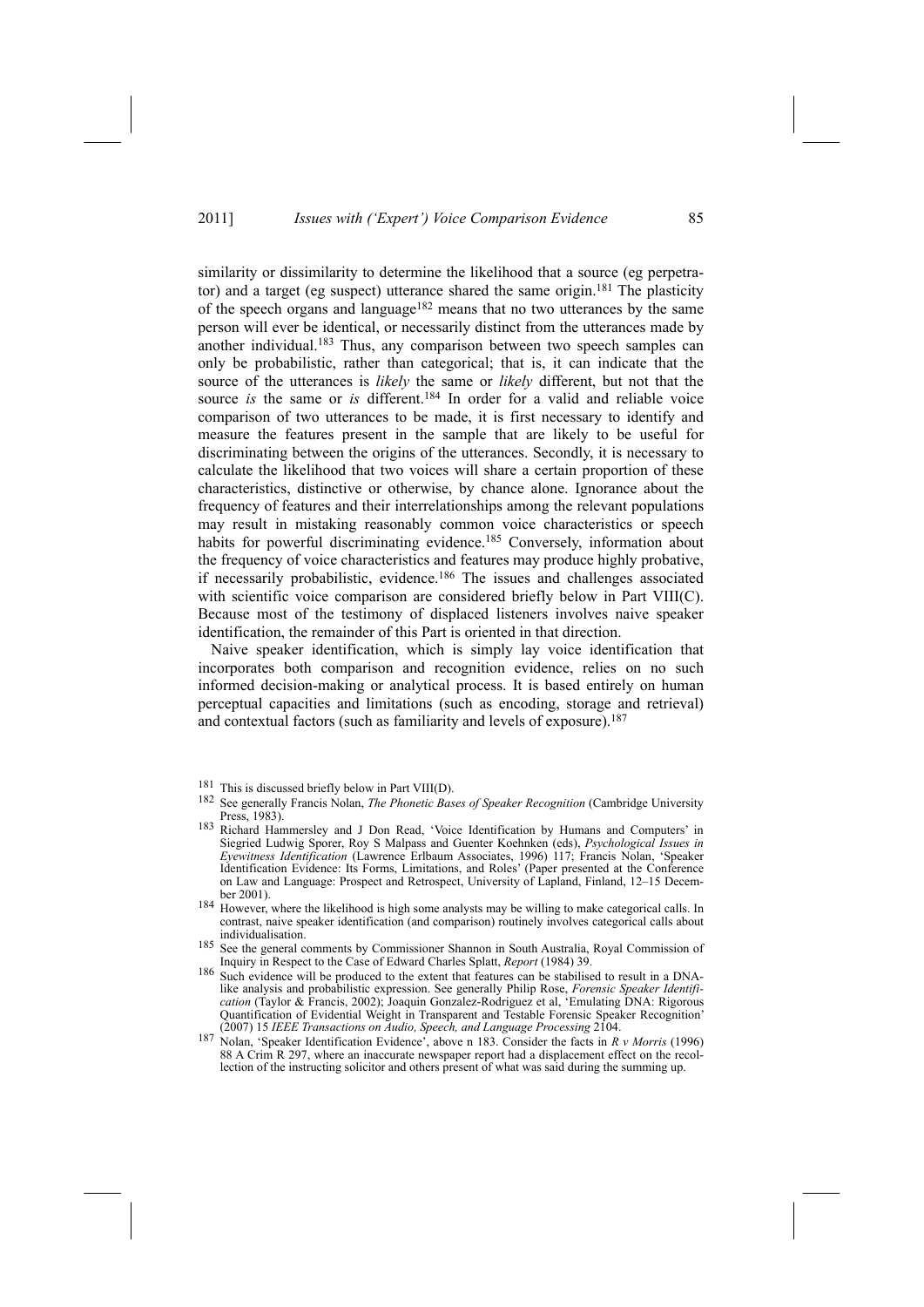## 86 *Melbourne University Law Review* [Vol 35

## B *Familiarity*

Just as there is slippage in the use of terminology in relation to voice comparison, identification and recognition, so too is there conceptual confusion regarding the use and interpretation of the words 'familiar' and 'familiarity' in relation to speaker identification.188 Specifically, there does not appear to be a consistent application of these terms, despite the fact that they are integral to both general earwitness performance and to admissibility determinations in the case of experts'. Further, the way in which the terms are used in legal decisions is sometimes at odds with their use in the experimental work on voice comparison.

While 'familiarity' can reasonably be used to describe any point on a continuum of exposure ranging from incidental to in-depth  $\frac{1}{\sqrt{1-\frac{1}{\sqrt{1-\frac{1}{\sqrt{1-\frac{1}{\sqrt{1-\frac{1}{\sqrt{1-\frac{1}{\sqrt{1-\frac{1}{\sqrt{1-\frac{1}{\sqrt{1-\frac{1}{\sqrt{1-\frac{1}{\sqrt{1-\frac{1}{\sqrt{1-\frac{1}{\sqrt{1-\frac{1}{\sqrt{1-\frac{1}{\sqrt{1-\frac{1}{\sqrt{1-\frac{1}{\sqrt{1-\frac{1}{\sqrt{1-\frac{1}{\sqrt{1-\frac{1}{\$ Court in  $\overline{R}$  *v Leung*<sup>189</sup> – in much empirical voice identification literature the term 'familiar' is used to denote a threshold of perception whereby something or someone becomes recognisable or identifiable.<sup>190</sup> A person's voice is considered familiar to an individual when that individual can put a name to that voice, or link that voice to a prior exposure, with a particular level of accuracy. These familiarity-based decisions occur more rapidly than purposeful comparisonbased decisions and are best construed categorically  $-$  eg 'that voice does, or does not, belong to my mother'.<sup>191</sup> These are the types of displaced voice identification that might more readily fit within the exceptions to exclusionary opinion evidence rules.192 However, having simply heard a voice before does not necessarily make it familiar within this more precise usage of the term. Indeed many people will not achieve this threshold of familiarity with a voice until they have been exposed to it many times, on many different occasions.<sup>193</sup> Moreover, in the general population, individual differences in ability mean that some people

- <sup>188</sup> The identification evidence of familiars is conventionally considered to be more reliable than the evidence of strangers: see, eg, the eyewitness case *Ilioski v The Queen* [2006] NSWCCA 164
- 
- (10 July 2006) [68]–[70] (Hunt AJA). 189 (1999) 47 NSWLR 405. See the discussion above in Part IV. 190 See, eg, Anthony P Weiss et al, 'Distinguishing Familiarity-Based from Source-Based Memory Performance in Patients with Schizophrenia[ (2008) 99 *Schizophrenia Research* 208; Kanae Amino and Takayuki Arai, 'Effects of Linguistic Contents on Perceptual Speaker Identification: Comparison of Familiar and Unknown Speaker Identifications[ (2009) 30 *Acoustical Science and Technology* 89.
- Andrew P Yonelinas and Larry L Jacoby, 'Dissociations of Processes in Recognition Memory: Effects of Interference and of Response Speed' (1994) 48 *Canadian Journal of Experimental* Psychology 516; Douglas L Hintzman, David A Caulton and Daniel J Levitin, 'Retrieval Dynamics in Recognition and List Discrimination: Further Evidence of Separate Processes of Familiarity and Recall' (1998) 26 *Memory & Cognition* 449.
- 192 Recent cases involving voice identification evidence of familiars include *Re Dickson* [2008] VSC 516 (26 November 2008) [28]-[29] (Lasry J); *Savic v* The Queen [2008] NSWCCA 312 (16 December 2008) [46] (Allsop P). See also the evidence of familiars in response to images in *R v Murdoch [No 4]* (2005) 195 FLR 421, 431–5 [56]–[81] (Martin (BR) CJ); *Murdoch v The*
- *Queen* [2007] NTCCA 1 (10 January 2007) [203]-[245] (Angel ACJ, Riley J and Olsson AJ). <sup>193</sup> For example, people with phonagnosia, normally acquired through damage to the right cerebral hemisphere, are incapable of recognising or experiencing 'familiarity' with even the voices of their family, despite the fact that these voices are not in any way novel to them: Diana Roupas Van Lancker et al, 'Phonagnosia: A Dissociation between Familiar and Unfamiliar Voices' (1988) 24 *Cortex* 195.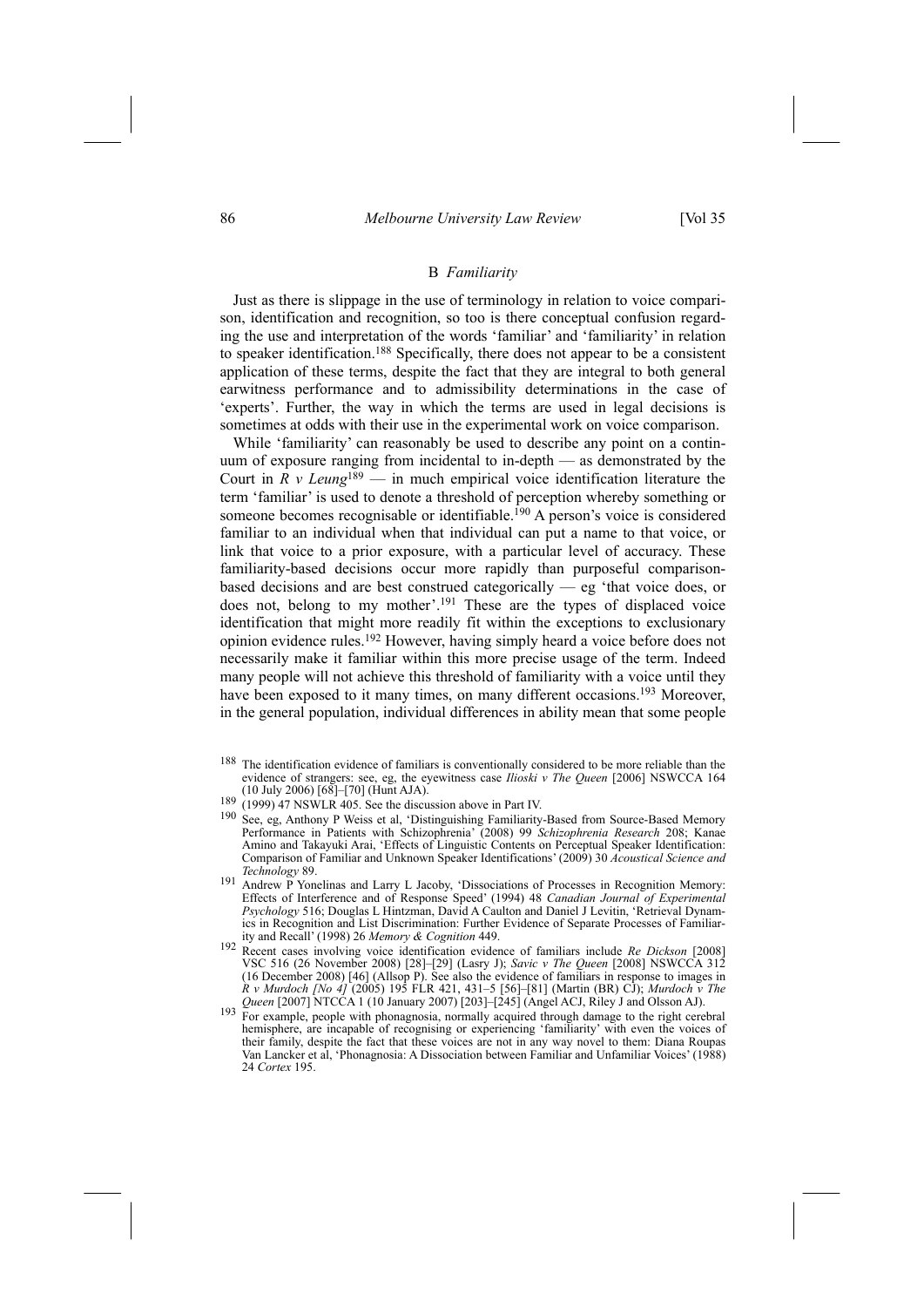are able to recognise voices (or faces) more quickly and more reliably than others.194

The precise threshold for 'familiarity' is difficult to isolate, though a great deal of research has been conducted on human ability to identify the voices of people known to listeners as well as their ability to identify the voices of strangers. The evidence suggests that the identification of voices of family, colleagues, famous people and some acquaintances can be reasonably accurate, even in demanding circumstances.195 In one influential study an individual was exposed to 29 voice recordings of family members and acquaintances. Identification (ie naming) accuracy of friends and acquaintances was 31 per cent on the basis of the utterance 'hello', 66 per cent based on a single sentence and 83 per cent after a 30 second recording.196 These findings were broadly replicated for famous voices.197 Overall, while there is substantial variability in the literature, and for individual listeners, accuracy rates for the recognition of well-known voices are not uncommonly higher than 80 per cent.198 Experimental evidence also suggests that individuals are able to identify their own voice with around 84 per cent accuracy.199

Such high levels of accuracy do not extend to listeners who are attempting to identify (ie compare or recollect) the voices of strangers.200 In an experiment

- <sup>194</sup> Richard Russell, Brad Duchaine and Ken Nakayama, 'Super-Recognizers: People with Extraordinary Face Recognition Ability' (2009) 16 *Psychonomic Bulletin & Review* 252; A Schmidt-Nielsen and Karen R Stern, 'Identification of Known Voices as a Function of Familiarity and Narrow-Band Coding' (1985) 77 *Journal of the Acoustical Society of America* 658. It is possible to test abilities, though it may be unethical to test (at least with ecological validity) in some very stressful situations, such as an armed robbery or sexual assault.<br><sup>195</sup> Such as where participants are given a very large set of voices from which to make their
- identification (ie with no priming with regard to who they might hear) and restricted or distorted speech samples (eg single words/sounds, filtered/altered utterances, backward samples and ratealtered voices): Diana Van Lancker, Jody Kreiman and Karen Emmorey, 'Familiar Voice Recognition: Patterns and Parameters — Part I: Recognition of Backward Voices' (1985) 13 *Journal of Phonetics* 19; Diana Van Lancker, Jody Kreiman and Thomas D Wickens, 'Familiar Voice Recognition: Patterns and Parameters - Part II: Recognition of Rate-Altered Voices' (1985) 13 *Journal of Phonetics* 39.
- 196 Peter Ladefoged and Jenny Ladefoged, 'The Ability of Listeners to Identify Voices' in *UCLA Working Papers in Phonetics*  $49$  (UCLA Phonetics Laboratory Group, 1980) 43, 48-9 <http://escholarship.org/uc/item/5w14p7x2>.
- 197 Van Lancker, Kreiman and Wickens, above n 195.
- <sup>198</sup> Daniel Read and Fergus I M Craik, 'Earwitness Identification: Some Influences on Voice Recognition' (1995) 1 Journal of Experimental Psychology: Applied 6; A Daniel Yarmey et al, ZCommonsense Beliefs and the Identification of Familiar Voices[ (2001) 15 *Applied Cognitive Psychology* 283; Amino and Arai, above n 190.
- 199 Schmidt-Nielsen and Stern, above n 194, 662.
- <sup>200</sup> The distinction between recognition and discrimination is an important one. A recognition task does not limit listeners to a set of speakers from which they may or may not select a voice. The task is more akin to picking up the telephone and hearing any one of all possible people you know speaking. By contrast, a discrimination task is one where boundaries are enforced for the response set. For example, you may be told that you will hear the voices of your colleagues, or be presented with a fixed number of 'foils' or alternatives from which to select. Importantly, a discrimination task is relatively simpler, as the response options are limited and cognitively less demanding selection processes can be used (eg by comparing your memory of the voice to the others in the set rather than comparing your memory to all other voices you have ever been exposed to, or to all other familiar voices). On the other hand, as is evident from the cases, when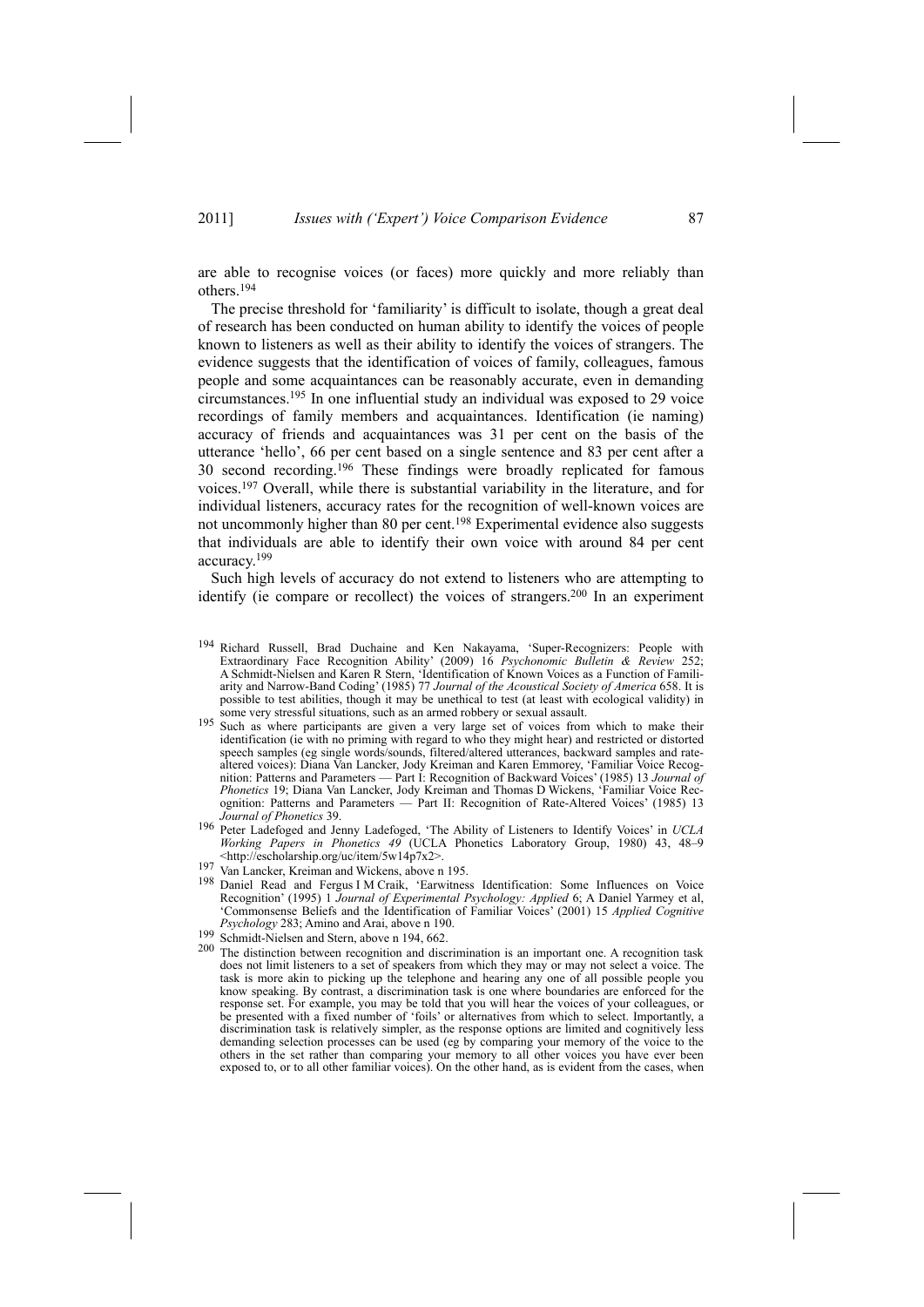where participants were exposed to either 30 or 70 seconds of a previously unknown voice, listeners were able to correctly identify the voice of a target in 42 per cent of the instances in which it was presented (also known as a 'hit').<sup>201</sup> However, when that voice was not present, listeners identified another previously unheard (or  $\hat{}$  innocent $\hat{}$ ) voice as the target voice 51 per cent of the time (a  $\hat{}$ false alarm' or false positive). While this disconcerting rate of false alarms has been replicated,202 substantial variability has also been noted for both false alarms and hit rates where unfamiliar speaker identification has been tested.<sup>203</sup> Overall, the experimental research indicates that familiars tend to be much more accurate than non-familiars, but that even familiars experience a significant rate of error and inaccuracy in the identification of known voices, and results can vary markedly as a result of factors such as health, fatigue, intoxication or emotional state.204 Those not familiar with a voice tend to have relatively high levels of error when trying to identify that voice, and the accuracy for all listeners is affected by the circumstances and conditions in which any comparison or recollection exercise is undertaken.

#### C *Factors Affecting Voice Comparison and Recognition*

In the absence of the type of familiarity that is gained through repeated and variable exposure to a particular voice (as in the case of family members, friends and colleagues), many other factors have been shown to affect the accuracy of voice identifications.205 Recognition of previously heard voices is less accurate if the quality of the speech is poor (eg if the speech is heard through a telephone, whispered, or part of a low quality recording),<sup>206</sup> if the tone or pitch of the voice has been altered,<sup>207</sup> if the exposure time<sup>208</sup> or speech duration is short,<sup>209</sup> or if

conducted by those engaged in the investigation, such a discrimination task is perhaps more prone to bias. See the discussion below in Part VI(C).

- José H Kerstholt et al, 'Earwitnesses: Effects of Speech Duration, Retention Interval and Acoustic Environment' (2004) 18 *Applied Cognitive Psychology* 327.
- 202 José H Kerstholt et al, 'Earwitnesses: Effects of Accent, Retention and Telephone' (2006) 20 *Applied Cognitive Psychology* 187.
- <sup>203</sup> Brian R Clifford, 'Voice Identification by Human Listeners: On Earwitness Reliability' (1980) 4<br>*Law and Human Behavior* 373; Yarmey et al, above n 198.
- 204 Dominic Watt, 'The Identification of the Individual through Speech' in Carmen Llamas and Dominic Watt (eds), *Language and Identities* (Edinburg University Press, 2010) 76, 79, citing Francis Nolan, 'Forensic Speaker Identification and the Phonetic Description of Voice Quality' in W J Hardcastle and J Mackenzie Beck (eds), *A Figure of Speech: A Festschrift for John Laver*
- (Lawrence Erlbaum Associates, 2005) 385. 205 A Daniel Yarmey, ZEarwitness Speaker Identification[ (1995) 1 *Psychology, Public Policy, and Law* 792.
- $206$  Yarmey et al, above n 198; Tara L Orchard and A Daniel Yarmey, 'The Effects of Whispers, Voice-Sample Duration, and Voice Distinctiveness on Criminal Speaker Identification' (1995) 9 *Applied Cognitive Psychology* 249.
- 207 Orchard and Yarmey, above n 206; Howard Saslove and A Daniel Yarmey, 'Long-Term Auditory Memory: Speaker Identification[ (1980) 65 *Journal of Applied Psychology* 111.
- 208 Susan Cook and John Wilding, 'Earwitness Testimony: Never Mind the Variety, Hear the Length<sup>1</sup> (1997) 11 *Applied Cognitive Psychology* 95; Yarmey, above n 205, 804–5. (1997) 11 *Applied Cognitive Psychology* 95; Yarmey, above n 205, 804–5.<br><sup>209</sup> Susan Cook and John Wilding, 'Earwitness Testimony: Effects of Exposure and Attention on the
- Face Overshadowing Effect[ (2001) 92 *British Journal of Psychology* 617.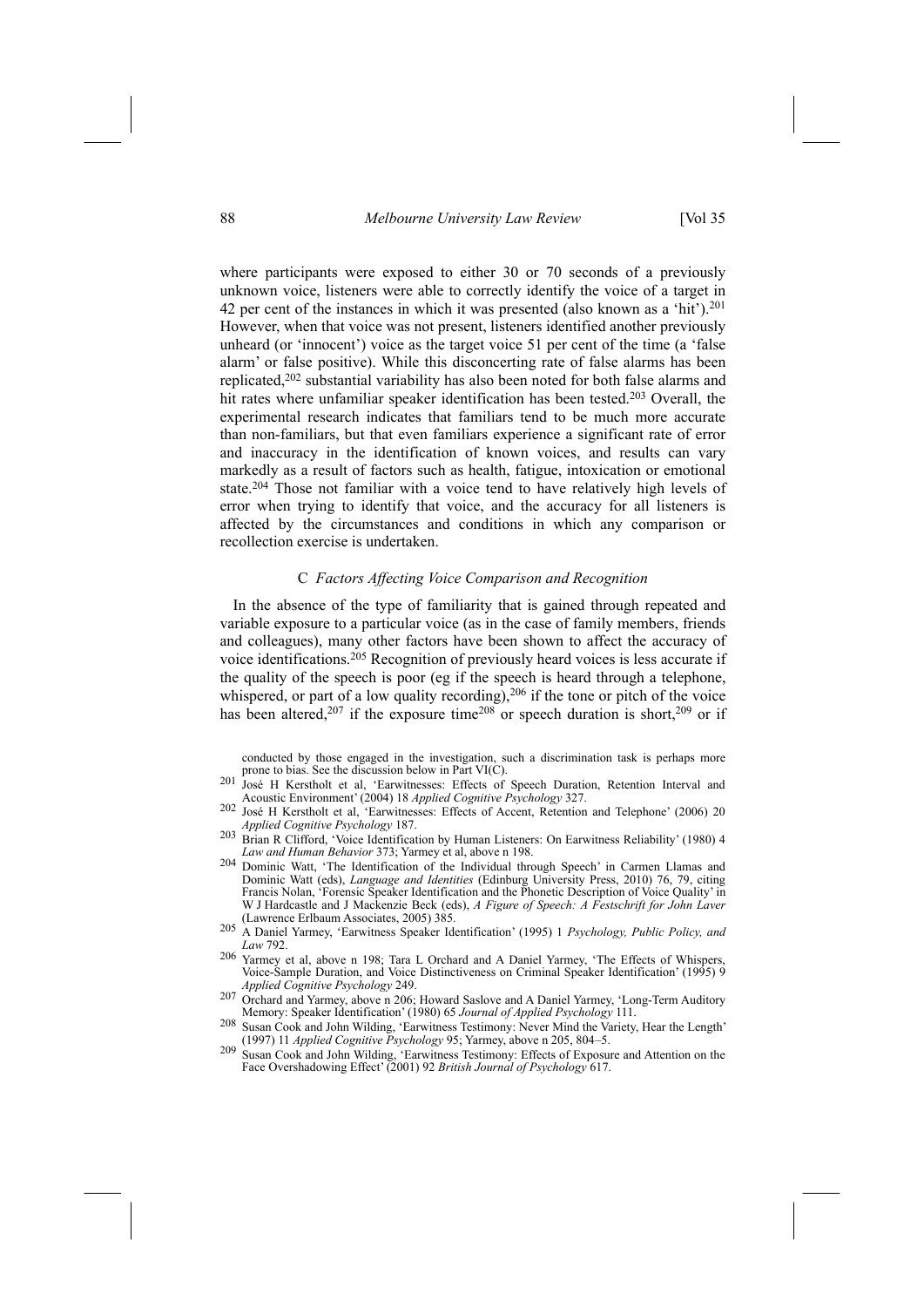there is a delay between original exposure and subsequent identification.<sup>210</sup> Accuracy rates of identifying incidentally heard voices have at times been shown to peak at 49 per cent after a delay of one week, only to decline to approximately 8 per cent after three weeks.211 Conversely, additional speech utterance variety,212 contextual consistency and distinctiveness have been associated with improved voice identification accuracy.213

With regard to the types of voice identification arising from the Australian case law, at least two further considerations emerge. The first relates to human decision-making biases where an interpreter or investigator (and sensory witnesses, such as in *E J Smith* and *Brownlowe*) identifies a voice that is heard in the context of an investigation. The second results from an identification process occurring across languages (a process that also applies to some jury comparisons).

First, the term 'confirmation bias' describes a situation where people are inclined to interpret evidence in a manner consistent with their expectations, rather than at face value.<sup>214</sup> In the voice identification context, where interpreters and investigators are provided with clear cues that others believe the source and target voices came from the same person, this tendency is liable to translate into an elevated likelihood that the interpreter or investigator will declare a match between the two voices, even where they originate from different speakers. Evidence of this tendency has been demonstrated in experiments where forensic scientists (fingerprint examiners) have been given inaccurate impressions (ie misleading or extraneous information about the case) and produced mistakes (and indeed reversals of previously expressed opinions).215 Confirmation bias affects highly skilled experts, including those using widely accepted protocols.216 Extrapolating from studies of latent fingerprint examiners, which have suggested that contextual cues may be subtle and may even operate unconsciously, formal training and experience are unlikely to protect the listener (or analyst) from error in voice comparison.217

Even in cases where the expectations of a match between the perpetrator and the suspect are less obvious, the comparison or recollection process itself can

- 
- 212 Read and Craik, above n 198.<br>
<sup>213</sup> Ibid: Saslove and Yarmey, above n 207.
- 214 Gretchen B Chapman and Eric J Johnson, 'Incorporating the Irrelevant: Anchors in Judgments of Belief and Value' in Thomas Gilovich, Dale Griffin and Daniel Kahneman (eds), *Heuristics and Biases: The Psychology of Intuitive Judgment* (Cambridge University Press, 2002) 120, 133.
- 215 Itiel E Dror et al. 'When Emotions Get the Better of Us: The Effect of Contextual Top-Down Processing on Matching Fingerprints' (2005) 19 *Applied Cognitive Psychology* 799; Itiel E Dror, David Charlton and Ailsa E Péron, 'Contextual Information Renders Experts Vulnerable to Making Erroneous Identifications[ (2006) 156 *Forensic Science International* 74.
- 216 This is why most drug trials are double blind. See, eg, the discussion in R Barker Bausell, *Snake Oil Science: The Truth about Complementary and Alternative Medicine* (Oxford University
- <sup>217</sup> In addition, it is very difficult to meaningfully cross-examine upon such issues: see, eg, *Nguyen* (2002) 26 WAR 59, 87 [124] (Anderson J).

<sup>&</sup>lt;sup>210</sup> Lori R van Wallendael et al, "Earwitness" Voice Recognition: Factors Affecting Accuracy and Impact on Jurors[ (1994) 8 *Applied Cognitive Psychology* 661.

<sup>211</sup> Clifford, above n 203, 383.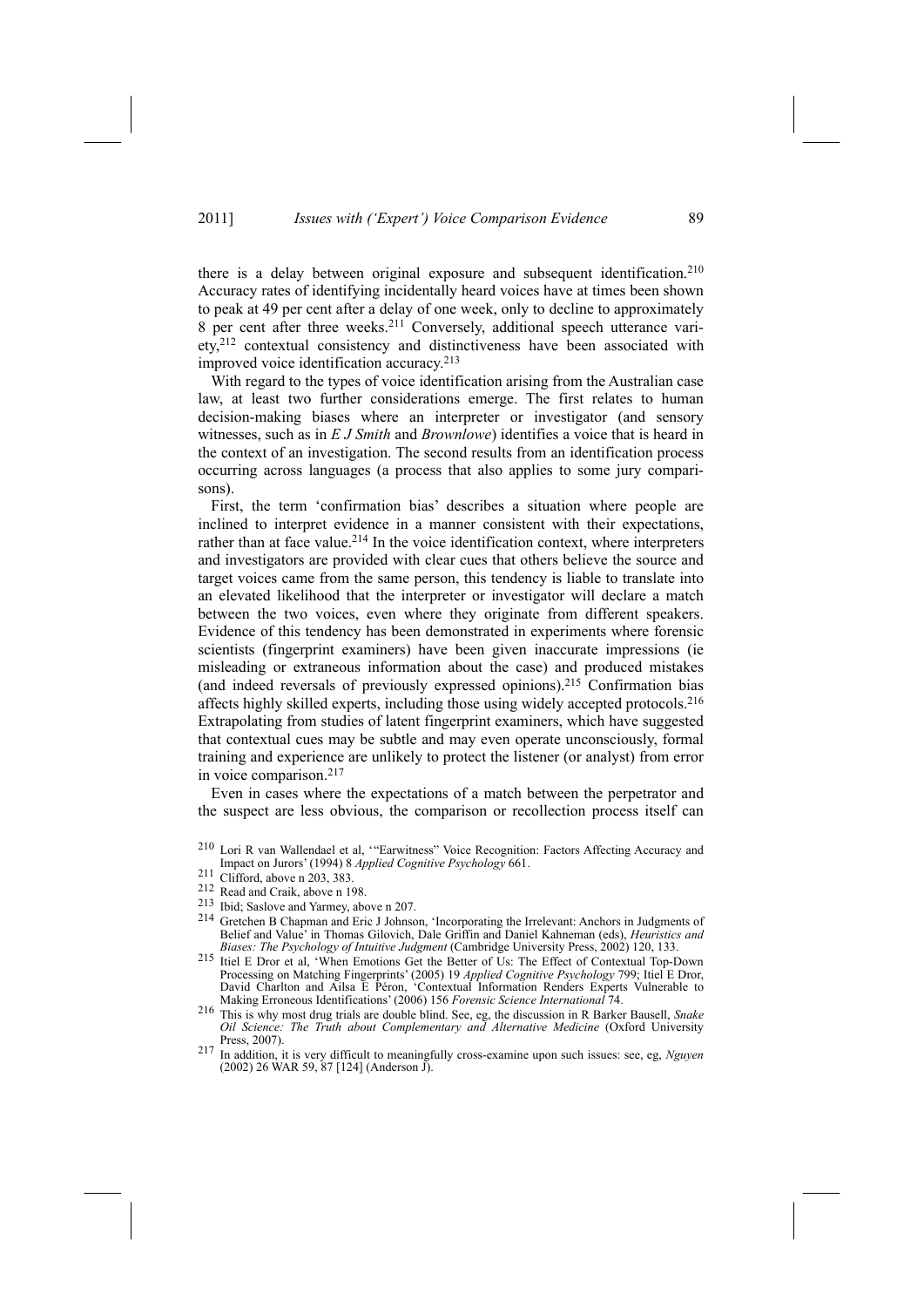90 *Melbourne University Law Review* [Vol 35

play a substantial role in the likelihood that an identification will be made. Where a listener is asked to identify a previously heard voice from a set of voices, the likelihood that the listener will choose the suspect by chance alone is influenced by many factors, including the size of the parade, $218$  the instructions accompanying the procedure, $2^{19}$  the presence of feedback (not necessarily deliberate or even conscious) from the parade administrator, $220$  the circumstances in which the comparison is undertaken, and discussion with other witnesses.221 For voice identification, unlike for eyewitness identification, there are relatively few 'voice parades', very few constraints on how voice identification evidence is obtained and limited application of exclusionary rules. Nonetheless, there is no compelling argument as to why such factors should not be taken into consideration when assessing the relevance, admissibility and probative value of all voice identification evidence — particularly given the impression among psychologists that voice identification is substantially less reliable than eyewitness identification.222 This makes the tolerance for the opinions of investigators, and the reluctance of judges to impose some kind of regulation on voice comparison and identification, all the more remarkable.

Secondly, cross-lingual voice identifications played a role in several of the cases previously discussed.223 In each of these cases the source speech was produced in a foreign language (eg Romanian, Cantonese, Mandarin and Igbo), while the target speech provided by the suspect, usually in a police interview, was in English. In these cases the interpreters or investigators were asked if the source speech was produced by the same person as the English target speech. From a practical standpoint, cross-lingual identifications are only possible if language-independent cues exist and remain consistent across different languages. These cues may include age, sex, and the size and shape of the speaker's vocal tract, nasal cavities and vocal folds.224 The evidence supporting the utility of these language-independent cues also suggests that cross-lingual speaker identification can be influenced by many factors, for example: the types of languages being compared, $225$  the origin and experience of the speaker, $226$  the

- <sup>221</sup> See Helen M Paterson, Richard I Kemp and Jodie R Ng, 'Combating Co-Witness Contamination: Attempting to Decrease the Negative Effects of Discussion on Eyewitness Memory' (2011) 25 *Applied Cognitive Psychology* 43.
- 222 See, eg, Clifford, above n 203, 391; Lawrence M Solan and Peter M Tiersma, 'Hearing Voices: Speaker Identification in Court[ (2003) 54 *Hastings Law Journal* 373, 432.

- Steven J Winters, Susannah V Levi and David B Pisoni, 'Identification and Discrimination of Bilingual Talkers across Languages[ (2008) 123 *Journal of the Acoustical Society of America* 4525-6.
- <sup>225</sup> See Olaf Köster and Niels O Schiller, 'Different Influences of the Native Language of a Listener on Speaker Recognition[ (1997) 4 *Forensic Linguistics* 18.

<sup>&</sup>lt;sup>218</sup> A Daniel Yarmey, A Linda Yarmey and Meagan J Yarmey, 'Face and Voice Identifications in Showups and Lineups[ (1994) 8 *Applied Cognitive Psychology* 453.

<sup>&</sup>lt;sup>219</sup> See Nancy Mehrkens Steblay, 'Social Influence in Eyewitness Recall: A Meta-Analytic Review of Lineup Instruction Effects[ (1997) 21 *Law and Human Behavior* 283.

<sup>&</sup>lt;sup>220</sup> See Sarah M Greathouse and Margaret Bull Kovera, 'Instruction Bias and Lineup Presentation Moderate the Effects of Administrator Knowledge on Eyewitness Identification<sup>'</sup> (2009) 33 *Law and Human Behavior* 70.

 $223$  See above Parts IV-V.<br>224 Stoven J Winters, Sup.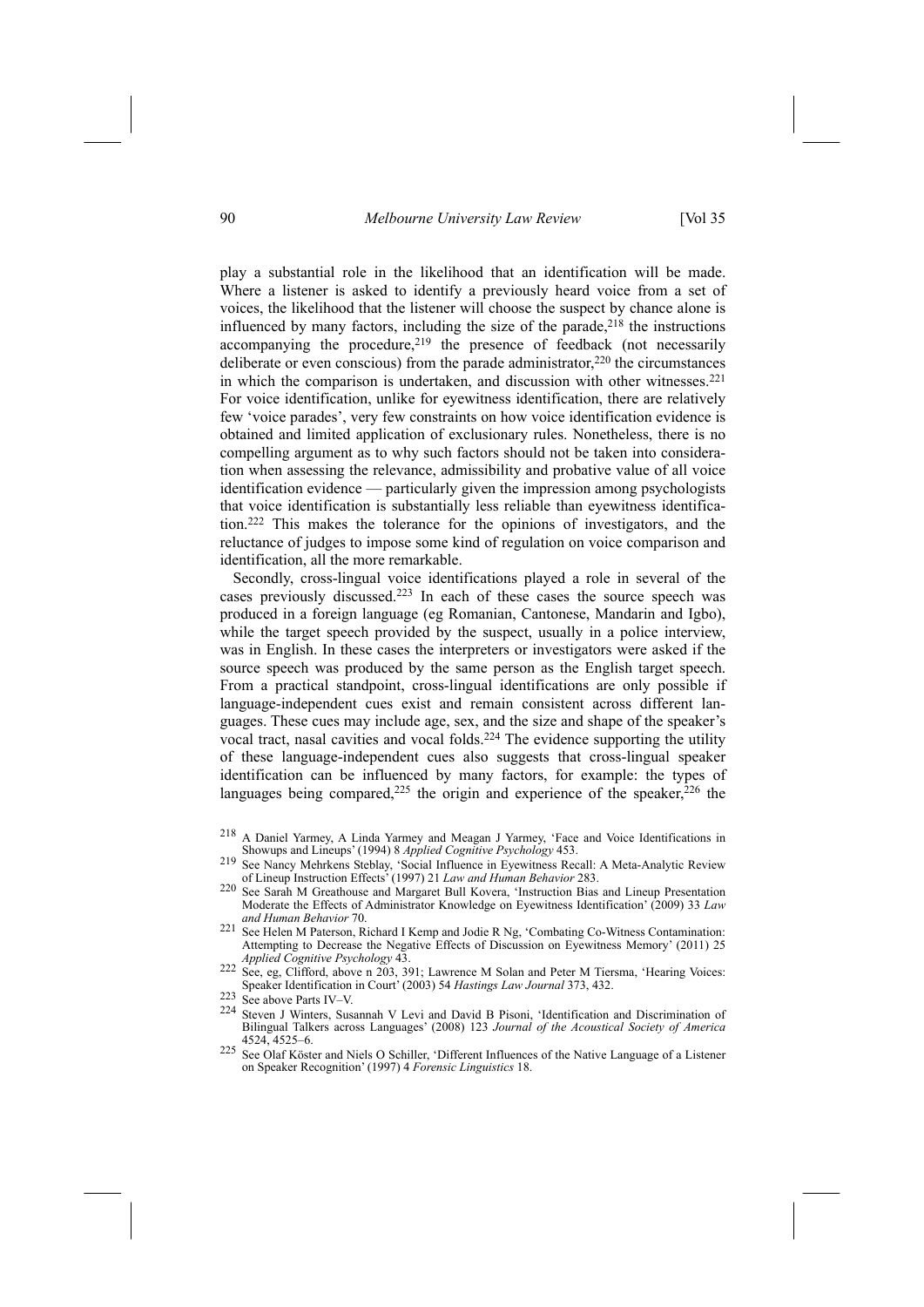language(s) spoken by the listener,  $227$  the listener's proficiency in the speaker's language,  $228$  and whether the listener is familiar with the voice.  $229$ 

Taking into account this complex array of factors it may come as a surprise that a few researchers have, at least in the context of their studies, characterised some cross-lingual identifications as reliable.<sup>230</sup> Closer consideration, however, reveals the importance of context when drawing conclusions from this work. Specifically, identification accuracy rates described as reliable in one study ranged from 45 to 60 per cent.<sup>231</sup> Such figures are not generally synonymous with reliability, particularly as accuracy rates in this particular study were inflated by the removal of participants who did not satisfy the minimum performance criterion in its training phase.232 In another study, Goldstein and colleagues concluded that their data demonstrated that accented voices speaking an unfamiliar language are as well-remembered as are voices speaking incomprehensible words in a foreign language; however, the accuracy rates were 58 per cent and 57 per cent respectively.233 More generally, Goggin and colleagues reported accurate identification rates of between 12 per cent and 35 per cent for listeners making identifications across languages,<sup>234</sup> while others present accuracy rates between 47 per cent and 70 per cent with the false alarm rate above 67 per cent even when the second language was familiar.235 Thus, the reliability' of cross-lingual identifications must be evaluated against an appropriate threshold of performance given the particular context. While a 57 per cent voice identification accuracy rate might be considered good enough in most dayto-day settings (eg when answering the telephone), it is not appropriate in a forensic context, given the serious consequences associated with an error and the difficulty of conveying limitations to a lay jury in the context of an accusatorial trial. Where jurors are asked to undertake voice comparison themselves they may, even *with* such information, have an exaggerated confidence in their ability to make reliable comparisons, or use  $\frac{d}{dx}$  whether they know it or not  $\frac{d}{dx}$  other incriminating evidence to supplement their analysis.<sup>236</sup>

- <sup>226</sup> On origin, see Nathan Daniel Doty, 'The Influence of Nationality on the Accuracy of Face and Voice Recognition' (1998) 111 *American Journal of Psychology* 191. On experience, see ibid.
- 227 Charles P Thompson, 'A Language Effect in Voice Identification' (1987) 1 Applied Cognitive *Psychology* 121; Köster and Schiller, above n 225.
- <sup>228</sup> Judith P Goggin et al, 'The Role of Language Familiarity in Voice Identification' (1991) 19 *Memory & Cognition* 448.
- 229 Kirk P H Sullivan and Frank Schlichting, 'Speaker Discrimination in a Foreign Language: First Language Environment, Second Language Learners' (2007) 7 *Forensic Linguistics* 95.<br>
230 See, eg, Winters, Levi and Pisoni, above n 224.
- 
- 
- 231 Ibid 4529 (figure 1).<br>
<sup>232</sup> Ibid 4527. The training phase is where listeners are exposed to the target voice in order that they might be able to identify it given the experimental conditions in subsequent recognition
- 233 Alvin G Goldstein et al, 'Recognition Memory for Accented and Unaccented Voices' (1981) 17 *Bulletin of the Psychonomic Society* 217, 219.<br><sup>234</sup> Goggin et al, above n 228, 451.
- 
- Axelle C Philippon et al, 'Earwitness Identification Performance: The Effect of Language, Target, Deliberate Strategies and Indirect Measures[ (2007) 21 *Applied Cognitive Psychology* 539, 544–5. See also Köster and Schiller, above n 225.
- 236 Some of these issues are raised (though not necessarily in the voice recognition context) in *R v Lam* [2005] VSC 299 (10 June 2005) [20]-[28] (Redlich J); *R v Bennett* (2004) 88 SASR 6,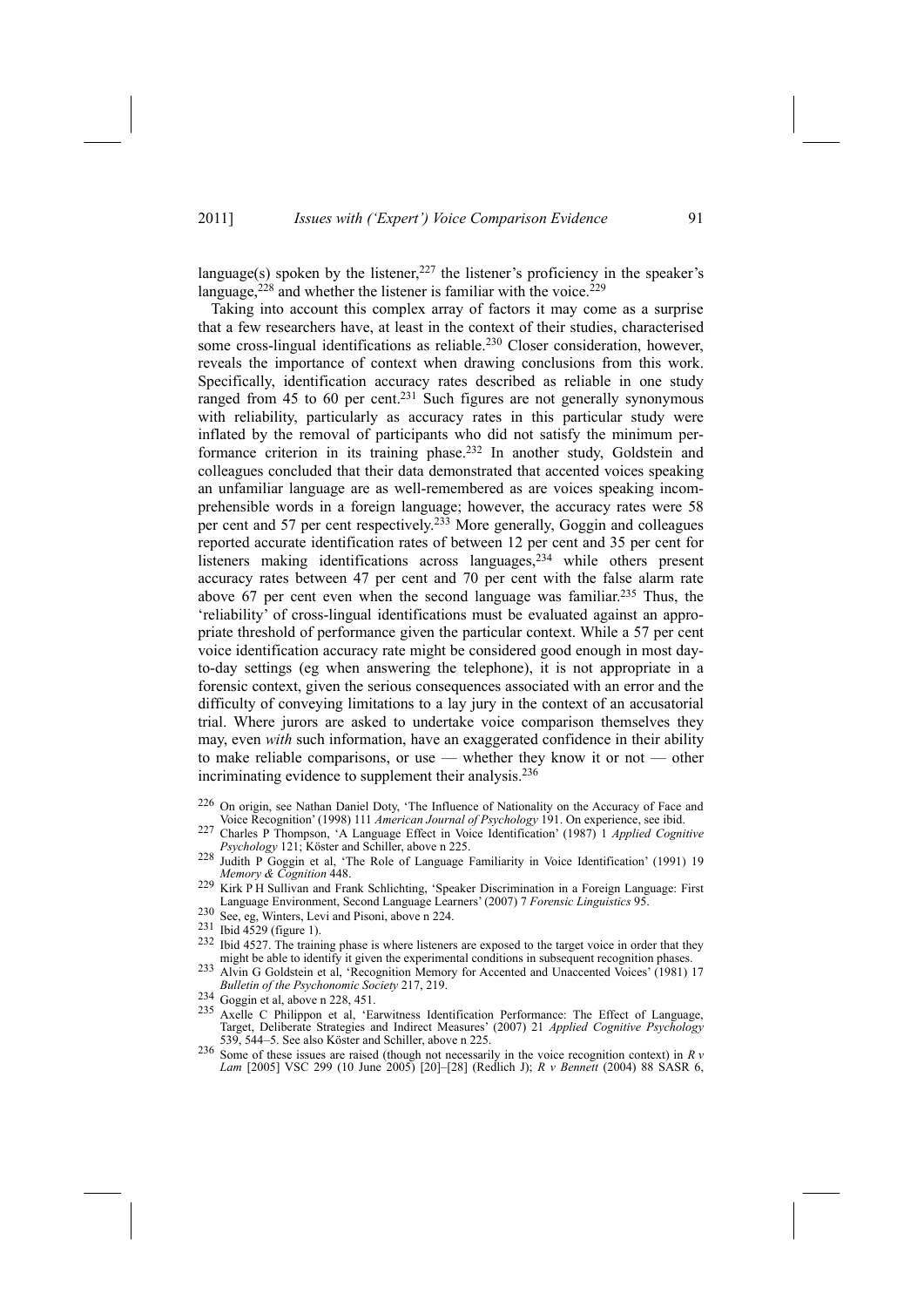# 92 *Melbourne University Law Review* [Vol 35

#### VII RECONSIDERING *RISCUTA* AND *KORGBARA*

For the purpose of clarity, it is useful to attempt to apply the results of experimental research to the facts of *Riscuta* and *Korgbara*. 237 In the case of *Riscuta* it is unlikely that the interpreter, Kandic, was sufficiently exposed to the voice of Niga during the 30 minute interview at the Crime Commission in 1993 to consider the voice familiar or 'known' — that is, recognisable to the extent that Kandic could have named Niga were she to, say, answer a telephone call from her.<sup>238</sup> There are several factors which threaten the accuracy of Kandic's positive identification evidence. Kandic spent only 30 minutes with Niga in 1993, during an interview that was conducted in English. In 1994 she translated a number of surveillance tapes which allegedly had Niga's voice on them. However, there was no indication that Kandic had independently recognised or identified Niga's voice in 1994. Nor was there any indication of such recognition for another seven years. Further, there was evidence to suggest that the police had disclosed to Kandic their belief that the voices from 1993 and 1994 were the same, and Kandic also conceded that she was relying, in part, on contextual information to come to her conclusion that the voice on the tapes was that of Niga.239

So in this case we are considering a situation where a person is thinking back eight years (from 2001 to 1993) to match a voice they heard seven years ago (in 1994) and not since. The experimental evidence indicates that our ability to correctly identify voices degrades over time. More specifically, incidentally heard voices were identified at best with 49 per cent accuracy one week after exposure, declining to 8 per cent accuracy after three weeks.<sup>240</sup> And although the accuracy for familiar voice identification is likely to start much higher than this  $-$  at around 80 per cent<sup>241</sup>  $-$  the decline anticipated in *Riscuta* over the 18 months between the interview and the covert recordings, or indeed the further seven years until the identification, can reasonably be assumed to be considerable.

In *Riscuta* we also confront a situation where the likelihood that confirmation bias (or suggestion) has influenced the identification is high. So, in this case, where the expectation of a match between the person from 1993 and the person from 1994 had clearly been conveyed to Kandic by the police, her identification, whenever made, was contaminated by that expectation rather than being based

<sup>19-20 [80] (</sup>Doyle CJ);  $R$  *v Coxon* (2002) 82 SASR 412, 419 [32]-[34] (Prior J); *Festa v The Queen* (2001) 208 CLR 593, 643 [166] (Kirby J). See also *R v Burchielli* [1981] VR 611, 616, 620–1 (Young CJ and McInerney J);  $\overrightarrow{R}$  *v Haidley* [1984] VR 229, 231–2 (Young CJ); *E J Smith* (1986) 7 NSWLR 444, 458 (Lee J).

The facts of *Riscuta* [2003] NSWCCA 6 (6 February 2003) are set out above in Part III. The facts of *Korgbara* (2007) 71 NSWLR 187 are set out above in Part V.

of *Korgbara* (2007) 71 NSWLR 187 are set out above in Part V. 238 Contrast *Nguyen* (2002) 26 WAR 59, 67 [28] (Malcolm CJ), where the interpreter listened to more than 600 telephone calls involving the accused, and *Neville* [2004] WASCA 62 (2 April 2004) [10] (Miller J), where the police officer had listened to at least  $78'$  telephone calls,  $21'$  of which ran for a total of over three hours when played in court.

<sup>&</sup>lt;sup>239</sup> *Riscuta* [2003] NSWCCA 6 (6 February 2003) [23] (Heydon JA). <sup>240</sup> Clifford, above n 203, 383.

<sup>241</sup> See above Part VI(B).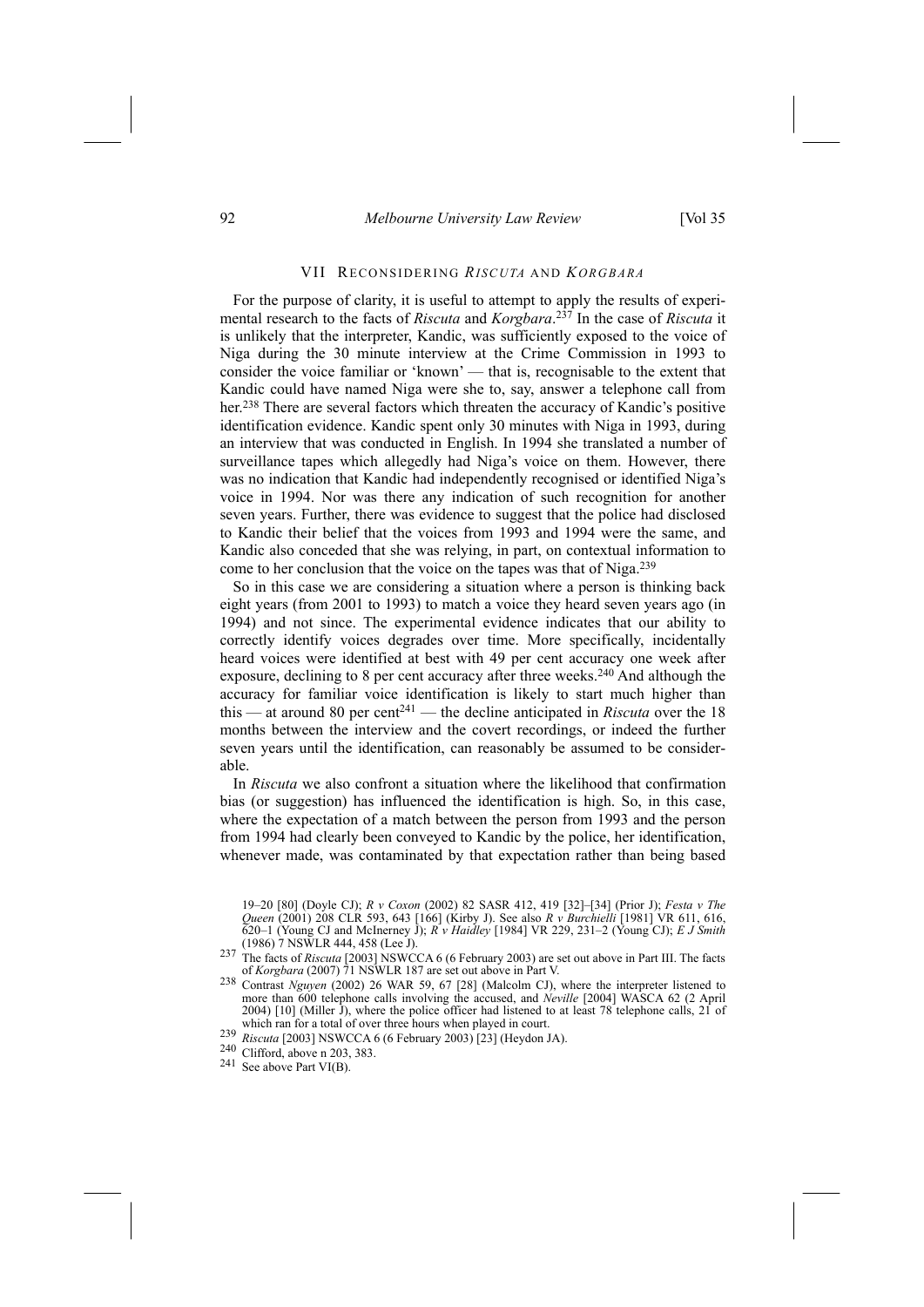solely on her own perceptual experience — that is, on the presence or absence of any recollection of the voice from 1993 to 1994.

Kandic also indicated that the voice from 1993 did not have any unusual features.242 Evidence suggests that with lower levels of exposure to a particular voice, factors such as distinctiveness become increasingly informative regarding the likely accuracy of an identification. For instance, where the quality of the speech is poor (as in the case of some recordings or whispered conversations), the tone or pitch has been altered by way of disguise, the exposure time is short, or the speech offers limited variability, the likelihood of an accurate identification is reduced. Further, this is pronounced where identifications are made across languages, as in both *Riscuta* and *Korgbara*.

It *is* possible for identifications to be made across languages with relatively high levels of reliability. However, for this to occur there need to be sufficient language-independent cues. Ideally, there would also be a pre-existing familiarity with the voice (eg repeated exposure) in both languages. This would allow prior experience of language-independent cues to inform any subsequent identification. In the cases at hand, however, cross-lingual identification is unlikely to be highly reliable. In *Riscuta* the comparison was made between an unfamiliar voice speaking in Romanian and an unfamiliar voice speaking in English. In *Korgbara*, where the comparison was made between English, a familiar nontonal language (and one spoken by the listener), and Igbo, a previously unheard tonal language, it is uncertain that relevant language-independent cues were even available, let alone sufficient, to facilitate an identification with much probative value. Indeed, the available empirical evidence suggests that accurate identification is unlikely, with rates of cross-lingual identification accuracy ranging from 12 per cent at worst to 70 per cent (ie a 30 per cent rate of error) *at best*. 243 This is clearly a far cry from the levels of performance necessary to generate confidence that the correct individual has been identified in a forensic context, and is certainly not a credible basis for leaving cross-lingual comparison to a jury as occurred in *Korgbara*.

One response in *Riscuta* would have been to ensure that the many limitations with Kandic's opinion were canvassed in the trial and then reiterated through a clear set of directions and warnings. It does not follow, however, that adequate explanation of the limitations with such evidence will always occur and that, even where it does, the extent of human frailties - including the frailties of interpreters and investigators — will be appreciated.<sup>244</sup> Moreover, where

<sup>242</sup> *Riscuta* [2003] NSWCCA 6 (6 February 2003) [54] (Heydon JA). 243 See above Part VI(C). 244 See the discussion below in Part VIII(B). Both *Riscuta* [2003] NSWCCA 6 (6 February 2003) and *Korgbara* (2007) 71 NSWLR 187 appear prominently in Judicial Commission of New South Wales, *Criminal Trial Courts Bench Book* (2011) [3-100]-[3-110] ('Identification Evidence Voice') <http://www.judcom.nsw.gov.au/publications/benchbks/criminal/identification\_evidencevoice.html>. *Korgbara* is cited as confirming that there are no preconditions for the admission of voice identification evidence other than relevance, and as establishing the principle that 'there is no prescriptive rule that voice comparison evidence in relation to foreign languages should only be admitted where it is supported by expert testimony: at  $[3-100]$ . In referring to Heydon JA's judgment in *Riscuta*, the *Bench Book* indicates that the directions given by the trial judge were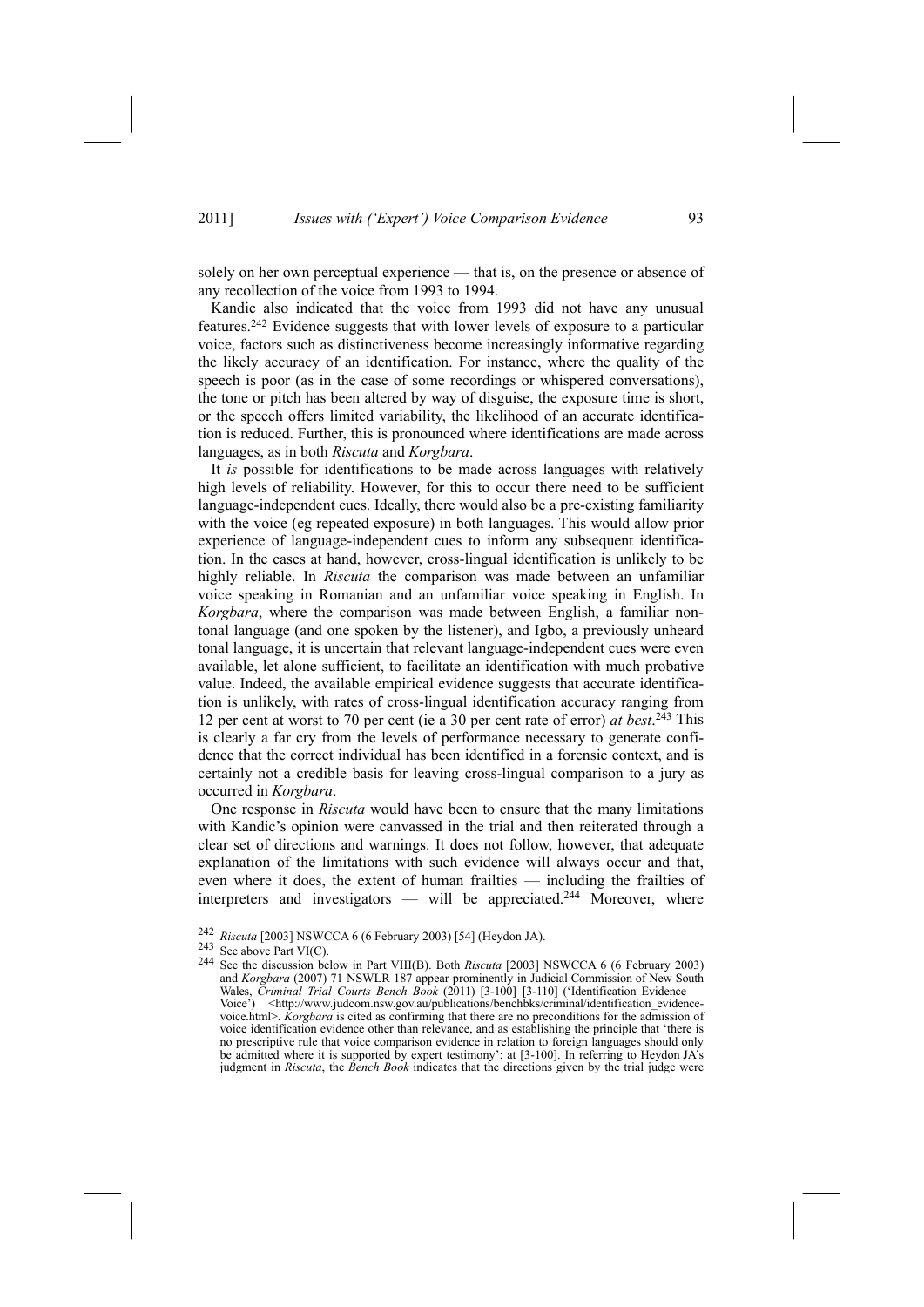interpreters and police express opinions that were formed in ways that ignored corrosive contamination and bias and were presented as part of a more extensive prosecution case, then the weakness of the voice comparison and identification evidence may not be recognised, conveyed or accepted. It may be that other incriminating evidence will act as a makeweight, or that the very strong corrosive potential of suggestion will be underestimated by jurors who prefer to interpret contaminated opinions, inappropriately, as (independent) corroboration. This is certainly how judges have explained their own responses when upholding convictions.245

Cross-lingual comparisons accentuate the ordinary problems with identification experienced by laypersons and 'experts' not familiar with the person of interest, and the methodological problems.246 These concerns are compounded in cases where sound recordings are of poor quality, of brief duration, have been obtained in different circumstances, or have been presented to the witness in conditions where there is a risk of suggestion. Positive identifications obtained in such circumstances are likely to carry a non-trivial risk of error unless there is some persuasive reason to believe otherwise. Unless comparisons are undertaken by familiars  $-$  free from bias or focused expectations  $-$  or by those with demonstrably reliable techniques in circumstances where analysis is undertaken without any suggestion about the identity of the relevant voice $(s)$ , comparisons and identifications are likely to compound, rather than expose, investigative mistakes. Where the accused is one of a small minority who actually speaks the relevant language, as in *Korgbara*, allowing the tribunal of fact to undertake its own comparison, in circumstances where there is *other* evidence, may make it difficult and perhaps impossible for the trial to be fair. In the context of an

inadequate within the terms required by s 116 of the *Evidence Act 1995* (NSW), and draws on *Riscuta* both in relation to the need to inform the jury of the *special* need for caution and in identifying the factors that need to be brought to the attention of the jury: at [3-110]. Note, however, the discussion above in Part II: displaced listeners are not caught by the definition of identification evidence in the UEA and thus whatever protection is offered by s 116 is inapplicable to evidence given by such listeners. The New South Wales *Bench Book* thus compounds the conceptual confusion surrounding this area in so far as it draws, primarily, on cases involving 'ad hoc experts' or other displaced listeners, but does not explicitly address the distinction between direct and displaced listeners. By contrast, the Victorian equivalent does contain a separate section for comparison evidence: Judicial College of Victoria, *Victorian Criminal Charge Book*  $(2011)$   $[4.12.5]$   $(^\circ$ Charge: Comparison Evidence')  $\lt$ http://www.justice.vic.gov.au/ emanuals/CrimChargeBook/default.htm>. This section covers jury comparisons and comparisons made by 'witnesses comparing people or items about which they have greater knowledge than the jury', but a warning is not required for comparisons undertaken by those with expertise: see<br>para 99 in [4.12.1D] ('When to Give an Identification Evidence Warning').

- 245 This is apparent in the majority of cases discussed above in Parts III–V. There is no advantage in treating Kandic's claims in *Riscuta* as 'recognition' (or fact) rather than opinion evidence. Such an approach merely displaces the main epistemological issues. It purports to circumvent the exclusionary opinion rule without addressing the questions of what level of familiarity is required before such comparison might be minimally reliable, and how the conditions in which the
- identification was obtained affect reliability.<br><sup>246</sup> See generally the discussion of analogous problems with eyewitness identification in Jim Dwyer, Peter Neufeld and Barry Scheck, *Actual Innocence: Five Days to Execution and Other Dispatches from the Wrongly Convicted* (Doubleday, 2000); Sheri Lynn Johnson, 'Cross-Racial Identification Errors in Criminal Cases' (1984) 69 *Cornell Law Review* 934; Brian L Cutler and Margaret Bull Kovera, *Evaluating Eyewitness Identification* (Oxford University Press, 2010)  $37 - 40$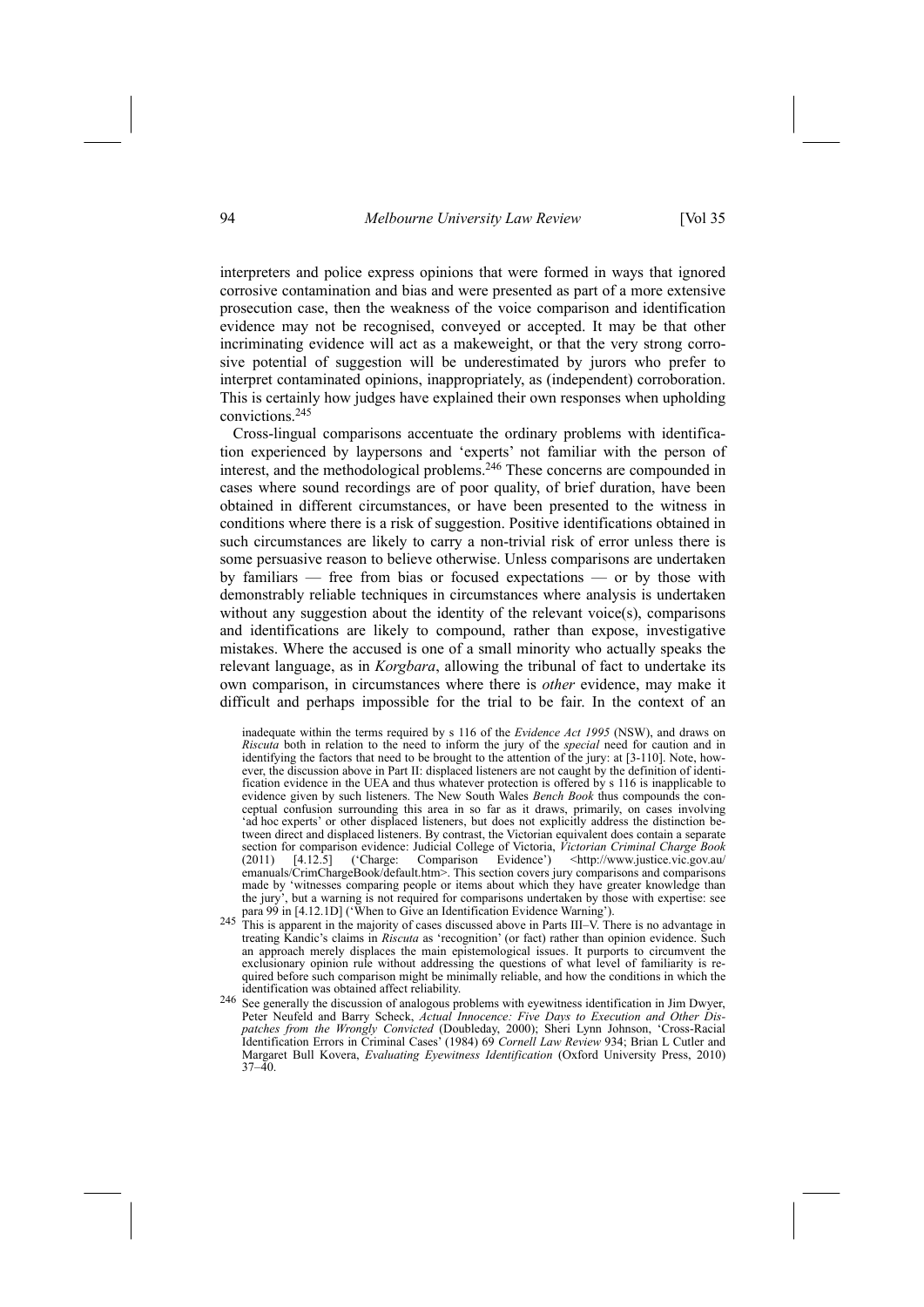accusatorial trial, hearing the voice of a black African sitting in the dock who speaks the impugned language, combined with voice evidence or suggestive comparisons, may be a form of unfair prejudice. $247$ 

In a case like *Korgbara*, it is likely that jurors will make errors evaluating the probative value of the fact that both the perpetrator and the suspect speak a rare Nigerian dialect. There is a real risk that jurors will misattribute the rarity of Igbo in Australia as evidence that increases the likelihood that the perpetrator and the suspect are the same person. The reasoning runs as follows: very few people in Australia speak Igbo, therefore it is very unlikely that both the perpetrator and the suspect would speak Igbo by chance alone  $-$  ergo, because both these people speak Igbo, the suspect must be the perpetrator. This reasoning and attribution is mistaken. In reality, the fact that both the perpetrator and the suspect in the case speak Igbo is far from coincidental, as it would need to be to sustain the attribution just described. Rather, every suspect must speak Igbo in order to be considered a suspect. Therefore, the fact that the suspect speaks Igbo does not add anything to the likelihood that this particular suspect is also the perpetrator. The probability that a defendant in this trial speaks Igbo is a prerequisite; it cannot be used to discriminate between innocent and guilty suspects. The fact that the suspect speaks Igbo is therefore not relevant to calculating the likelihood that the suspect is the perpetrator and should not be confused with the very rare event that a randomly selected person in Australia would speak Igbo.248

Finally, it may be that in many cases, including the circumstances in *Korgbara*, if there is no demonstrably reliable means of comparing the voices then recordings should not be presented to juries for purposes of comparison and identification. The existence of *other* incriminating evidence does not overcome this deficiency, but instead is likely to compound it, making even more critical the admissibility decisions on evidence that involves identification (or similarities) whether by lay or 'expert' witnesses or juries. Although unpalatable to those reared in the tradition of Bentham, Wigmore and Cross, it seems that we cannot be confident that the trial and the tribunal of fact are capable of consistently and adequately dealing with some forms of voice evidence, especially when compounded by other suggestive evidence in an accusatorial proceeding.249

<sup>247</sup> One aspect of this is that there is a danger in a case like *Korgbara* (as noted in *Bulejcik* (1996) 185 CLR 375, 397 (Toohey and Gaudron JJ)) that the jury  $\frac{1}{2}$  might conclude too readily that a foreign accent on a tape is that of the accused where the accents are similar.

foreign accent on a tape is that of the accused where the accents are similar.[ 248 Some of these forms of reasoning resemble fallacies associated with misinterpretations of DNA evidence, discussed in *Aytugrul v The Queen* [2010] NSWCCA 272 (3 December 2010) [78]–[95] (McLellan CJ at CL). Special leave to appeal from that decision has been granted: Transcript of Proceedings, Aytugrul v The Queen [2011] HCATrans 238 (2 September 2011).

Transcript of Proceedings, Aytugrul v The Queen [2011] HCATrans 238 (2 September 2011).<br><sup>249</sup> See Edmond and Roberts, above n 97. Cf Larry Laudan, *Truth, Error, and Criminal Law: An Essay in Legal Epistemology* (Cambridge University Press, 2006) ch 1. This is not to suggest that recordings should not be admissible, but rather to focus on the way the evidence is used.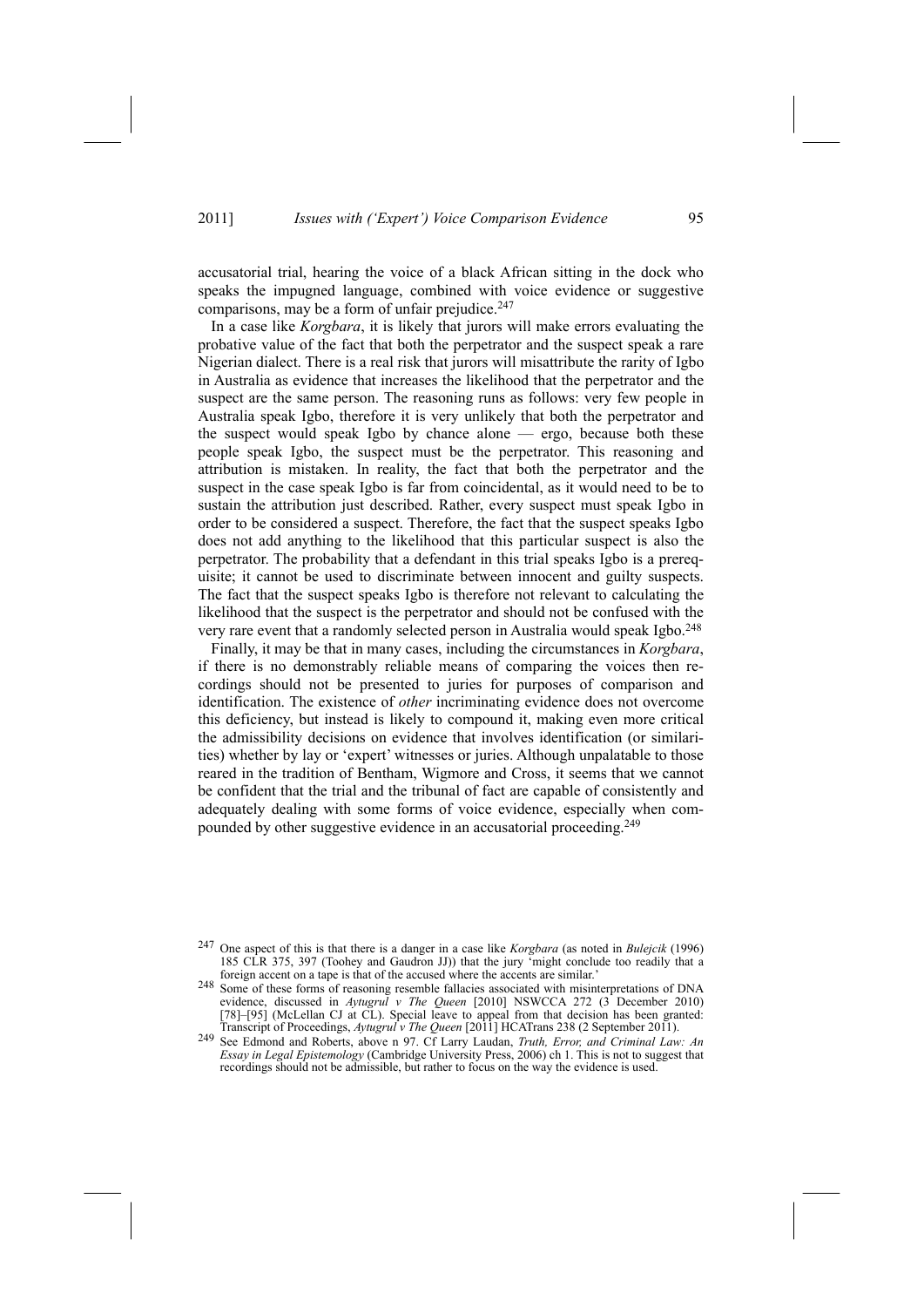# VIII DEAF AND DUMB JUSTICE: SCIENTIFIC RESEARCH AND LEGAL PRACTICE

Why have prosecutors, defence lawyers and judges not engaged with mainstream, credible and cautious scientific research?

The way rules of evidence have been interpreted seems to have given prosecutors and investigators an easy ride at the expense of the accused and, in many cases, prevented courts and jurors from finding out about the extent of weaknesses in many types of incriminating opinion evidence or about unacceptable investigative procedures. While we appreciate that judges tend to be dependent on the parties, if the parties  $-$  and here we are talking about the state in most cases — are unable or unwilling to provide appropriate expertise or evidence about serious problems and limitations, then we must wonder about the value of the rules and practices that have been developed around voice evidence. In the following sections we review some possible 'solutions' to the difficulties posed by incriminating voice identification evidence. These include the use of additional experts to inform the jury, judicial responses to incriminating opinions about voices, emerging techniques of voice comparison that are endeavouring to overcome some of the limitations associated with unaided listening by nonfamiliars, and finally, the use of voice identification parades.

#### A *Remedial Psychologists?*

Before turning to the more conventional remedy of *judicial* warnings or directions, we want to consider whether current practice might be redeemed through recourse to expert witnesses (eg experimental psychologists) informing the tribunal of fact about the results of experimental scientific research.<sup>250</sup>

We should first note that such recourse to psychologists is at odds with judicial protection of jurors from overexposure to expert evidence, especially in areas where they believe laypeople are competent based on life experiences.<sup>251</sup> Historically, Australian judges have jealously guarded their control over what jurors should be told about ordinary human abilities, experiences and tendencies. In general, they have been indifferent to experimental research by psychologists and other non-medical scientists, particularly in relation to informing admissibility jurisprudence. This is, we suggest, an unfortunate state of affairs, and has led legal practice in directions that are difficult to reconcile with the rational tradition of evidence and proof as well as what is known beyond the courts.

However, it is our contention that allowing the defence to call psychologists (or others with relevant research interests and competence in experimental methodologies) to explain the limitations of voice comparison and identification

<sup>250</sup> Some of the many complexities associated with informing the tribunal of fact of such research are discussed by David L Faigman, *Constitutional Fictions: A Unified Theory of Constitutional Facts* (Oxford University Press, 2008) ch 8. See also John Monahan and Laurens Walker, *Social Science in Law: Cases and Materials* (Foundation Press, 7<sup>th</sup> ed, 2009). Science in Law: Cases and Materials (Foundation Press,  $7^{\text{th}}$  ed, 2009).<br><sup>251</sup> There is a general reluctance to admit psychological evidence: see, eg, *Smith v The Queen* (1990)

<sup>64</sup> ALJR 588; *R v Smith* (2000) 116 A Crim R 1, 8-13.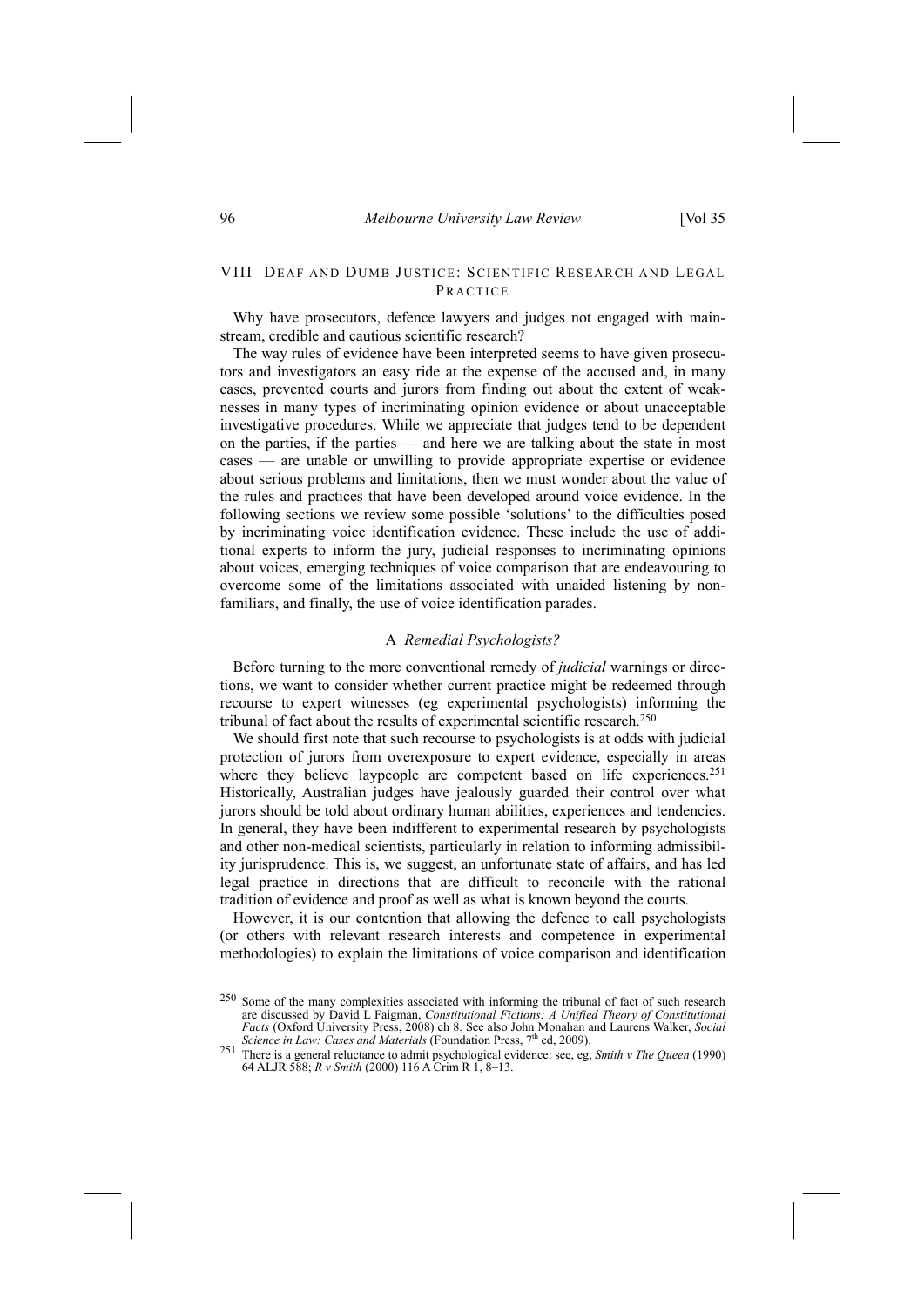evidence is not a viable solution to the difficulties besetting current practice.<sup>252</sup> The adversarial nature of proceedings and the almost certain presence of additional incriminating evidence mean that the trial is not conducive to a neutral tutorial. Allowing the defence to call experts to offer (sometimes abstract) information, qualifications and criticisms, which will not always match the precise conditions of the instant case, is unlikely to render the opinions of displaced listeners probative or reduce the danger of unfair prejudice.<sup>253</sup> It may in fact have the perverse effect of strengthening the prosecution's case, by casting the problem for the jury as merely a conflict of interpretation rather than as a fundamental question of reliability. Further, since defence witnesses are almost always able to be portrayed as more partisan than state-employed investigators and consultants, they are unlikely to exert the same sort of influence as the incriminating opinions of 'experts' appearing for the prosecution. Similarly, explaining methodological limitations  $-$  eg that suggestions and cues are likely to substantially impact interpretations  $-$  might not influence the thinking of judges or juries, especially in the context of the overall case. Moreover, most of the experimental studies have not exposed participants to additional information when asking them to make their comparisons.254 It is highly likely that supplementary information, such as the opinions of prosecution 'experts', will dramatically influence lay responses — and it is highly likely that these opinions will be influential, regardless of whether they are correct.255

We would contend that critical insights should lead to the exclusion rather than admission  $-$  however qualified  $-$  of a great deal of voice evidence from displaced listeners who do not have demonstrably reliable methods. Moreover, requiring psychologists to rehearse a range of relevant and quasi-relevant studies in ways that might inform juries in order to convince them to approach 'expert' opinion carefully is a very cumbersome, expensive and risky way to proceed. Rather than the state being required to develop more reliable procedures and techniques for collecting, analysing and reporting voice evidence, jury after jury is to be taught about problems with unreliable forms of incriminating opinion evidence, in circumstances where the fairness of proceedings may depend upon the success of this one-sided tutorial. In addition, the accused is tasked with identifying a suitable alternative expert witness to discredit evidence that is of a type that is known to be inaccurate, and bears the risk of the reliance on traditional safeguards — such as exclusionary discretions, directions and warnings that seem to have, at best, inconsistent application and mixed efficacy. It is the obligation of the state to prove guilt beyond reasonable doubt and this should not

- 252 See the analysis of analogous problems with eyewitness evidence in Kristy A Martire and Richard I Kemp, 'Can Experts Help Jurors to Evaluate Eyewitness Evidence? A Review of Eyewitness Expert Effects[ (2011) 16 *Legal and Criminological Psychology* 24.
- 253 Note also the judicial reluctance to consider methodological limitations in *Madigan* [2005]
- NSWCCA 170 (9 June 2005) and *Korgbara* (2007) 61 NSWLR 187. 254 Interestingly, these are the very conditions in which the tribunal of fact is expected to undertake its assessment of the evidence once it is admitted.
- <sup>255</sup> Richard Kemp, Stephanie Heidecker and Nicola Johnston, 'Identification of Suspects from Video: Facial Mapping Experts and the Impact of Their Evidence' (Paper presented at the 18<sup>th</sup> Conference of the European Association of Psychology and Law, Maastricht, 2–5 July 2008).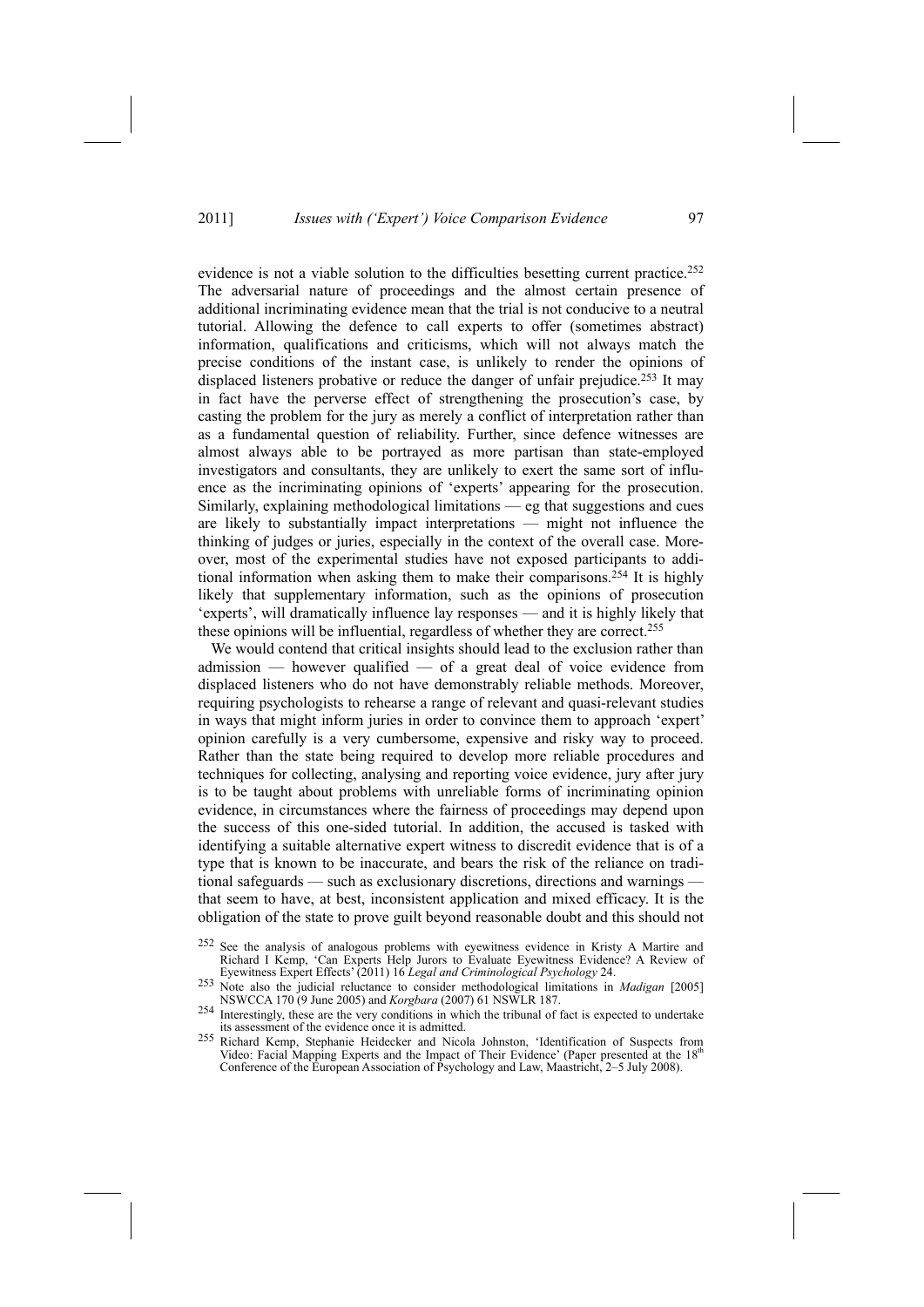be subtly eroded or shifted by the admission of unfairly prejudicial evidence, especially the subjective and contaminated opinions of non-expert investigators, and by cross-lingual comparisons by juries. The state, after all, has greater epistemic and ethical obligations than other parties, considerable resources at its disposal, and a high standard of proof designed to protect the innocent.

#### B *Judicial Directions and Other 'Solutions'*

Undoubtedly, the preference of Australian judges for managing the potential dangers of incriminating voice evidence is to issue 'very careful instructions' to the jury, as expressed by the High Court in *Bulejcik*: 256

Where a witness identifies a voice on the basis of having heard it before, the witness needs to have heard a sufficient amount of the accused's speech to be familiar with it because, in saying that the voice at the crime scene is that of the accused, the witness is relying on his or her memory of the accused's voice. Where a witness identifies a voice on the basis of having heard it subsequently, there should be something about the voice at the crime scene to sufficiently embed it in the witness's memory so as to enable him or her to say that it is the same as a voice which he or she heard subsequently. The greater the distance in time between when the two voices compared were heard, the greater the desirable degree of familiarity or distinctiveness.  $\ldots$ 

This Court would be slow to depart from a trial judge's assessment that material was of sufficient quality and quantity for the jury to be permitted to make the necessary comparison. The question rather is whether the jury were given sufficient warning of the difficulties involved.<sup>257</sup>

Without reference to empirical studies or relevant scientific literature, the trial judge is required to provide 'very careful directions as to those considerations which would make a comparison difficult and ... a strong warning as to the dangers involved in making a comparison<sup>258</sup> — though even here Brennan CJ resisted, noting that the sufficiency of any warning is 'not assessed by reference to a formula nor by postulating a hypothetical warning against risks of which a

<sup>256</sup> Against the background of this preference for jury directions, it is worth noting that directions represent a significant area of concern, with the New South Wales Law Reform Commission currently conducting an inquiry into them: New South Wales Law Reform Commission, *Jury Directions*, Consultation Paper No 4 (2008) ('NSW Consultation Paper'). The Queensland Law Reform Commission published its report on jury directions in December 2009: Queensland Law Reform Commission, *A Review of Jury Directions*, Report No 66 (2009) ('Queensland Report'). The Victorian Law Reform Commission also published its final report in 2009: Victorian Law Reform Commission, *Jury Directions: Final Report*, Report No 17<sup>'</sup>(2009) ('Victorian Report'). Each of these publications features a section on the directions required in relation to identification evidence: *Queensland Report*, 524-36; *Victorian Report*, 50-2. The *NSW Consultation Paper* does not discuss voice identification directly, though it does raise the question of directions in relation to juries making their own assessment of CCTV and photographic evidence: at 136n8. Neither the *Queensland Report* nor the *Victorian Report* addresses voice identification

directly.<br>257 (1996) 185 CLR 375, 394–5, 397 (Toohey and Gaudron JJ).<br>258 Ibid 398–9. Judges are as likely to refer to notorious or classical misidentifications, as in Genesis 27:1-22, as they are to empirical literature: see, eg, *Neville* [2004] WASCA 62 (2 April 2004) [85] (Heenan J).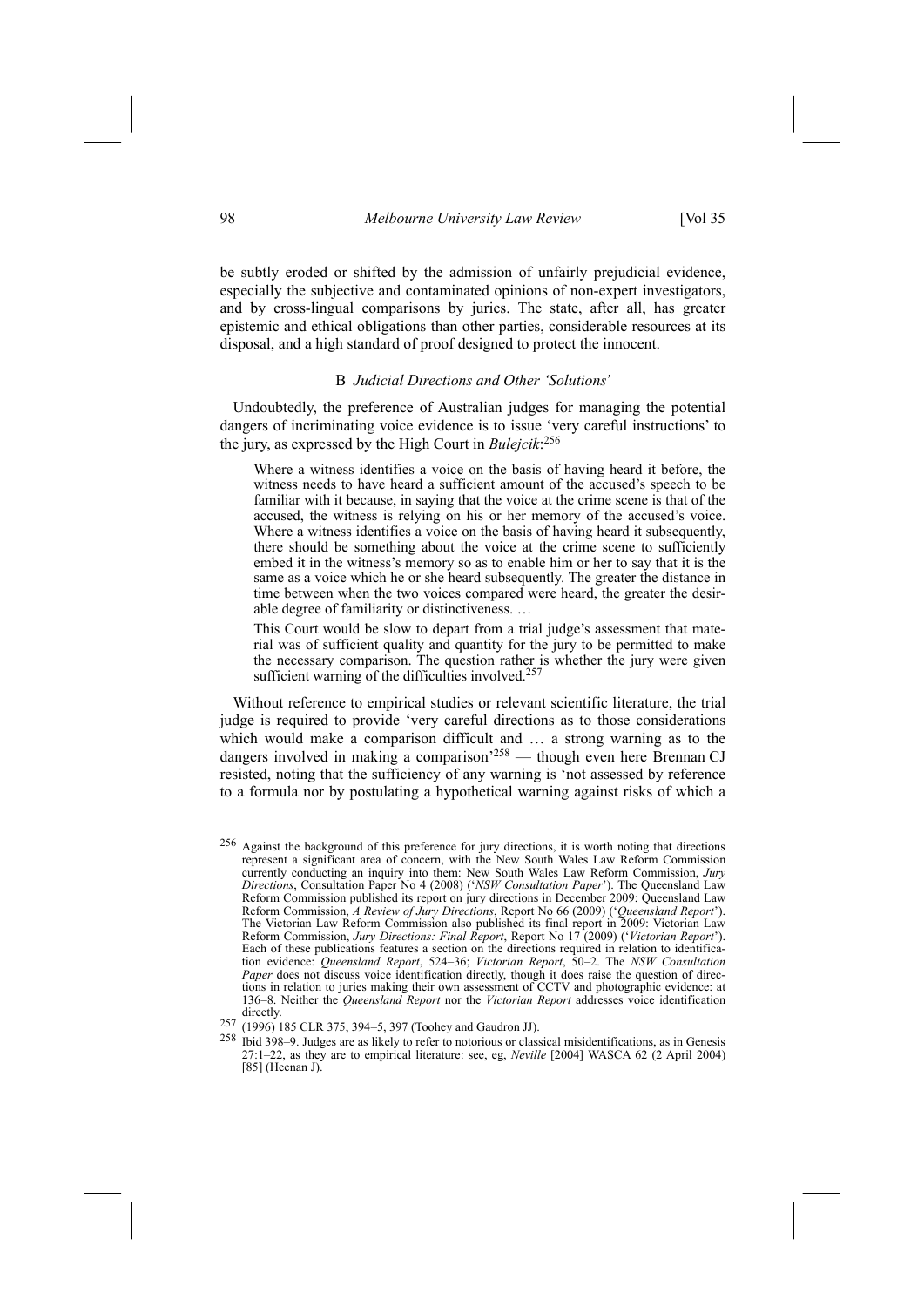reasonable jury would be as well aware as the trial judge.<sup> $259$ </sup> The Chief Justice expressed a reluctance to 'impose ... an artificial restraint on the jury's employment of their common sense. $260$ 

Without wanting to adopt a totally deprecatory attitude to judicial experience (or the wisdom of 'the Law'), or even to the ability of many instructions to touch upon salient issues and problems, it would be a mistake to equate legally recognised limitations of voice comparison and identification evidence and espoused faith in the value of directions and warnings with the rather more extensive, detailed and critical scientific research. Apparently unwittingly, lawyers and trial and appellate judges routinely overlook relevant research and/or embrace popular misconceptions, such as the appeal to 'indelible impression' by the trial judge in  $E J S$ mith.<sup>261</sup> In addition, prosecutors and judges have tended to trivialise the way in which voice identification evidence is obtained, even though suggestive procedures have a demonstrated tendency to contaminate interpretations.262

We can obtain some sense of the limits of judicial warnings by reviewing Winneke P's judgment in  $R$  *v Callaghan*.<sup>263</sup> This case involved a bank robbery and was one where, unusually, the Victorian police organised a voice parade. In response to the impugned voice identification evidence of bank staff  $-$  ie direct unfamiliar witnesses  $\frac{d}{dx}$  in the aftermath of the robbery, Winneke P complimented the 'full instructions' of the trial judge. By way of summary we are told:

In the course of his directions to the jury, the [trial] judge gave what *appear to me to be full instructions as to the caution with which they should treat the evidence of identification*. It is, I think, unnecessary to set them out in full. Amongst other things, he directed them, with the full authority of his office, that:

- The caution which courts are required to give in relation to visual identification 'must apply even more so to witnesses giving evidence of voice identification'.
- They must take into account factors which, of necessity, reduce the weight of the evidence; for example that the witnesses had never before heard the voice of the offender behind the tellers' counter; that it is much easier to identify a voice which is familiar; that mistakes can occur even when a voice is familiar; that the tone of the voice of the offender was much more demanding and insisting than the tone of the recorded voices

<sup>259</sup> *Bulejcik* (1996) 185 CLR 375, 384. In practice, it may be impossible to prevent the jury making the comparison where such evidence is admitted: see, eg, *R v O* Sullivan [1969] 1 WLR 497, 503 (Winn LJ for Winn and Widgery LJJ and Lawton J).

<sup>260</sup> *Bulejcik* (1996) 185 CLR 375, 383.<br>
<sup>261</sup> *R v Smith* [1984] 1 NSWLR 462, 482, 485 (O'Brien CJ Cr D). Interestingly, Smith was unrepresented, so the literature and research on which the trial judge relied, which was primarily

legal, was probably the result of his own endeavours.<br><sup>262</sup> See generally Dror, Charlton and Péron, above n 215; D M Risinger et al, 'The *Daubert*/*Kumho* Implications of Observer Effects in Forensic Science: Hidden Problems of Expectation and Suggestion[ (2002) 90 *California Law Review* 1.

 $263$  (2001) 4 VR 79.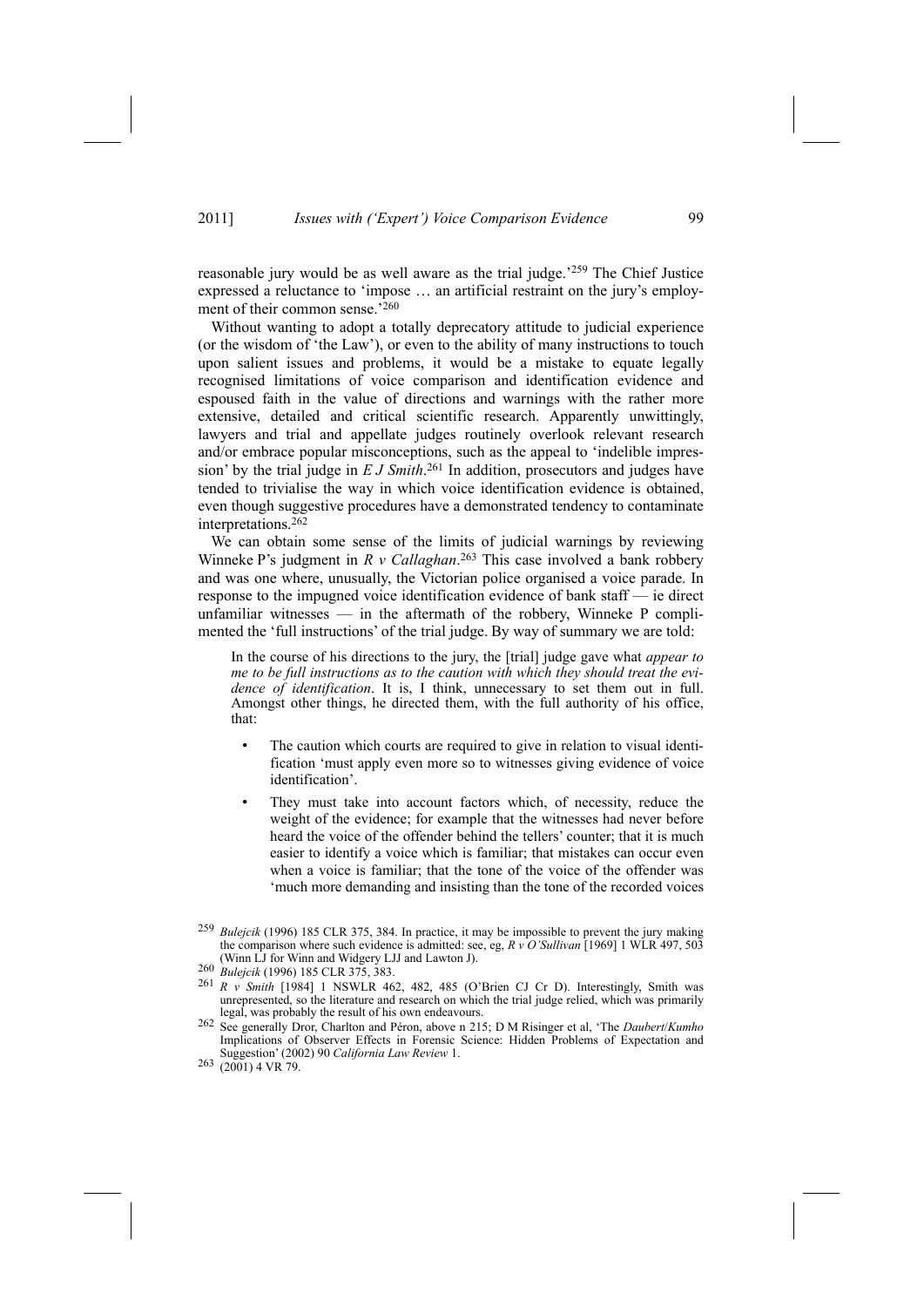including the accused'; that the event in the bank was short, and the words spoken were 'short and sharp'.

- There were very limited opportunities for the voice to become recognisable to the witnesses, and there 'were no really distinguishing features about the voice they described'; the voice was 'Australian' rather than foreign; nothing to suggest they were particularly distinctive.
- The jury must take account of the fact that the experience must have been frightening and that, whilst some people might be capable of making accurate observations under situations of strain, others might have their powers of observation and hearing quite diminished by the terror of it all.
- The lapse of time between the event and the later 'identification' is important in that 'the greater the time, the more opportunity for the natural fallibility of human memory to be increased'.
- The jury should consider how positive the witness was, without forgetting the personality. Some witnesses can be positive but mistaken; others cautious but correct, albeit not confident.
- That some witnesses may have 'better ear for sound than others'.
- That the jury 'should consider the evidence of personal identification' most carefully before acting upon it. Where possible 'you should look for some feature or features of the evidence which tend to make it reliable $^{\prime}$ .<sup>264</sup>

Disregarding the manner in which the comparison was undertaken and the opinion evidence was collected enables us to focus on how a tribunal of fact should approach and apply instructions about voice identification evidence.<sup>265</sup> Notwithstanding the potential value of these instructions, it is not obvious how they could be understood and applied by a jury in the absence of empirical information about actual capabilities and limitations. Although legally orthodox, these directions do not provide any indication of:

- the actual effects of contextual factors;
- just how corrosive delayed comparisons and recollections can be;
- how limited exposure dramatically reduces accuracy;
- how tone and type of speech and recording type influence accuracy;
- the very high risk of error;

<sup>264</sup> Ibid 96 [29] (emphasis added). See also, quoting this passage, *R v Lam* [2005] VSC 299 (10 June 2005) [14] (Redlich J). In *Bulejcik* (1996) 185 CLR 375, 395 (Toohey and Gaudron JJ), it was noted that the jury had been (properly) 'warned to consider the different acoustics and not to bear it against the appellant that English was not his mother tongue.' Cf the discussion below in Part VIII(D)

 $265$  In our discussion of *R v Callaghan*, we will 'bracket' the manner in which the comparison was obtained. Without wanting to condone the method used in the case, there is insufficient information about the actual process followed for a full discussion to be undertaken. Nevertheless, the approach adopted  $-$  a voice parade  $-$  seems to have been far less problematic than the very suggestive processes routinely used by investigators, translators and 'experts'.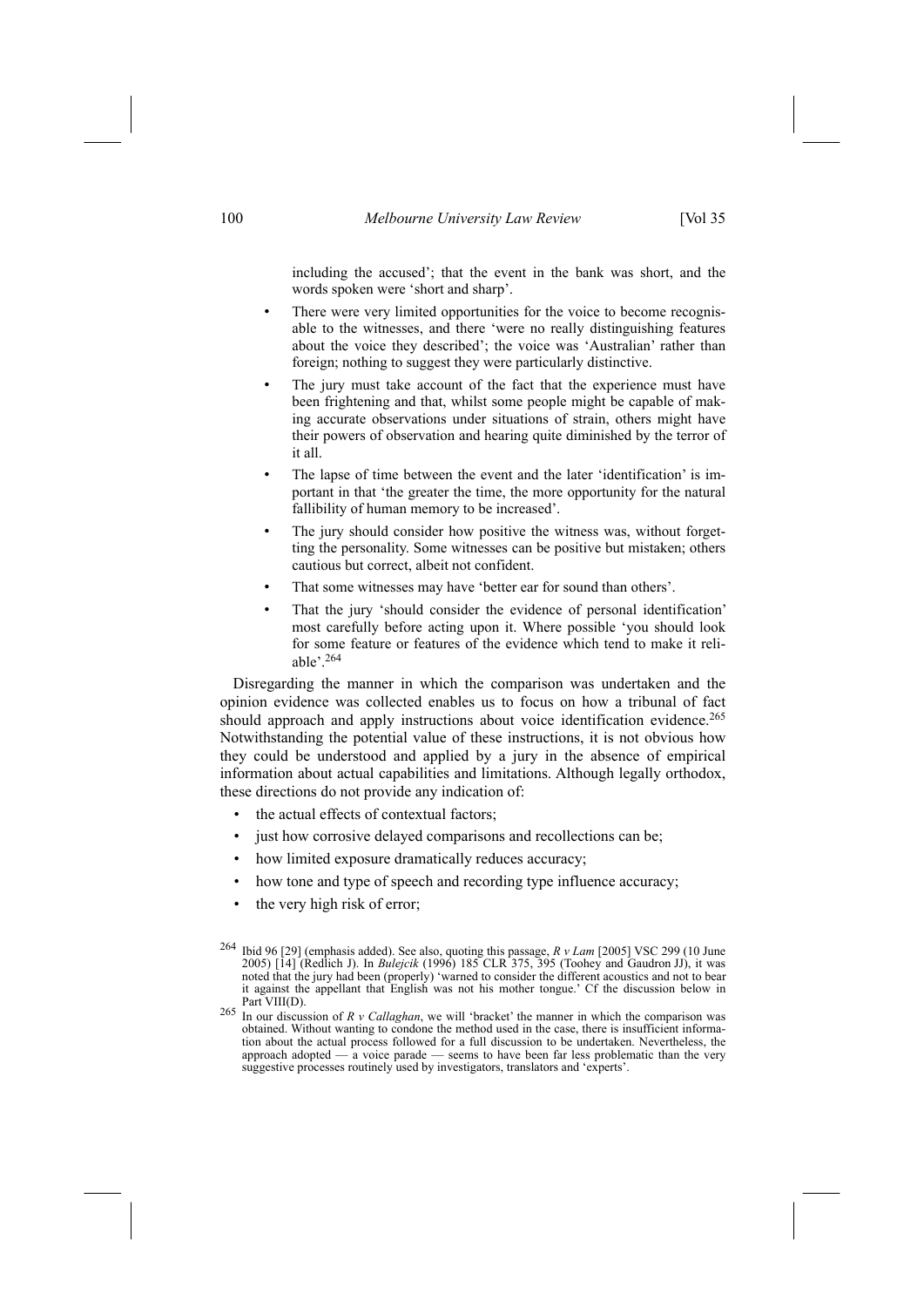- the way witness confidence is often misleading;
- how witness variability might apply in the specific circumstances;
- how witness interactions and investigator confirmation may produce (mistaken) consensus and inflate levels of confidence; and
- how even the most subtle clues from honest investigators can contaminate virtually any identification.

Things would seem to become more complicated, and more error-prone, when such factors are combined. Nevertheless, in the absence of detail drawn from relevant and publicly available scientific research, jury instructions may be worthless. They might appear to render a trial formally fair by drawing attention to legally notorious dangers, but there must be genuine doubt about whether they practically assist juries to rationally assess incriminating voice evidence.266

As things stand, jurors are somehow expected to 'take into account' or 'consider  $\ldots$  most carefully<sup>267</sup> a range of contextual factors without information on how such factors might influence accuracy whether individually or collectively. There is an assumption that mere advertence is enough to discharge the obligation of dealing with a type of evidence which is demonstrably prone to error, and far less accurate than most jurors and judges are likely to assume, even after conventional warnings. There is also evidence that laypersons and 'experts' tend to dramatically underestimate how suggestion, or even prior information, shapes interpretations and analyses. This is important, particularly for jury comparisons undertaken in conjunction with exposure to other incriminating information or evidence that the accused speaks the impugned language. Furthermore, how should the jury 'take into account' the impact of fear? And can they ignore this (somewhat contradictory) warning by simply accepting (without any evidence) that the witness is not the kind of person likely to be affected, because of imputed accuracy on the basis of training as a bank teller or experience as a police officer?

In addition, where witnesses are qualified by the courts as 'experts', whether through formal qualifications or experience or as 'ad hoc experts', the warnings about problems with identification might not be given in relation to their 'expert' opinion evidence, even though the same problems will almost always arise. In the absence of validated methods, the problem is that the 'expert' does not have a demonstrably reliable method of overcoming these kinds of problems or ascertaining their level of accuracy. Rather, juries are likely to be told in general terms that there are dangers with expert evidence and that the decision is ultimately for them. They are not always told that the individuals expressing opinions may have been exposed to other contextual information, do not have validated methods, or do not necessarily appreciate the significance of this failure; nor are they always told that lay and 'expert' witnesses may not be able to do what they

<sup>&</sup>lt;sup>266</sup> See Kristy A Martire and Richard I Kemp, 'The Impact of Eyewitness Expert Evidence and Judicial Instruction on Juror Ability to Evaluate Eyewitness Testimony' (2009) 33 *Law and Human Behavior* 225.

<sup>267</sup> *R v Callaghan* (2001) 4 VR 79, 96 [29] (Winneke P).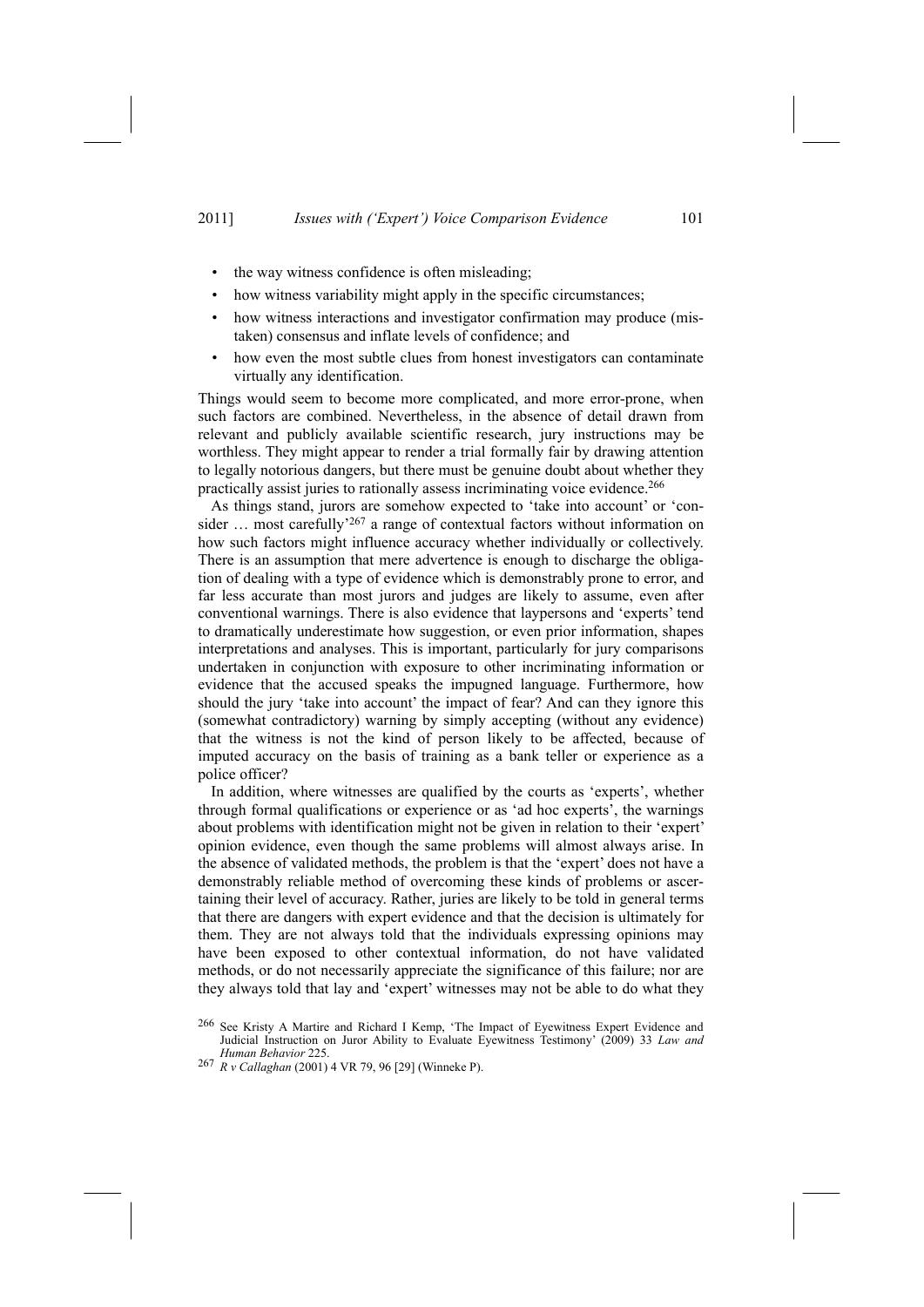claim, and that some of the witnesses have no relevant expertise and are no more likely to be accurate than a person selected randomly from the street.<sup>268</sup>

There is, in addition, little evidence that police, translators and interpreters, and even linguists perform much better than average or are particularly accurate at comparisons across the many different conditions confronting earwitnesses and listeners. Moreover, even if interpreters, investigating police and linguists were slightly or even significantly better than unfamiliar laypersons, there would still be the issue of how much better and how reliable their incriminating opinion testimony ought to be before it is admitted as an exception to the opinion rule based on 'specialised knowledge' or 'experience'.<sup>269</sup> There are, after all, few means of credibly challenging this evidence without extensively canvassing the specialist literature. We also recognise that repeatedly listening to a voice *may* improve an ability, but this raises the question of whether jurisprudence should expediently *construct* 'experts', especially where these are investigators or persons involved in an investigation (eg translators) and not part of the specialist communities actually involved in scientific voice comparison research.

Returning to the content of instructions, there is no expectation that judges will explain every relevant aspect of contested identification evidence in every case. Provided the trial judge broadly canvasses the issue in a way that draws attention to what the lawyers and judge consider are the major issues or potential defects, based on judicial experience rather than scientific study, that will suffice.<sup>270</sup> There are, for example, few judicial references to suggestion and contamination, despite the fact that the empirical research suggests that these can have incredibly powerful effects even where the suggestion is extremely subtle or unconscious. This means that investigators and witnesses of undoubted integrity can be sincerely mistaken if the evidence is not collected and analysed with sensitivity to risk of contamination. Where witnesses are allowed to speak to each other about the sound of a voice (or the appearance of a person) before making formal statements, they are very likely to influence (and reinforce) each other's assessments.271 Yet judicial statements rarely warn in these terms and almost never recognise the corrosive potential of such apparently innocuous interactions.

It is important to recognise that the vast majority of available empirical studies suggest that jury directions, instructions and warnings seem to be ineffective.<sup>272</sup> Even if judges could provide detailed and scientifically predicated directions, the empirical research suggests that it would be difficult to understand and apply them to the particular evidence, especially in the overall context of the trial. In

- 268 Because some of these witnesses may have acquired abilities and possess opinions that are probative, we suggest a procedure, outlined below, that might help to remove *some* of the most egregious aspects of the unfair prejudice associated with such 'ad hoc expert' opinions.
- 269 There is also the question about the relevance of such opinions, which was advanced in the context of eyewitness identification by the majority in  $\ddot{S}$ *mith* (2001) 206 CLR 650, 654–6 [9]–[12] (Gleeson CJ, Gaudron, Gummow and Hayne JJ).
- [9]n[12] (Gleeson CJ, Gaudron, Gummow and Hayne JJ). 270 *<sup>R</sup> <sup>v</sup> Haidley* [1984] VR 229, 230 (Young CJ), approved in *<sup>R</sup> <sup>v</sup> Callaghan* (2001) 4 VR 79,
- 
- 98 [35] (Winneke P, Brooking JA and O'Bryan AJA agreeing). 271 Paterson, Kemp and Ng, above n 221. 272 These concerns are borne out in the various consultation papers and reports referred to at above n 256.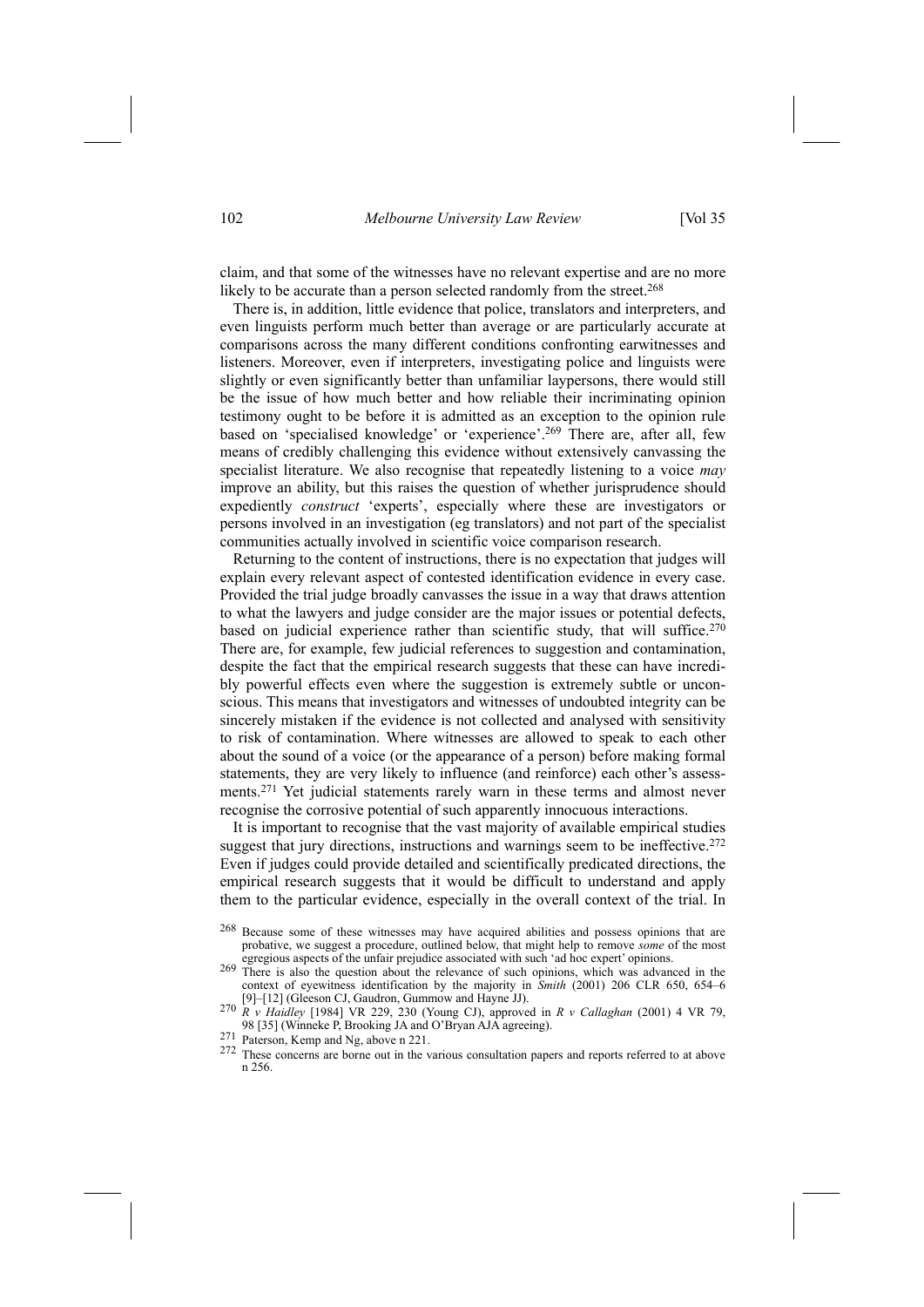consequence, jury directions are doubly weak. First, legally orthodox warnings tend to present jurors with highly abstract information. Secondly, decades of research suggests that even technically and epistemologically sound directions are less efficacious than any safeguard could credibly claim to be.273

Interestingly, in response to analogous difficulties with the interpretation of incriminating images  $-$  such as CCTV recordings of robberies  $-$  judges have endeavoured to address evidentiary infirmities, not by excluding incriminating opinions of unknown probative value or developing scientifically predicated warnings, but rather by limiting the opinions of 'ad hoc experts' to descriptions of similarities (and in theory, differences). This, however, is a cosmetic response to a deeper set of epistemic and procedural problems. What is more, there is no evidence that this 'solution' makes any difference or alters the way the tribunal of fact approaches incriminating opinions.274 What, after all, is the difference *in effect* between an 'expert' who testifies that X is Y (or appears to be Y) and an 'expert' who testifies, on the basis of an examination of the same images, that he or she could see no differences, only a high level of anatomical similarity?<sup>275</sup> Our limited vocabulary with respect to describing sounds and the features of voices makes this 'solution' impractical as a sufficient response to the admission of voice comparison and identification evidence.276 In the absence of information about the frequency of alleged similarities among relevant populations,

- <sup>273</sup> See Roselle L Wissler and Michael J Saks, 'On the Inefficacy of Limiting Instructions: When Jurors Use Prior Conviction Evidence to Decide on Guilt' (1985) 9 *Law and Human Behavior* 37; Joel D Lieberman and Bruce B Sales, 'The Effectiveness of Jury Instructions' in Walter F Abbott and John Batt (eds), *A Handbook of Jury Research* (American Law Institute–American Bar Association, 1999) 18-1; James R P Ogloff and V Gordon Rose, 'The Comprehension of Judicial Instructions' in Neil Brewer and Kipling D Williams (eds), *Psychology and Law: An Empirical Perspective* (Guilford Press, 2005) 407.
- **See Dawn McQuiston-Surrett and Michael J Saks, 'The Testimony of Forensic Identification** Science: What Expert Witnesses Say and What Factfinders Hear' (2009) 33 *Law and Human Behavior* 436.
- <sup>275</sup> It is thus disappointing that recommendations 29-31 of the *Victorian Report*, above n 256, 16, in relation to jury directions, perpetuate the idea that these differences in expression are meaningful and state that "identification evidence", "recognition evidence" and "similarity evidence" should be given distinct definitions' and that warnings should only be mandatory in cases involv-
- ing 'identification evidence'.<br>
<sup>276</sup> *R v Smith* [1984] 1 NSWLR 462, 478–9 (O'Brien CJ Cr D). O'Brien CJ Cr D observed at 478 that

whilst many features of a person which are visually noticeable, such as age, height, size, colour of hair and eyes and the numerous other physical characteristics of a particular human being are fairly readily capable of description so as to give a reasonable reproduction in everyday vocabulary, the features of a voice are not by any means as readily capable of verbal description.

Moreover, he recognised the considerable variation in voices depending on 'the circumstances in which they are used and the purposes for which they are used. The voice of a man speaking affectionately to a child necessarily varies markedly from his voice if abusing a fellow motorist in an argument between drivers on the road': at 479. See also *Festa v The Queen* (2001) 208 CLR 593, 619-20 [84], where McHugh J stated (citations omitted):

The risk of mistake in identifying a voice is at least as great as in identifying a person. The reliability of voice identification varies with such factors as the length and volume of speech heard, the witness's familiarity with the accused's voice and the time elapsing between the occasions when the witness heard the voice of the perpetrator and the voice of the accused.

See also *R v Golledge* [2007] QCA 54 (2 March 2007) [59] (Keane JA).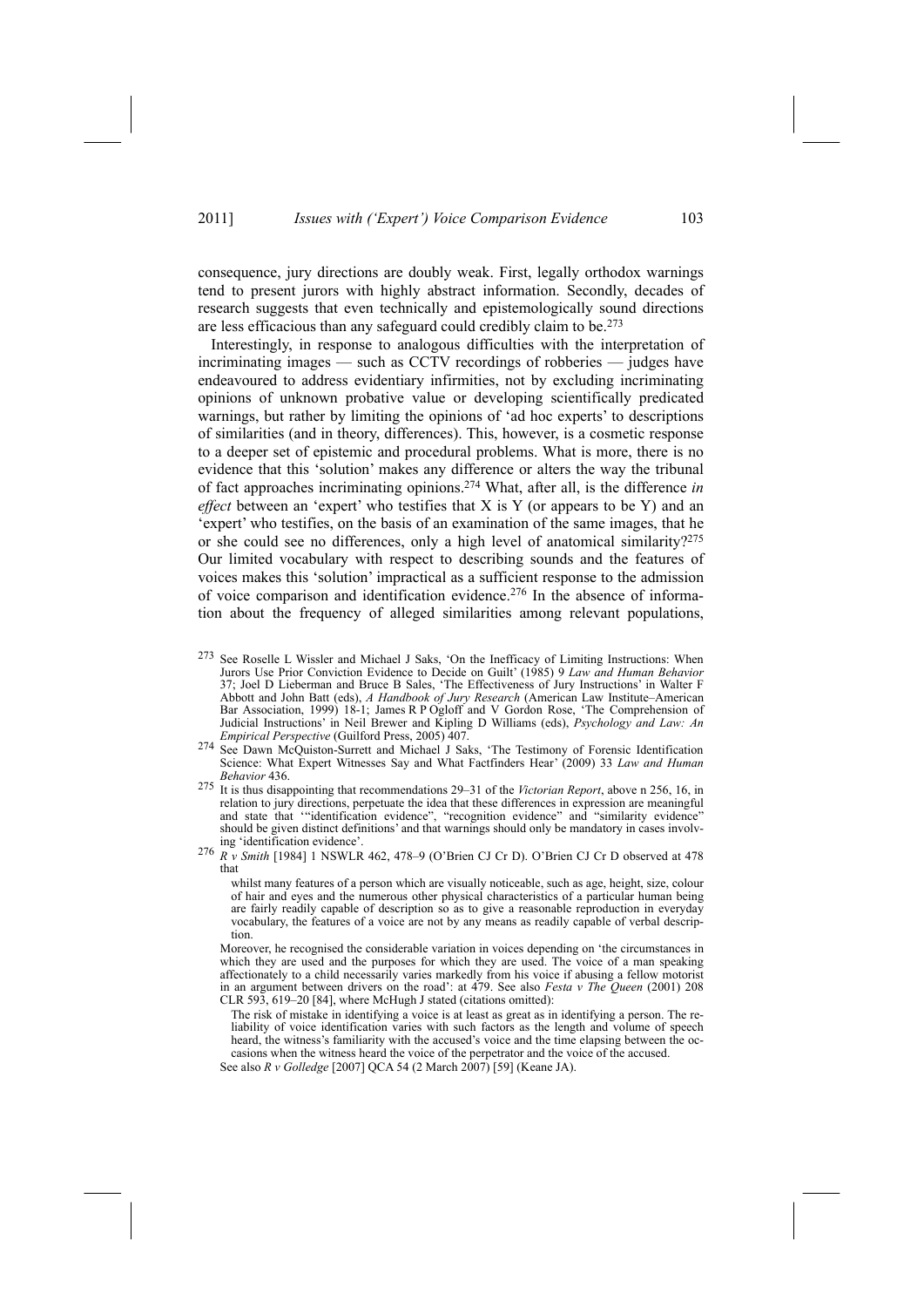'experts' are as likely to mislead as to provide independent corroboration or reliable inculpatory information.

Finally, there is the issue of how voice comparison and identification evidence should be combined with other evidence. Leaving aside the testimony of lay earwitnesses, the admissibility of opinion evidence based on a 'body of knowledge or experience', 'specialised knowledge' or 'ad hoc expertise' should be considered independently of any other evidence.<sup>277</sup> Furthermore, the practical inadequacy of directions, the inability to effectively cross-examine, and the potentially misleading confidence and sincerity of the witnesses should be taken into consideration in any decision to admit or exclude. Incriminating opinion evidence of unknown probative value should not be admitted merely because the jury might accept it or because, notwithstanding weakness, it is more convenient than other alternatives, particularly further research or exclusion.

## C *Scientific Voice Comparison and Probabilistic Evidence*

It is worth noting that there are emerging probabilistically oriented approaches to voice comparison. These approaches, which do not depend primarily upon memory or subjective human comparison, aim to eliminate, through a range of scientific methods, many of the problems associated with auditory voice comparison. Proponents tend to be reasonably conversant with psychological research and a range of complex technical and statistical issues. It is not our intention to formally endorse such approaches, which are by no means infallible, nor to indicate that they are sufficiently reliable for legal practice — although we note that they have been admitted in Australia and New Zealand.278 Rather, we merely want to indicate that there are highly qualified technical experts endeavouring to develop and validate more rigorous approaches to the analysis of sounds and particularly the comparison of voices — and that this research is ongoing because of the limitations of human listeners and expanding forensic and security needs.279

Rather than transforming interpreters and police officers into voice comparison experts by contorting rules, subverting principle, or propagating 'familiarity', we should instead be encouraging and assessing these scientifically predicated techniques to determine if they are sufficiently robust to be incorporated into criminal investigations and proceedings. New forms of voice comparison *may*

<sup>&</sup>lt;sup>277</sup> Once such opinion evidence is admitted, the jury should be allowed to combine various strands of direct and indirect evidence. Here, supplementary evidence may be used as a makeweight.<br>This merely reinforces the importance of admissibility decision-making.

This merely reinforces the importance of admissibility decision-making. 278 Dr Philip Rose, for example, provided reports in *<sup>R</sup> <sup>v</sup> Hufnagl [No 1]* [2008] NSWDC 134

<sup>(24</sup> June 2008) and *R v Bain* [2010] 1 NZLR 1. <sup>279</sup> See generally Gonzalez-Rodriguez et al, above n 186; Philip Rose, *Forensic Speaker Identifica*tion (Taylor & Francis, 2002); Geoffrey Stewart Morrison, 'Forensic Voice Comparison' in Ian Freckelton and Hugh Selby (eds), Thomson Reuters, *Expert Evidence* (at August 2011) ch 99; Geoffrey Stewart Morrison, 'Forensic Voice Comparison and the Paradigm Shift' (2009) 49 *Science and Justice* 298. Gary Edmond is currently engaged, with Geoffrey Stewart Morrison and others, in a research project sponsored by the Australian Research Council entitled 'Making Demonstrably Valid and Reliable Forensic Voice Comparison a Practical Everyday Reality in Australia<sup>'</sup>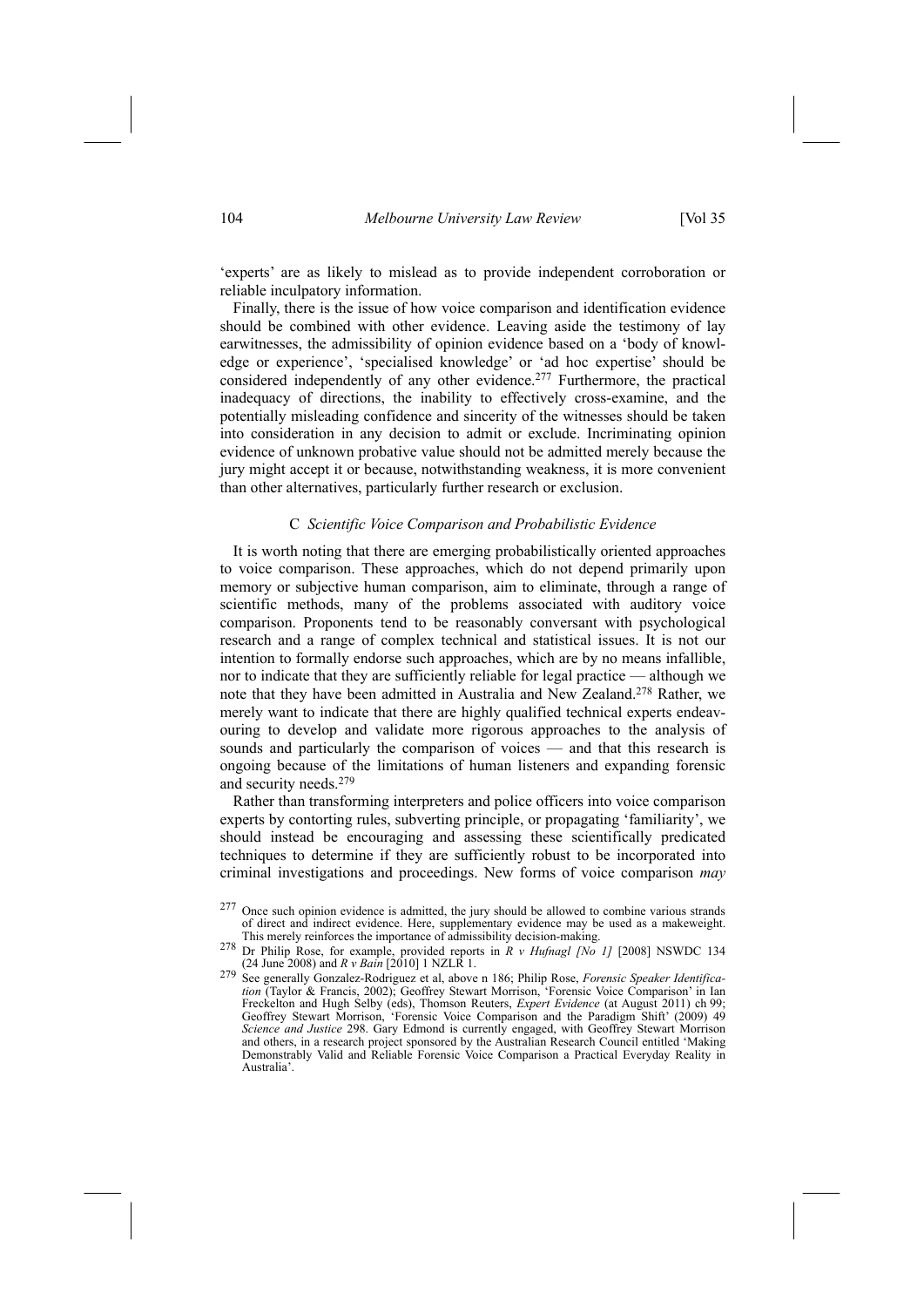reduce some of the pre-modern commitments that continue to haunt contemporary legal experience and practice. Incriminating voice comparison evidence should be supported by empirical research that indicates that particular types of analytical practice, and the opinions derived from them, are *demonstrably reliable*. 280

### D *Voice Identification Parades for Those Who Become Familiar after the Fact*

Even without demonstrably reliable techniques, we could enact procedures that would reduce some of the most egregious aspects of voice comparison by those involved in investigations and translations. The value of voice identification evidence would be dramatically improved by the introduction of voice parades.

There is a long history of eyewitness identification parades or line-ups around the world and in Australia (under both the common law and the UEA), and they are the preferred method in relation to visual identification evidence under the UEA.281 The use of identification parades has been informed by an extensive empirical literature investigating the strengths and weaknesses of procedures.<sup>282</sup> A similar, if smaller, research base exists (and could be extended) to inform voice identification parades.283 However, concerns about preserving the accuracy and improving the assessment of voice identification evidence do not appear to have reached the same level as those exhibited in relation to visual identification and identifications derived from images. This is unfortunate, given the benefits that properly constructed voice identification parades might offer, particularly with regard to the challenges and dangers arising from 'ad hoc expert' testimony.<sup>284</sup>

- <sup>280</sup> See Edmond and Roach, above n 4; Edmond, 'Specialised Knowledge', above n 93.<br><sup>281</sup> See UEA ss 114, 115(5)–(6), though again it is important to note that such procedures do not<br>apply to displaced viewers.
- $282$  See the discussion of this literature in Gary L Wells and Deah S Quinlivan, Suggestive Eyewitness Identification Procedures and the Supreme Court's Reliability Test in Light of Eyewitness Science: 30 Years Later' (2009) 33 *Law and Human Behavior* 1 and Gary L Wells et al. 'Eyewitness Identification Procedures: Recommendations for Lineups and Photospreads' (1998) 22 *Law and Human Behavior* 603.
- <sup>283</sup> Such parades have been used (or recommended) in several cases, though primarily in relation to direct earwitnesses: *R v Callaghan* (2001) 4 VR 79, 84 [9] (Winneke P); *R v Daley* [2002] NSWSC 279 (14 September 2001) [165]-[174] (Simpson J); *R v Golledge* [2007] QCA 54 (2 March 2007) [33] (Keane JA); *Harris* [1990] VR 310, 314 (Ormiston J); *Burrell v The Queen* (2009) 196 A Crim R 199, 211 [62] (Beazley JA, Grove and Howie JJ). However, some judges have expressly dismissed the need for voice parades for earwitnesses (and, implicitly, for 'ad hoc experts[), even though identification parades are routinely used for eyewitnesses: *R v Jones* (1989) 41 A Crim R 1, 7 (Young CJ, Gobbo and Nathan JJ). See also *R v Smith* [1984] 1 NSWLR 462, 479 (O[Brien CJ Cr D); *R v Miladinovic* (1992) 109 ACTR 11, 16 (Miles CJ); *Li* (2003) 139 A Crim R 281, 289 [60] (Ipp JA); *Irani v* The Queen (2008) 188 A Crim R 125, 129 [16]-[19] (Hoeben J). Interestingly, in *Neville* [2004] WASCA 62 (2 April 2004) [35]-[36] (Miller J), [88] (Heenan J) and *Hirst v The Police* [2005] SASC 201 (2 June 2005), identification parades are discussed for eyewitnesses but ignored in relation to the voice identification evidence. Here, our discussion is restricted to 'ad hoc experts' and formally qualified 'experts' (such as linguists) who are not actually specialists in voice comparison.
- 284 While we do not endorse their recommendations wholesale, see A P A Broeders and A G van Amelsvoort, 'A Practical Approach to Forensic Earwitness Identification: Constructing a Voice Line-Up[ (2001) 47 *Problems of Forensic Sciences* 237 for a detailed consideration of the appli-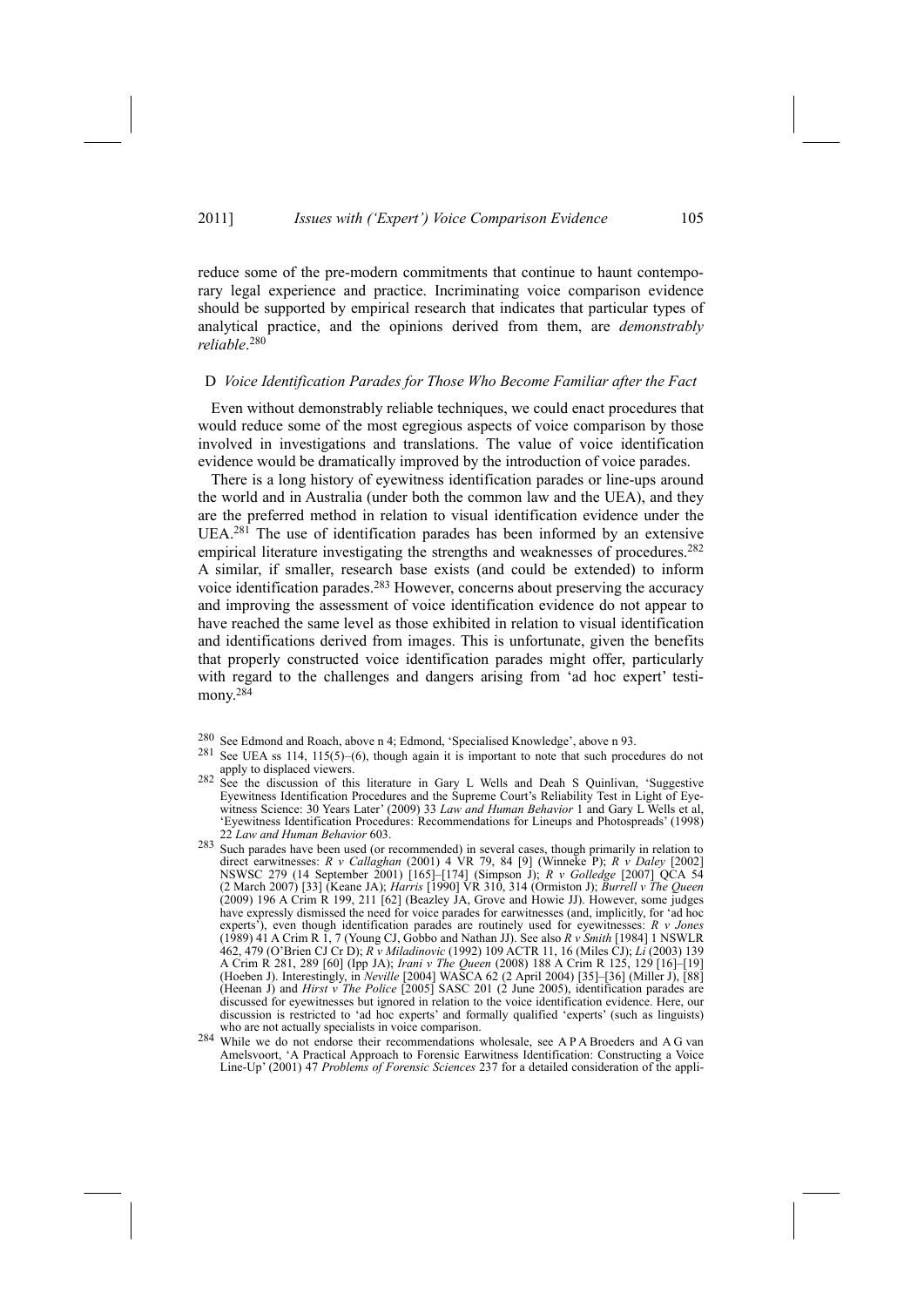### 106 *Melbourne University Law Review* [Vol 35

It is both theoretically and practically desirable to subject displaced (or indirect) listeners such as police officers and interpreters (hereafter 'investigative familiars') to voice parades, $285$  just as it is possible to use such identification procedures with traditional eyewitnesses.286 By doing so it is possible, if the parade is adequately constructed, to remove some of the previously discussed threats to the value of the comparison. First, having an investigative familiar listen to an assortment of different voices<sup>287</sup> and attempt to identify the voice which produced the incriminating utterance provides an indication of the likely accuracy of that identification and the strength of the suspicion. If the investigative familiar selects the voice of the suspect rather than a parade 'filler' (ie known innocent), their identification of the suspect as the speaker of the incriminating speech has substantially higher probative value than the 'identifications' currently being proffered in trials. Such selections also provide independent support for ongoing investigations.

Moreover, if the identification parade is presented to the investigative familiar in a fashion such that neither the witness nor the parade administrator knows which voice belongs to the suspect (ie a double blind procedure), it is possible to sanitise the identification of any corrosive contamination or confirmation bias, irrespective of the context in which the original 'witnessing' occurred, thereby making the identification *independent*. This is because while the witness may know that the police think person X committed crime Y, such knowledge cannot affect the witness's ability to recognise or 'know' a previously heard voice when presented with it. The voice of the suspect either is or is not the voice the witness heard, and the witness either is or is not able to recognise it from the voices they are presented with. The beliefs held by the police regarding the guilt or innocence of the suspect are of no consequence in a double-blind identification procedure. It is, however, important to be aware that the perpetrator of the crime in these instances of investigative familiarity is likely to be one of very few potential suspects (ie speakers of a certain language, visitors to a specific (monitored) location, recipients of calls from impugned numbers). In such circumstances, as with parades more generally, it is vital to construct the procedure in such a way that the fillers share sufficient characteristics with *descriptions* of the suspect, so that any voice could potentially be the voice of the perpetrator (eg they all speak the same dialect of Cantonese); however, the fillers should not be chosen based on their *similarity* to the voice of the suspect, as this

cability of the eyewitness identification procedures to earwitness evidence. See also Francis Nolan, 'A Recent Voice Parade' (2003) 10 *Forensic Linguistics* 277.

<sup>&</sup>lt;sup>285</sup> Investigative familiars are not necessarily familiar in the sense of being able to make accurate categorical ascriptions, but rather they are those who are not complete strangers because they have satisfied some threshold of exposure — however limited — during the course of an investi-

gation.<br><sup>286</sup> Our one caveat is that individuals associated with an investigation should not be gratuitously exposed to recordings of incriminating voices merely to increase the chances of obtaining a positive identification. All voice identification parades should be disclosed to the defence.

positive identification. All voice identification parades should be disclosed to the defence.  $287$  One of the voices is usually the voice of the person thought to have created the incriminating speech. The remainder of the voices would be known innocent foils.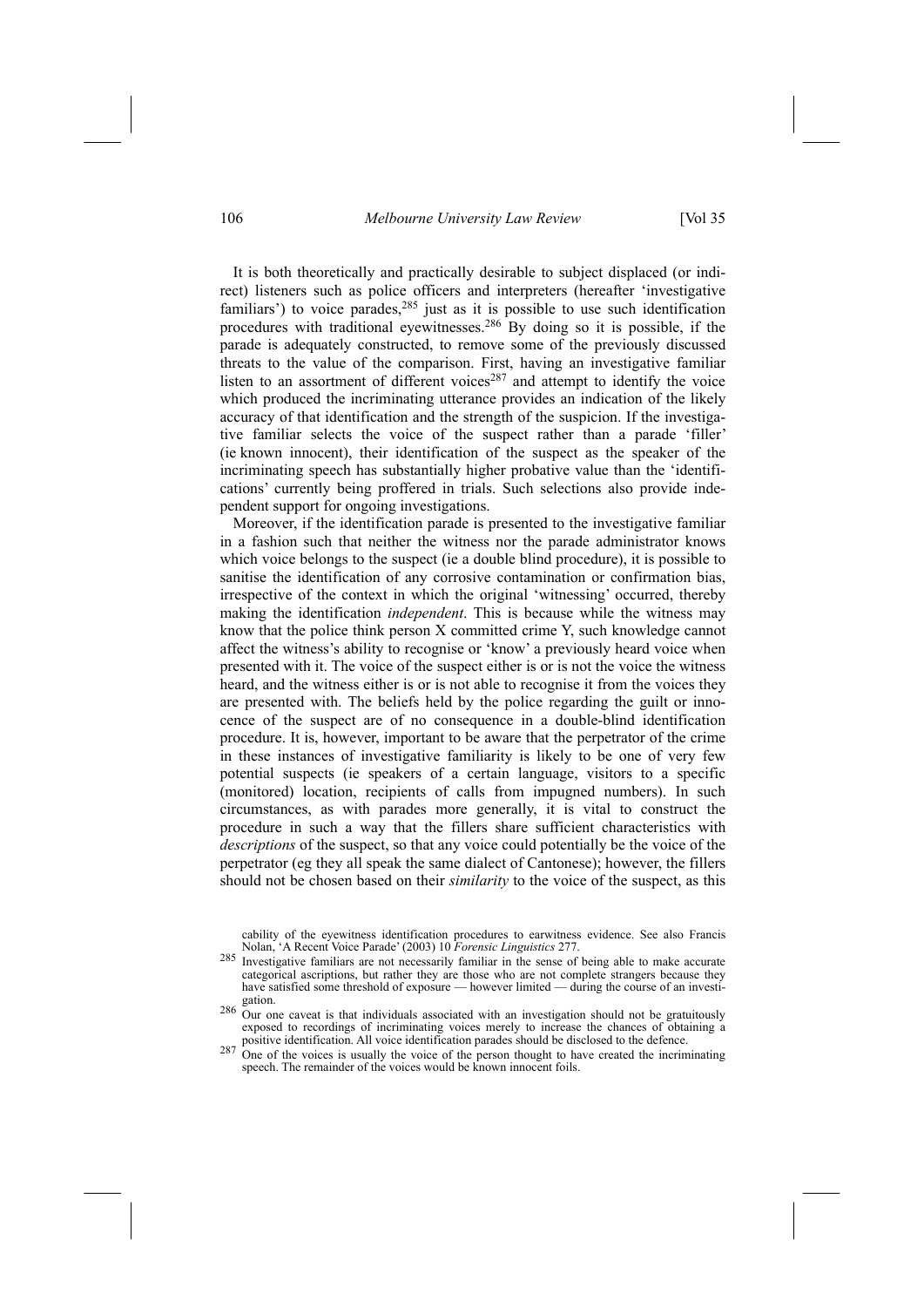would produce a parade of 'clones' and would make the comparison task unrealistically difficult.288

Voice parades might even help to resolve questions regarding the accuracy and validity of cross-lingual identifications. If, for example, the witness hears incriminating speech in Cantonese, and the police interview the suspect in English, English speech samples provided by a number of native Cantonese speakers could be used in the voice parade. Thus the analyst (here, most often an interpreter) could demonstrate that there are sufficient language-independent cues for them to recollect (or recognise) a speaker in the absence of any explicit knowledge of the speaker's status in the investigation. If the witness is able to do this, the issue of never having heard verified samples of the perpetrator's speech across languages is irrelevant because the witness has demonstrated that elements of the speech are consistent enough for the benefits derived from familiarity to be preserved.

Like analogous developments with eyewitness evidence, voice parades might substantially improve our understanding of the value of identification evidence. Requiring investigative familiars purporting to give positive identification evidence (or describe similarities) to successfully complete a voice parade before being entitled to express their opinions would reduce some of the most undesirable dimensions of current practice.289 Parades might not, however, guarantee ability, and where the number of participants is small there remains a real risk of chance selection or selection based on the voice that is most similar to that remembered. Notwithstanding the potential for voice parades to improve the quality of voice-related evidence, *the strong preference must be for validated and reliable scientific voice comparison techniques*.

## E *Discussion*

Generally, if voice identification evidence is not derived via direct (ie sensory) witnesses, familiars or experts with demonstrably reliable techniques (and without suggestion), in the vast majority of circumstances it should not be admitted. At the very least, investigators, interpreters and linguists should not be allowed to express their opinions about identity or similarities at trial unless they have been exposed to a considerable amount (ie many hours) of the voice in the conditions in which the comparison will be undertaken and as part of their routine duties,290 and only where the identity was not suggested or disclosed. Even so, there should always be a very strong preference for lay witnesses with a high level of familiarity, for methods that do not depend upon the interpretations of investigators, and for investigators to demonstrate their ability in a voice

<sup>&</sup>lt;sup>288</sup> C A Elizabeth Luus and Gary L Wells, 'Eyewitness Identification and the Selection of Distracters for Lineups[ (1991) 15 *Law and Human Behavior* 43.

<sup>289</sup> The use of parades might help to sanitise otherwise odious 'expert' opinions, although the admissibility pathway for the opinions would remain problematic.

<sup>&</sup>lt;sup>290</sup> As opposed to merely repeatedly listening in order to make a comparison or being asked about the identity of a voice with which they may have some limited familiarity.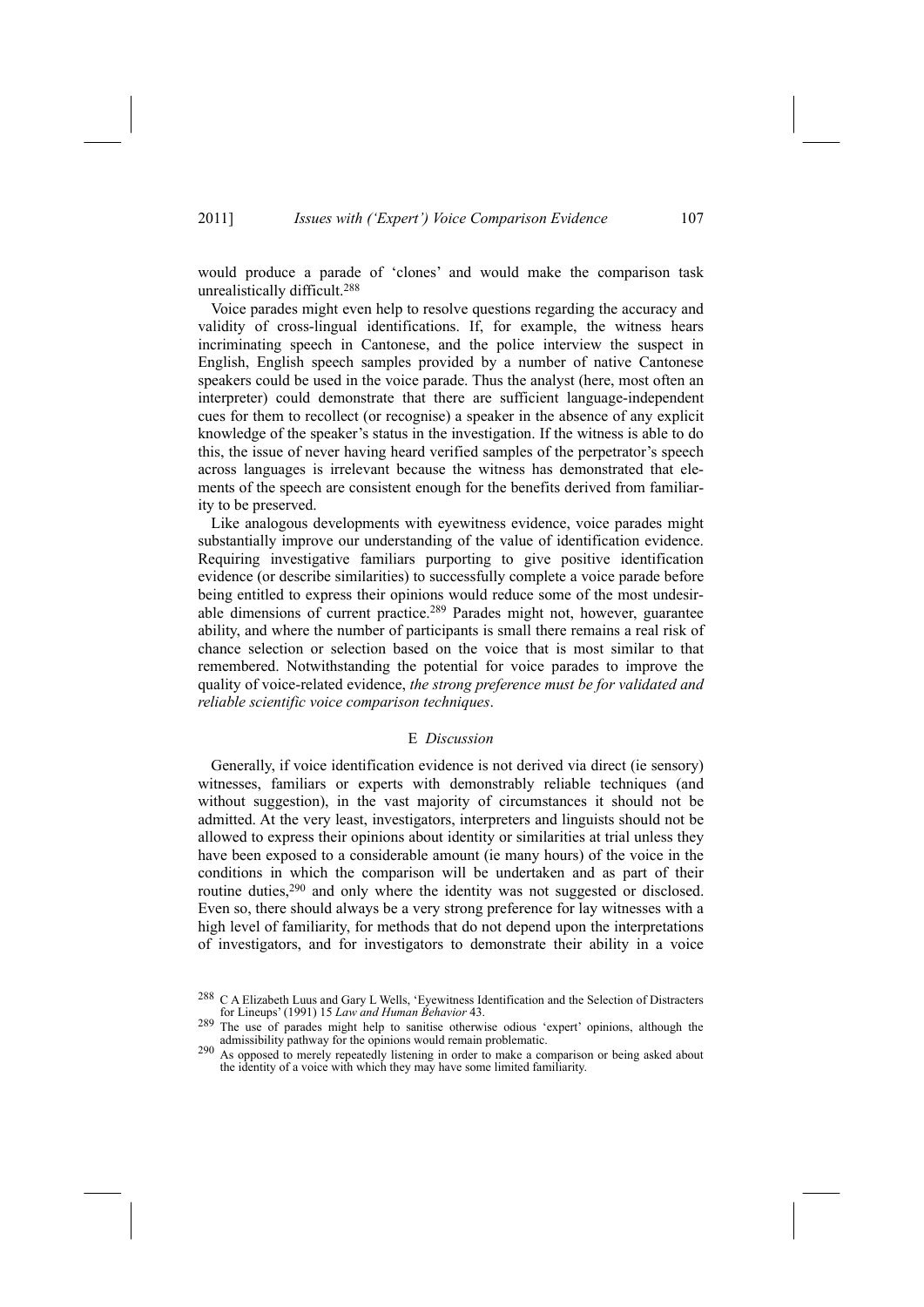parade.<sup>291</sup> The preparation of transcripts — whether in English or some other language — should not generally qualify a person to express an opinion about identity. The risks are so great and the difficulty of effectively exploring and challenging such ipse dixit is so pronounced that such practices should not be accommodated by legal institutions purporting to dispense justice. Opinion evidence from these sources, or derived in these ways, should not be admitted. While the ipse dixit of experts is unacceptable, the ipse dixit of investigators (as 'ad hoc experts') verges on scandalous.

We accept that in some circumstances, especially where, as in  $R$   $v$   $El$ - $Kh$ *eir*,  $292$ the voice could only have been that of one of a limited number of individuals, the exercise is different to that where the range of speakers is large or unconstrained.293 Nevertheless, dangers and risks persist. Correctly identifying a speaker will not always equate to proof of guilt. In *R v El-Kheir*, for example, it is possible that a person visiting the house when a covert surveillance operation and police drug raid occurred, who was recorded speaking to the owner of the house on a hidden microphone, may not have been implicated in the importation. Sometimes there will be controversy not only about the identity of the speaker but also about the precise meaning of allegedly incriminating words.<sup>294</sup> Where the recording is poor and the meaning of words is credibly contested there is a danger that mere association may be equated with guilt.

Voice comparison by strangers tends to be error-prone, with error rates likely to increase significantly over time. Desirable as it may seem to allow direct witnesses to testify, ideally only factual descriptions and opinions about identity or features of a voice expressed roughly contemporaneously should be admissible. Descriptions and comparisons should be obtained in a neutral manner and as close in time to the actual event(s) as possible, otherwise the value of the description or opinion, regardless of the apparent credibility of the witness, is likely to be limited, and far more limited than the tribunal of fact is likely to appreciate. Allowing earwitnesses and investigators to express opinions in circumstances that do not take account of scientifically notorious frailties subverts the accuracy of legal processes and substantially increases the risk of convicting an innocent person.

Most of these problems are not as applicable to the identification evidence of those who are very familiar with the accused.<sup>295</sup> In general, 'true' familiars should be allowed to express opinions, including positive opinions about identity, as well as to give direct evidence of non-deliberative recognition. Both forms of evidence should, in the normal course of affairs, be admissible. While

291 On police familiarity, see *Miladinovic v The Queen* (1993) 47 FCR 190; *R v Leaney* [1989]

292 [2004] NSWCCA 461 (20 December 2004).<br><sup>292</sup> [2004] NSWCCA 461 (20 December 2004).<br><sup>293</sup> See also the concerns raised by Simpson J in *R v Leung* (1999) 47 NSWLR 405, 414 [45] about potential contamination in relation to comparisons made where the identity of the suspect remains open, and the related discussion in  $\dot{Li}$  (2003) 139 A Crim R 281, 289 [58]-[60] (Ipp JA). See the discussion in above n 145.

<sup>294</sup> See, eg, *Dodds v The Queen* (2009) 194 A Crim R 408; *Nguyen v The Queen* (2007) 173 A Crim R 557.

<sup>295</sup> Of course, factors such as size of sample and quality of recording may still be important.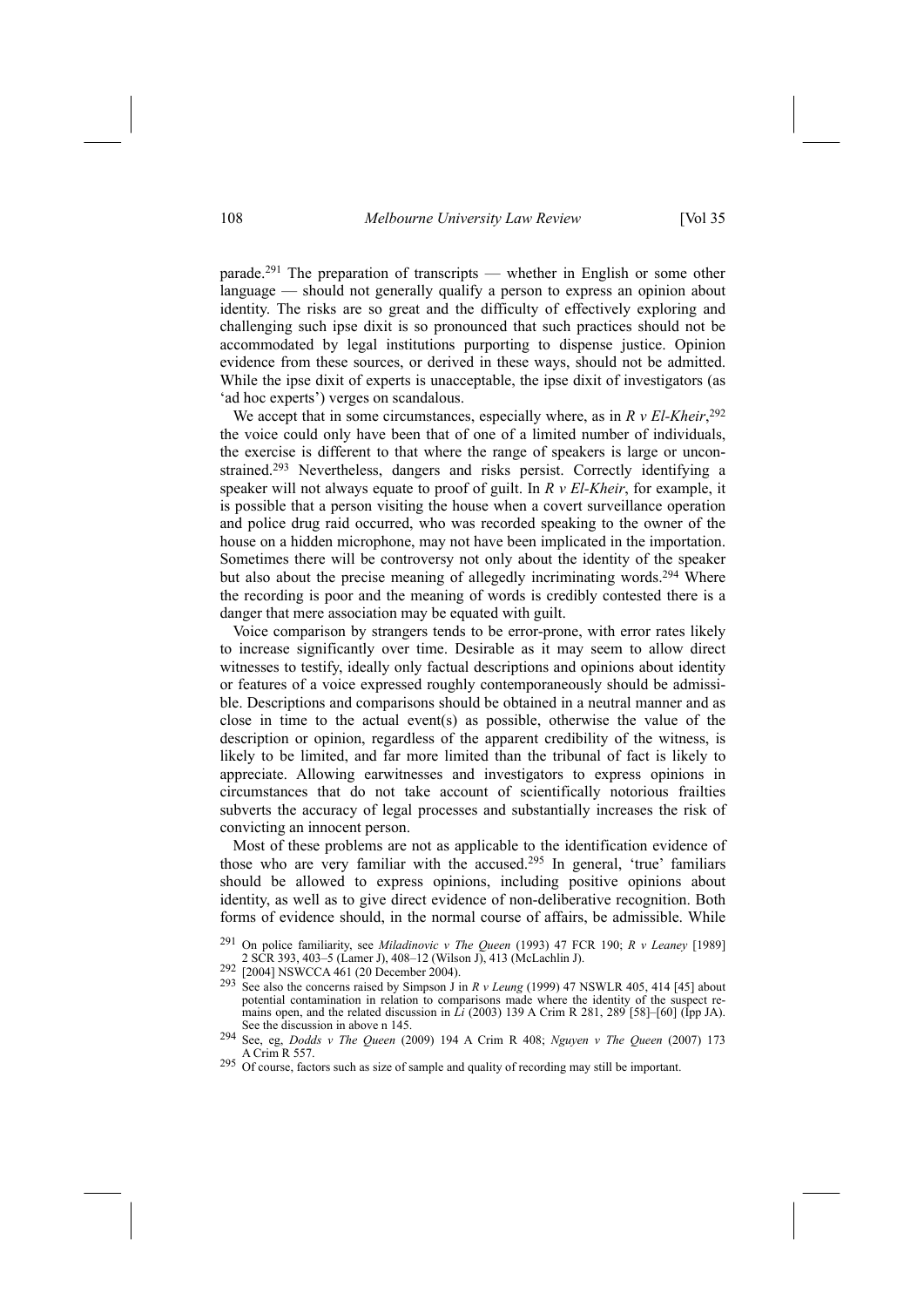obviously not infallible, the value of such evidence is generally warranted by experience as well as by replicated scientific research.<sup>296</sup>

## IX SILENCE IN COURT?

Recently, after a long inquiry, an eminent group of scientists, mathematicians and engineers, joined by a few senior lawyers and judges, reported to Congress on the condition of the forensic sciences in the United States. Their findings were both surprising and disconcerting. They concluded that

[w]ith the exception of nuclear DNA analysis ... no forensic method has been rigorously shown to have the capacity to consistently, and with a high degree of certainty, demonstrate a connection between evidence and a specific individual or source...

The law's greatest dilemma in its heavy reliance on forensic evidence ... concerns the question of whether — and to what extent — there is *science* in any given forensic science discipline.297

These concerns are generally applicable to the forensic sciences in Australia and to most of the methods of voice comparison and voice identification currently used by displaced listeners and investigative familiars accepted by Australian courts. We must have very serious misgivings about the foundations and reliability of purportedly expert voice identification evidence, particularly its noninstitutionalised and ad hoc varieties.298

Notwithstanding, or perhaps because of, the lack of specialised knowledge in most areas of forensic voice comparison, our judges have, quite perversely, developed jurisprudence and practices that enable those without relevant training, study, experience or demonstrated ability and who have not given attention to relevant scientific research to, nevertheless, express their incriminating opinions in circumstances where the identity of the speaker is quite often the ultimate issue. Those without demonstrated proficiency are magically transformed into experts for the purpose of litigation. Moreover, lay jurors unfamiliar with the accused, their voice and even their language may be asked to compare voices speaking in different languages and under different conditions. These practices are not conducive to a fair trial or an accurate verdict.

<sup>296</sup> Such evidence will be relevant and admissible as fact if it is non-reflective recognition, and as opinion if it is 'specialised knowledge' based on considerable 'experience' (ie familiarity). The same cannot be said for the evidence of investigators and interpreters whose expertise and experience is not in voice comparison or whose familiarity is derived solely from participation in

<sup>297</sup> Committee on Identifying the Needs of the Forensic Science Community, Committee on Science Technology, and Law Policy and Global Affairs and Committee on Applied and Theoretical Statistics (Division on Engineering and Physical Sciences), National Research Council, *Strengthening Forensic Science in the United States: A Path Forward* (National Academies Press, 2009) 7, 9 (emphasis in original).

<sup>298</sup> See Gary Edmond, 'Impartiality, Efficiency or Reliability? A Critical Response to Expert Evidence Law and Procedure in Australia' (2010) 42 *Australian Journal of Forensic Sciences* 83; Gary Edmond, 'Actual Innocents? Legal Limitations and Their Implications for Forensic Science and Medicine<sup> $\dot{}$ </sup> (2011) 43 *Australian Journal of Forensic Sciences* 177.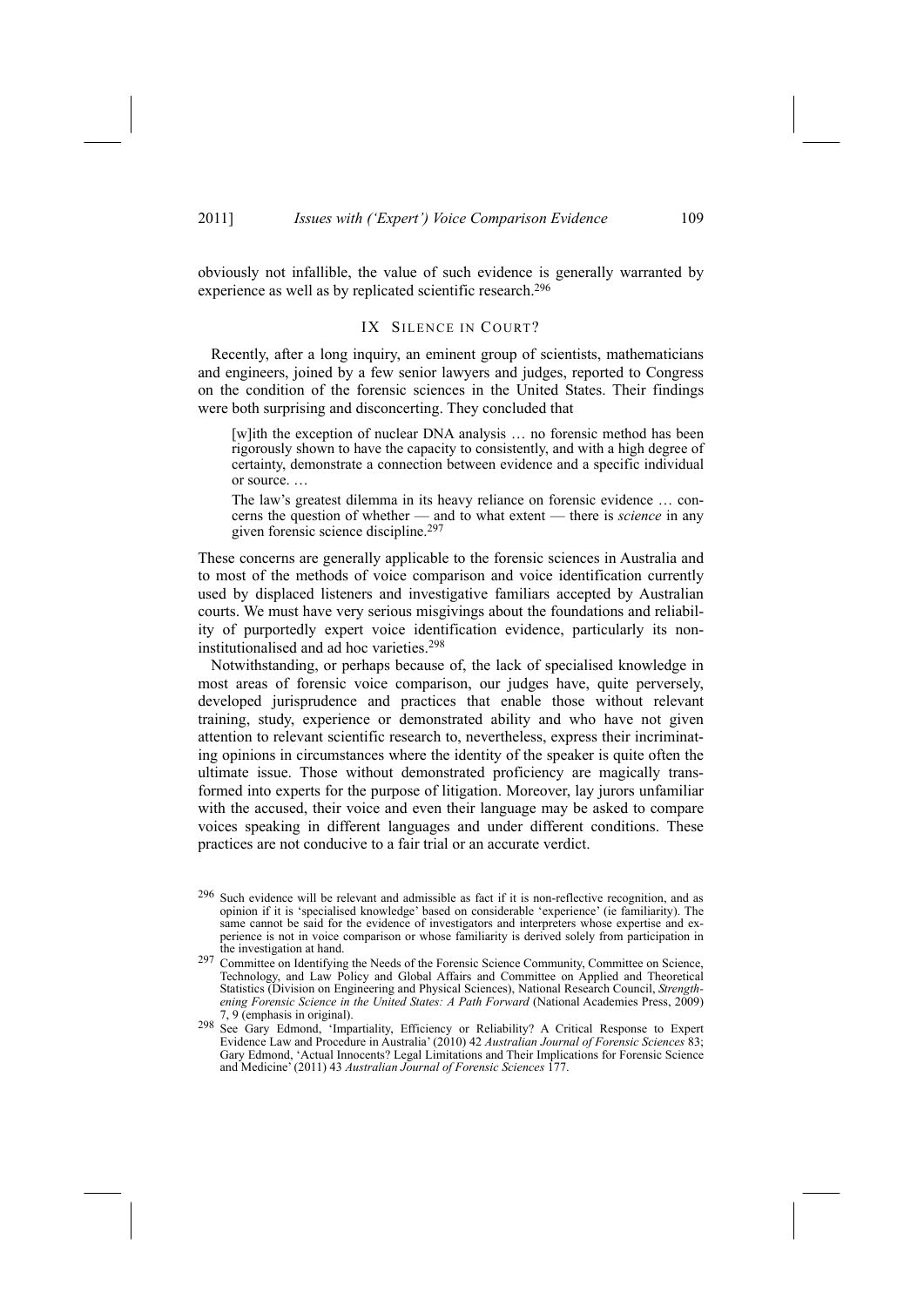#### 110 *Melbourne University Law Review* [Vol 35

Our lawyers (particularly prosecutors) and judges have been remarkably inattentive (or resistant) to the results of empirical research.<sup>299</sup> Even though comparison of sounds and identification from sounds is, in many situations, even less reliable than comparison or identification in relation to vision and images, judges have tended to adopt a less interventionist approach to voice evidence. Our current laws seem to admit much incriminating opinion evidence in circumstances where it is not clear that the frailties of the evidence are adequately recognised, let alone conveyed. Lawyers and judges do not cite, and very rarely refer to, relevant empirical and experimental literature. Rather, they tend to rely upon unsystematic impressions and experiences and the rather random way in which weaknesses and limitations may or may not be exposed and considered during trials and appeals.

Without wanting to suggest that the empirical literature will provide a straightforward or unambiguous basis for legal practice, it would seem that relevant expert literature could help to guide and improve practice and correct a range of strange anomalies and beliefs about both human perceptions and the ability of the adversarial trial and its safeguards to substantially address problems with sounds, voices and comparisons.

Interestingly, earlier concerns about dangers with voice comparison, the potential for prejudicial effects associated with investigators (including apparently well-intentioned investigators), and the manner in which voice identification evidence was obtained seem to have been largely abandoned. Here, the Victorian common law seems to offer something of a limited exception and example. Notably, in *Harris*, while Ormiston J effectively rejected the more demanding New South Wales requirements for voice identification evidence, he nevertheless excluded the evidence of a police officer, who had listened to hundreds of tape recordings, because of her limited familiarity with the accused and the suggestive manner in which she was initially introduced to the recordings. Detective Sergeant Corrie had had some exposure to the various accused, and much more exposure than encountered in many recent cases from New South Wales. Nevertheless, Ormiston J concluded that

there was so much suggestive, direct and indirect, material involved in Miss Corrie's doubtless honest attempt at identification, that it should be excluded from evidence in the exercise of my discretion, for this is a kind of prejudice which cannot be removed at the trial merely by cross-examination or by other evidence. Merely because she is a police, and not a lay, witness can make no difference, nor the fact that she has heard the voices and the tapes many times thereafter...

In the end  $\ldots$  the probative value of Miss Corrie's identification is too speculative and too overlaid with other material to allow it to be led before the jury, who may be irrationally impressed by it. The existence of other materials may indeed obscure the inherent weakness of her evidence, but it may be hard to

<sup>&</sup>lt;sup>299</sup> However, the use and gradual improvement of identification parades and the considered response to empirical research in *Winmar v Western Australia* (2007) 35 WAR 159 suggest that (mediated) engagement is at least possible. See also the detailed discussion of empirical research in *R v Henderson* [2010] 2 Cr App R 24.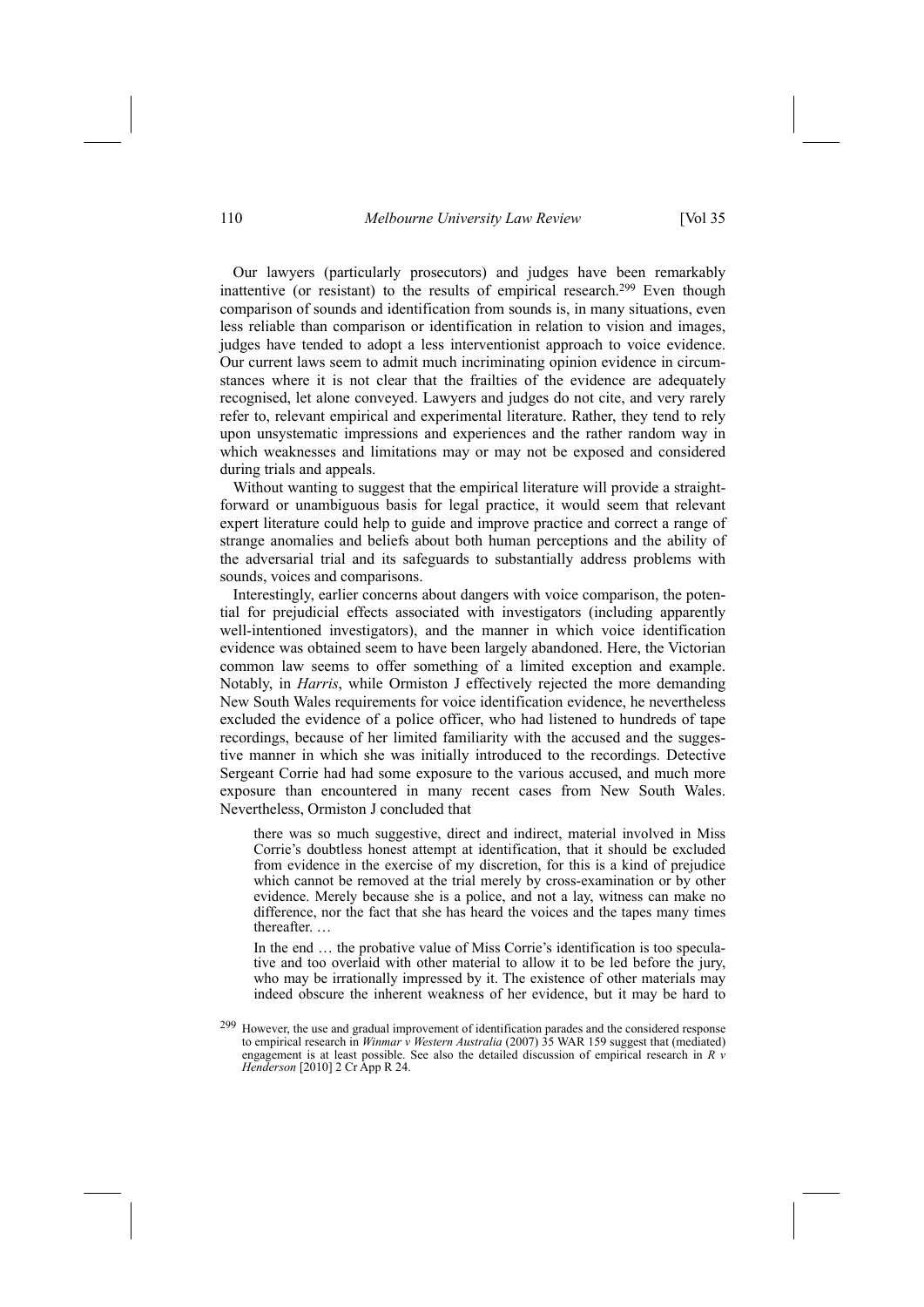persuade the jury that they should put out of mind what may appear to be a straightforward identification  $\dots^{300}$ 

We might note that instructions and warnings were apparently insufficient to overcome the defects and 'the often-praised commonsense of juries' to which Ormiston J had earlier alluded.301 Ormiston J thought that the danger was of

a jury being 'irrationally impressed' by certain identification evidence which is a proper discretionary basis for excluding some of that evidence where the means adopted are conducive to drawing false or unreliable and thus misleading conclusions.302

Without reference to relevant scientific research, Ormiston J adopted a cautious and exclusionary approach to voice identification and its potentially prejudicial effects.<sup>303</sup> This protective attitude, concerned with accuracy and fairness, seems to have lapsed in recent years (especially in New South Wales). It has lapsed in ways that appear inconsistent with substantial concerns about accuracy and fairness as well as with the results of ongoing scientific research programmes. Few judges now exclude voice comparison or identification evidence using admissibility rules or discretionary (or mandatory) exclusions.304

We can only wonder why legal practice is inconsistent with what is known. We can only speculate about why visual evidence is more regulated than forms of voice evidence. Evidently, both are error-prone. Our anxieties are accentuated by inconsistencies which systematically assist the state and subvert espoused principles of evidence law and criminal justice.

What we should do is yet another problem. It appears to us that we need to continuously refine practice in ways that accommodate and recognise the knowledge developed in other fields. Centuries ago, Saunders J declared that

if matters arise in our law which concern other sciences or faculties, we commonly apply for the aid of that science or faculty which it concerns. Which is an honourable and commendable thing in our law. For thereby it appears that we don't despise all other sciences but our own, but we approve of them and encourage them as things worthy of commendation.<sup>305</sup>

Where long traditions and practices, such as placing confidence in lay abilities or juries, are threatened, we need to have multidisciplinary conversations about how the goals of criminal justice can be facilitated through revised practices and procedures. The social legitimacy of the courts can only be maintained through

<sup>&</sup>lt;sup>300</sup> *Harris* [1990] VR 310, 322-3. Cf the more accommodating response in *Irani v The Queen* (2008) 188 A Crim R 125.

<sup>(2008) 188</sup> A Crim R 125. 301 *Harris* [1990] VR 310, 316.

<sup>&</sup>lt;sup>302</sup> Ibid 319. Consider the concern expressed by the High Court in the early visual identification case of *Davies v The King* (1937) 57 CLR 170, 181 (Latham CJ, Rich, Dixon, Evatt and

McTiernan JJ).<br><sup>303</sup> See also *Rich* [2008] VSC 436 (23 October 2008) [38]-[41] (Lasry J); *Chedzey v The Queen* (1987) 30 A Crim R 451, 464 (Olney J).<br><sup>304</sup> See Smith and Odgers, above n 93; Edmond, 'Specialised Knowledge', above n 93.<br><sup>305</sup> *Buckley v Thomas* (1554) 1 Plowd 118, 125; 75 ER 182, 192.